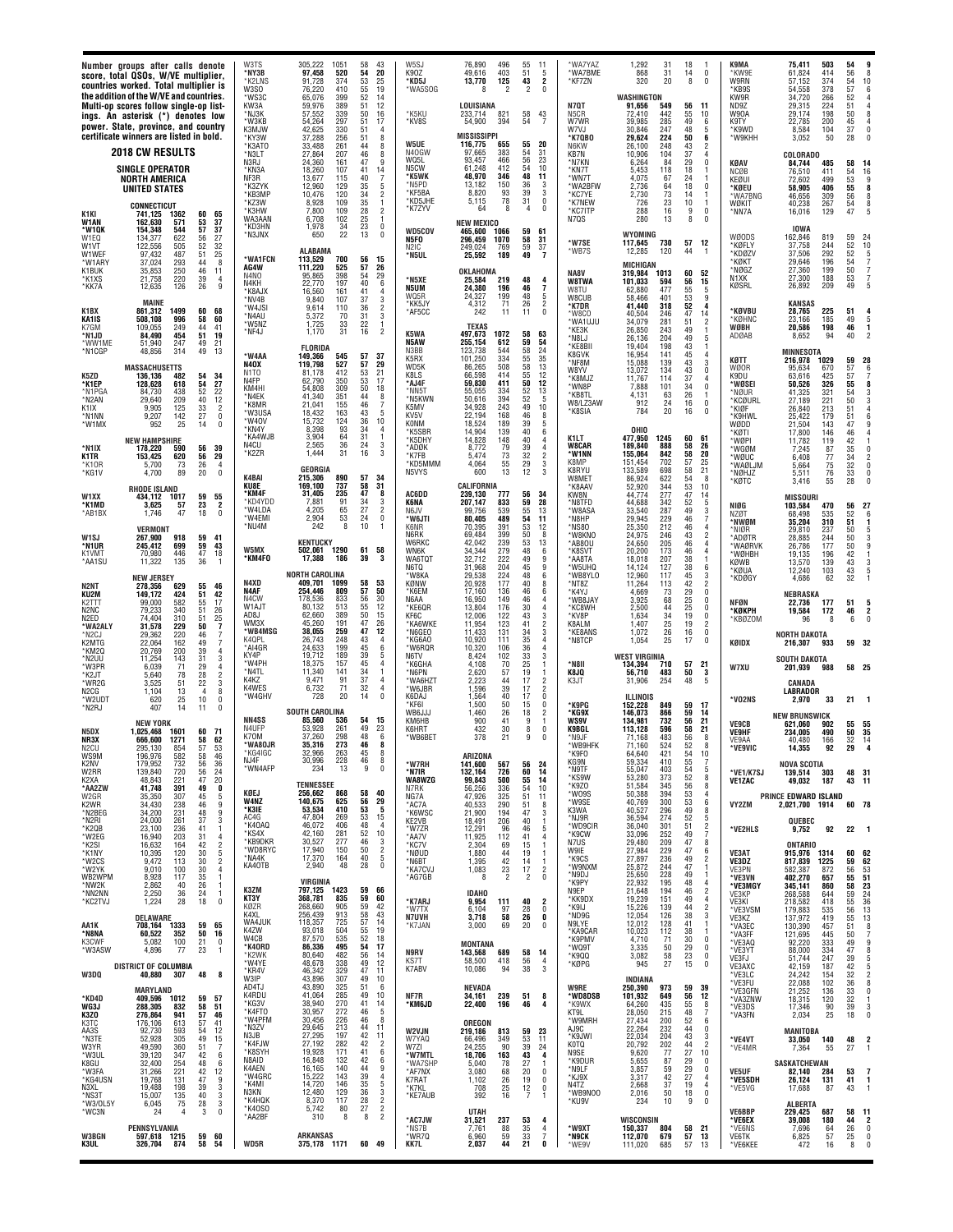| <b>VA7ST</b>                            | <b>BRITISH COLUMBIA</b><br>337<br>83,408                       | 50                                                                  | *JA2HYD<br>$\overline{\mathbf{c}}$<br>*JK1TCV           | 1,300<br>17<br>1,067<br>14                          | 0<br>10<br>3<br>8                              | <b>506EE</b>                          | <b>Denmark</b><br>825<br>377,664                      | 23                                       | 61                    | <b>F5VMN</b><br>'F5PYJ                 | 279,028<br>3.759                 | 646<br>36                                  | 1                                             | 22 57<br>20              | *IK2CLB                             | Italy<br>335,250                                   | 680                       | 26<br>64                                                                         |
|-----------------------------------------|----------------------------------------------------------------|---------------------------------------------------------------------|---------------------------------------------------------|-----------------------------------------------------|------------------------------------------------|---------------------------------------|-------------------------------------------------------|------------------------------------------|-----------------------|----------------------------------------|----------------------------------|--------------------------------------------|-----------------------------------------------|--------------------------|-------------------------------------|----------------------------------------------------|---------------------------|----------------------------------------------------------------------------------|
| *VA7EU<br>VE7JKZ<br>*VA7MM              | 26,520<br>140<br>150<br>19.089<br>110<br>16,800                | 38<br>24<br>30                                                      | 2<br>JQ3TAN<br>3<br>*JF3PGW<br>$\overline{2}$<br>JJ3JHP | 29<br>904<br>32<br>826<br>9<br>770                  | 6<br>2<br>$\theta$<br>7<br>6<br>4              | *OZ1AAR<br>*OZ1TJ<br>*0Z5UR           | 161,129<br>520<br>186<br>35,568<br>31<br>2,280        | 9<br>-1<br>0                             | 50<br>37<br>15        | DL1AUZ                                 | Germany<br>718,794               | 1297                                       | 39                                            | 63                       | *IK4XCL<br>IZ1ANU<br>IK4ZGO         | 173,580<br>160,776<br>120,456                      | 574<br>376<br>407         | $\frac{52}{71}$<br>8<br>13<br>47<br>9                                            |
| VE7IO                                   | 10,701<br>81<br><b>NORTH AMERICA</b>                           | 29                                                                  | $\mathbf 0$<br>*JF1KWG<br>JA1PIG<br>*JR8QFG             | 24<br>721<br>630<br>8<br>630<br>25                  | 3<br>4<br>5<br>6                               | *OZ1THC                               | -1<br>England                                         | 0                                        | 3                     | *DLOMCM<br>DL9GFB<br>DL1BUG            | 304,150<br>248,976<br>214.566    | 794<br>660<br>698                          | 19<br>16<br>10                                | $\frac{58}{62}$<br>56    | IK2SND<br>*IZ2KXC<br>*IK2AHB        | 77,096<br>57,408<br>44,142                         | 336<br>166<br>213         | 46<br>$\mathbf 0$<br>4                                                           |
| <b>C6AGU</b>                            | <b>Bahamas</b><br>918,792 1206                                 | 59 67                                                               | *JA1GZK<br><b>'JN1MSO</b><br>JA2VQF                     | 564<br>26<br>470<br>31<br>425<br>10                 | 2<br>4<br>$\overline{4}$<br>5<br>0             | G5W<br>G2NF<br>G3T                    | 1,019,788<br>1375<br>339,200<br>794<br>239,615<br>492 | 47<br>23<br>26                           | 74<br>57<br>59        | *DK5DQ<br>DM2TO<br>*DL1DXA             | 211,722<br>184.074<br>181,152    | 616<br>590<br>543                          | 17<br>4<br>10                                 | 54<br>62<br>58           | *IN3MNS<br>*IQØRU<br>*IK2AO0        | 36,074<br>28,530<br>19,240                         | 218<br>191<br>102         | 60<br>41<br>34<br>36<br>37<br>$\Omega$<br>$\mathbf{0}$<br>0                      |
| *8P1W                                   | <b>Barbados</b><br>240<br>7                                    | 3                                                                   | JH1FNU<br>3<br>JA1GVM<br>JA8DNV                         | 354<br>13<br>325<br>8<br>235<br>6                   | 4<br>2<br>$\Omega$<br>5<br>$\overline{4}$      | *M7V<br>*G2X<br>MØB                   | 167.184<br>312<br>164,736<br>465<br>152,905<br>571    | 28<br>20<br>2                            | 58<br>46<br>51        | DK1NO<br>*DJ3RA<br>*DL4WA              | 171,600<br>153,360<br>135,261    | 597<br>416<br>452                          | 7<br>17<br>14                                 | 53<br>55<br>49           | IW1CHX<br>IKØXFD<br>*I4JEE          | 18,759<br>15,680<br>13,170                         | 103<br>98<br>92           | 36<br>32<br>30<br>29<br>27<br>24<br>$\mathbf{0}$<br>$\mathbf{0}$                 |
| V31YN                                   | Belize<br>30,785<br>122                                        | 34<br>13                                                            | *JF2FIU<br>*JH2JNU<br>*JF1GWQ                           | 222<br>10<br>126<br>14<br>13<br>111                 | 5<br>$\overline{2}$<br>$\overline{\mathbf{c}}$ | G3VYI<br>G4L<br>*G4DDL                | 112,572<br>371<br>107,640<br>303<br>161<br>28,564     | 8<br>12                                  | 51<br>53<br>36        | *DL9ZP<br>*DF5EG<br>DL2SWW             | 131,712<br>130,986<br>129,552    | 500<br>483<br>586                          | 9<br>$\mathfrak{p}$<br>$\overline{2}$         | 47<br>55<br>46           | *IZ2FME<br>* 16FDJ<br>*IK2TKX       | 13,079<br>11,988<br>9,360                          | 93<br>88<br>84            | 0<br>$\mathbf{0}$<br>$\mathbf{0}$                                                |
| *KL7SB/VP9                              | Bermuda<br>822<br>431,040                                      | 40<br>56                                                            | *JE4URN<br>JH1NXU<br>*7K1JFM                            | 75<br>4<br>44<br>24<br>12                           | 3<br>$\Omega$<br>$\Omega$                      | *M4X<br>*G3Q<br>*M4M                  | 27,702<br>144<br>127<br>27,470<br>25,502<br>127       | 4<br>3<br>2                              | 34<br>38<br>39        | DL3KUD<br>DL1DTL                       | 120,555<br>117,800<br>117,676    | 450<br>389<br>391                          | 6<br>6<br>$\overline{7}$                      | 51<br>56                 | *IV3BCA<br>*I2BPP<br>*IZ2CSX        | 8,234<br>5,500<br>620                              | 39<br>49<br>11            | 44<br>2<br>22<br>0<br>10<br>0                                                    |
| <b>ZF9CW</b><br>*ZF2BJ                  | Cayman Islands<br>1,436,666<br>1680<br>239<br>73.020           | 61<br>72<br>48<br>12                                                | *JQ1CIV<br>*JHØMUC<br>*JH7IQQ                           | 18<br>9<br>14<br>12<br>6                            | 0<br>-1<br>$\Omega$<br>0                       | *GØLRD<br>*G3RSD<br>*G4BFF            | 23,180<br>120<br>19,992<br>120<br>2,100<br>31         | 1<br>$\Omega$<br>0                       | 37<br>34<br>15        | *DL4JU<br>*DL7VMM<br>DL1EK0            | 117,000<br>115,140               | 403<br>431<br>488                          | 5<br>$\overline{2}$                           | 55<br>55<br>55<br>48     | *IK2IKW<br><b>IZØEGA</b>            | 90<br>1                                            | 6<br>-1                   | 0<br>3<br>$\Omega$                                                               |
| *HI3Y                                   | <b>Dominican Republic</b><br>36,570<br>156                     | 38                                                                  | *JH1GTU<br>*JG3LDD<br>8<br>*JH1WOY                      | 10<br>8<br>4<br>2                                   | 0<br>$\Omega$<br>1<br>0<br>1                   | *MOMPM                                | 1,820<br>30<br>Estonia                                | 0                                        | 13                    | *DL4ZA<br>*DJ9CN<br>*DLØAZ             | 107,947<br>104,052<br>101,184    | 355<br>315                                 | 1<br>$\overline{7}$<br>9                      | 51<br>55                 | *RN2FQ                              | Kaliningrad<br>20,978                              | 122                       | 0 <sub>34</sub>                                                                  |
| FM5BH                                   | <b>Martinique</b><br>168,780<br>330                            | 45<br>42                                                            | *JE1ILP<br>*JA1HOM<br>*JA1U0A                           | 2<br>0<br>-1                                        | $\Omega$<br>-1<br>2<br>3<br>0<br>$\mathbf{1}$  | *ESØDJ                                | 224,575<br>652<br><b>European Russia</b>              |                                          | 10 55                 | DJ2IA<br>DD7NT<br>*DL1MAJ              | 96,900<br>88,244<br>86,241       | 322<br>359<br>354                          | 11<br>-1<br>$\mathbf{1}$                      | 49<br>51<br>50           | YL2TD<br>*YLØA                      | Latvia<br>234,036<br>134,928                       | 672<br>545                | 60<br>6<br>$\overline{\mathbf{2}}$<br>46                                         |
| XE2S                                    | Mexico<br>528<br>170,919                                       | 52<br>11                                                            | UPØL                                                    | Kazakhstan<br>350,610<br>578                        | 1<br>64                                        | <b>R7NW</b><br>R3ZZ<br>RU3UR          | 499,259<br>97<br>379,496<br>926<br>248,668<br>580     | 15<br>6<br>10                            | 82<br>76<br>73        | DL2VWR<br>DLØWH<br>DL1VDL              | 85,790<br>85,491<br>76,538       | 403<br>267<br>335                          | 0<br>6<br>$\theta$                            | 46<br>57<br>49           | *YL2GP<br>YL2BJ                     | 34,452<br>469                                      | 109<br>8                  | 43<br>11                                                                         |
| XE2T<br>*XE1TD                          | 49,441<br>201<br>225<br>5                                      | 45<br>$\mathbf{1}$                                                  | UN7FW<br>4<br>$\Delta$<br>*UN7CN                        | 99<br>26,460<br>117<br>23,253                       | 0<br>30<br>0<br>23                             | *UA5F<br>*RL6M<br>*RA3Y               | 796<br>248,040<br>178,752<br>650<br>166,705<br>636    | 4<br>1<br>1                              | 61<br>56<br>54        | *DLØNG<br>*DJ9SN<br>*DH2URF            | 75,625<br>67.035<br>66,223       | 294<br>349<br>302                          | 6<br>$\theta$<br>$\overline{2}$               | 49<br>41<br>45           | LY4T<br>*LY4L                       | Lithuania<br>437,976<br>326,410                    | 1048<br>904               | 16<br>63<br>10<br>60                                                             |
| *KP3W                                   | <b>Puerto Rico</b><br>44,000<br>149                            | 39<br>16                                                            | <b>9K2NO</b>                                            | Kuwait<br>190,960<br>365                            | 54<br>1                                        | *UA1CUR<br>UA3EDQ<br>*R7KR            | 165,072<br>604<br>532<br>158,844<br>156,912<br>599    | 4                                        | 53<br>60<br>55        | *DL1BA<br>DF6RI<br>*DH7TNO             | 64.770<br>59,490<br>58,695       | 252<br>284<br>312                          | $\overline{4}$<br>0<br>$\mathbf{1}$           | 47<br>$\frac{45}{42}$    | *LY2TS<br>*LY1FK<br><b>LY2NK</b>    | 227,840<br>169,312<br>136,032                      | 694<br>647<br>509         | 59<br>5<br>$\frac{50}{48}$<br>$\overline{c}$<br>4                                |
| <b>KV4FZ</b><br>*NP2X                   | <b>U.S. Virgin Islands</b><br>250.830<br>488<br>104,488<br>265 | 51<br>39<br>50<br>24                                                | EX8M                                                    | Kyrgyzstan<br>10<br>-1                              | 0<br>-1                                        | *RT3K<br>R3XA<br>UA6YW                | 143,388<br>472<br>126,630<br>392<br>121,986<br>474    | 2<br>6<br>3                              | 61<br>57<br>51        | DKØSU<br>*DK3YD<br>*DJ1YF              | 58,128<br>54,135<br>50,232       | 249<br>262<br>255                          | 4<br>4<br>3                                   | 44<br>41<br>39           | *LY20M<br>*LY2K<br>*LY4R            | 115,644<br>101,003<br>31,588                       | 498<br>428<br>113         | $\mathbf{0}$<br>46<br>44<br>3<br>45<br>8                                         |
|                                         | AFRICA                                                         |                                                                     | DS4E01<br>HL4CEL                                        | Republic Korea<br>20,083<br>189<br>1.185            | 8<br>11                                        | RD4F<br>*R1MQ<br>RM1T                 | 120,524<br>430<br>115,444<br>501<br>481               | 1<br>0<br>$\mathbf{0}$                   | 57<br>49              | *DL4DZ<br>*DJ3XD<br>*DL9ABM            | 49.321<br>46,840<br>41,943       | 259<br>258<br>219                          | $\overline{2}$<br>$\pmb{0}$<br>$\overline{2}$ | 41<br>40<br>39           | *LY3RA<br>*LY3AB                    | 890<br>810                                         | 12<br>21                  | $\overline{2}$<br>0                                                              |
| 5H3EE                                   | Tanzania<br>35<br>6,300                                        | 0 <sub>18</sub>                                                     | *HL4CFN                                                 | $\frac{52}{7}$<br>64                                | 0<br>5<br>0<br>4                               | RT3N<br>*R30M                         | 110,168<br>108,054<br>498<br>448<br>106,386           | $\mathbf{0}$<br>$\mathbf{0}$             | 47<br>46<br>51        | *DQ800HRO<br>*DJ4MH<br>DL7LX           | 40,428<br>39,109<br>38,088       | 248<br>246<br>165                          | 0<br>0<br>3                                   | 36<br>37<br>43           | LX2A                                | Luxembourg<br>1,284                                | 22                        | 0 <sub>12</sub>                                                                  |
| *3V8CB                                  | Tunisia<br>433,485<br>762                                      | 2 55                                                                | *HZ1BW                                                  | Saudi Arabia<br>8<br>416                            | 0<br>8                                         | RK7X<br>UA6CC<br>*R6CC                | 374<br>106,377<br>386<br>102,575<br>339<br>99,180     | $\mathbf{0}$<br>$\mathbf{0}$             | 59<br>55<br>57        | DK3AX<br>DL2CC<br>*DKØMN               | 37,474<br>36,468<br>35,629       | 193<br>216<br>190                          | $\overline{2}$<br>$\mathbf{1}$<br>1           | 39<br>35<br>40           | *Z33C                               | Macedonia<br>206,712                               | 683                       | 3 <sub>55</sub>                                                                  |
|                                         | <b>ASIA</b><br>Armenia                                         |                                                                     | <b>BV1EK</b>                                            | Taiwan<br>105<br>11,520                             | $5 \t13$                                       | *R4SA<br>RK3DK<br>RL3BZ               | 96,677<br>414<br>96,209<br>431<br>87,600<br>361       | $\mathbf{0}$<br>1                        | 49<br>46<br>49        | *DF4IJ<br>*DK6SP<br>*DM4MN             | 31.005<br>30,932<br>30,840       | 196<br>189<br>163                          | 1<br>0<br>0                                   | 38<br>37<br>40           | *ER5DX                              | Moldova<br>74,715                                  | 276                       | $1 50$                                                                           |
| *EK3GM                                  | 57<br>5,100<br><b>Asiatic Russia</b>                           | 0 <sub>10</sub>                                                     | *HS3XVP<br>E2ØWUE                                       | Thailand<br>51<br>3<br>$\mathfrak{p}$<br>1          | 0<br>3<br>0<br>1                               | RA4HPI<br>*RA6C<br>RW4NN              | 84,500<br>316<br>82,800<br>365<br>82.186<br>278       | $\mathbf{0}$<br>0                        | 52<br>47<br>58        | *DL7USW<br>*DL2ZA<br>*DL1ATZ           | 29,889<br>29,679<br>28,356       | 150<br>166<br>186                          | -1<br>1<br>$\mathbf 0$                        | 40<br>38<br>34           | *404A                               | Montenegro<br>11,340                               | 78                        | 0 <sub>28</sub>                                                                  |
| R8WF<br>UA9BA<br>RK9UE                  | 350,696<br>639<br>345,236<br>541<br>330,432<br>602             | 58<br>1<br>67<br>1<br>62<br>$\overline{2}$                          | *9M2MDX                                                 | <b>West Malayasia</b><br>44<br>3                    | 0<br>2                                         | *RA4ACX<br>*RA3XCZ<br>RA3NC           | 80,948<br>330<br>80,496<br>349<br>78,012<br>376       | 0<br>$\mathbf{0}$                        | 48<br>48<br>44        | DL1EK<br>*DL7YAD<br>*DK4M              | 25,806<br>25,480<br>24,444       | 91<br>125<br>152                           | 10<br>7<br>0                                  | 41<br>33<br>36           | PA5KT                               | Netherlands<br>278,308                             | 608                       | 60<br>22                                                                         |
| UA90M<br>RZ9YI<br>*RA9CCK               | 294,640<br>552<br>312<br>111,552<br>73,590<br>259              | 58<br>0<br>42<br>$\Omega$<br>33<br>0                                |                                                         | <b>EUROPE</b>                                       |                                                | *RV3A<br>*UA1TAN<br><b>RM30</b>       | 77,645<br>295<br>76,097<br>326<br>75,607<br>297       | 1.<br>$\Omega$                           | 52<br>49<br>48        | *DL8ZAJ<br>*DM3PKK<br>DF5BX            | 24,300<br>24,185<br>23,820       | 144<br>157<br>180                          | -1<br>-1<br>$\mathbf 0$                       | 35<br>34<br>30           | *PAØTCA<br>*PE2JMR<br>*PA2W         | 117,714<br>61,194<br>30,328                        | 296<br>251<br>180         | 49<br>20<br>46<br>-1                                                             |
| *RX9AF<br><b>UAØLHS</b>                 | 203<br>53,670<br>178<br>34,255<br>142                          | 30<br>$\Omega$<br>22<br>9<br>26<br>$\mathsf{r}$                     | OE2BZL<br><b>OE1TKW</b>                                 | Austria<br>305,324<br>776<br>461<br>150.350         | 15<br>59<br>5<br>57                            | RM4HZ<br>RM6Y<br>RW3YA                | 73,485<br>337<br>72,025<br>353<br>369<br>68,800       | $\mathbf{0}$<br>2<br>0                   | 45<br>41<br>40        | *DL4SL<br>*DJ3TU<br>*DL5HP             | 22,952<br>20,163<br>18,904       | 126<br>135<br>128                          | 1<br>$\theta$<br>0                            | 37<br>33<br>34           | *PAØSKF<br>*PA2RU                   | 15,104<br>1,638                                    | 97<br>24                  | $\frac{33}{32}$<br>0<br>$\mathbf 0$<br>14                                        |
| *RW9QA<br>*UA9AX<br>*RK9AK              | 29,874<br>27,325<br>126<br>15,519<br>90                        | 25<br>0<br>21<br>$\Omega$<br>18                                     | OE50HO<br>°0E2GEN<br>*OE1CIW                            | 324<br>62,130<br>30,186<br>153<br>28,832<br>172     | 0<br>38<br>0<br>39<br>0<br>34                  | UI3D<br>*RW7M<br>*RN3P                | 62,436<br>309<br>238<br>60,027<br>56,316<br>306       | $\mathbf{0}$<br>1<br>$\Omega$            | 43<br>50<br>39        | *DL2AXM<br>*DL4FAP<br>*DF1XC           | 16,878<br>16,665<br>16,037       | 132<br>114<br>125                          | $\mathbf 0$<br>0<br>0                         | 29<br>33<br>29           | MIØBPB<br>'MIØSAI                   | Northern Ireland<br>200,336<br>60,480              | 442<br>211                | 30<br>46<br>8<br>46                                                              |
| *UA9R<br>RZ9A<br>*RA9LY                 | 103<br>14,076<br>13,800<br>86<br>11,600<br>71                  | 0<br>20<br>$\Omega$<br>20<br>0<br>$\mathbf{0}$                      | OE6GC                                                   | 28,548<br>144<br><b>Balearic Islands</b>            | 0<br>39                                        | *RW3FR<br>RT5C<br>*RW3DW              | 56,286<br>208<br>50,895<br>223<br>48,833<br>195       | 2<br>$\mathbf{0}$<br>$\mathbf{0}$        | 51<br>45<br>47        | *DK6CS<br>*DF2WF<br>*DL3DUE            | 13,824<br>13,671<br>13,456       | 94<br>99<br>100                            | 0<br>0<br>0                                   | 32<br>31<br>29           |                                     | <b>Norway</b>                                      |                           |                                                                                  |
| RAØSMS<br>*RJ9M<br>RM8K                 | 6,920<br>44<br>55<br>5,558<br>59<br>5,304                      | 20<br>14<br>0<br>13<br>$\Omega$                                     | EA6VQ                                                   | 122,550<br>476<br><b>Belarus</b>                    | 50<br>0                                        | *UA3DCE<br>UD4C<br>*R300              | 279<br>45,648<br>45,120<br>226<br>43,920<br>225       | 0<br>0<br>1                              | 36<br>40<br>39        | DJ8QA<br>DL1KWK<br>*DH6YAG             | 13,290<br>11,585<br>11,286       | 91<br>70<br>65                             | 0<br>0<br>3                                   | 30<br>35<br>30           | *LB4UH<br>*LA2HFA<br><b>LA7SI</b>   | 155,610<br>8.400<br>7,825                          | 468<br>58<br>61           | 14<br>-49<br>$\frac{27}{25}$<br>0                                                |
| UA9KB<br>*RA9YE<br>*RT9YW               | 25<br>4,410<br>40<br>1,414<br>32<br>565                        | 21<br>0<br>0<br>0                                                   | EU4E<br>7<br>EW3LN<br>5<br>*EW6M                        | 540,085<br>1102<br>179,575<br>644<br>128.800<br>509 | 18<br>73<br>2<br>53<br>49<br>1                 | UA9FG.<br>*R1CK<br>*RA1AL             | 43,566<br>127<br>41,790<br>203<br>40,236<br>195       | 0<br>$\Omega$                            | 53<br>41<br>42        | *DH6DA0<br>*DL6RBH<br>*DL2TOS          | 10,404<br>10,152<br>8,729        | 63<br>84<br>60                             | 3<br>$\theta$                                 | 33<br>26<br>29           | 'LA80KA<br>LA9PJA                   | 6,405<br>350                                       | 60<br>9                   | 0<br>$\pmb{0}$                                                                   |
| *RX9CBS<br>TA3D                         | 258<br>16<br><b>Asiatic Turkey</b><br>551,424<br>882           | 0<br>3<br>61                                                        | 3<br>*EW8RR<br>*FU3A<br>*EU8N                           | 113,650<br>433<br>99,905<br>365<br>72,939<br>358    | 3<br>47<br>52<br>41<br>0                       | *R7CF<br>*R07K<br>RW4WD               | 36,855<br>225<br>36,465<br>196<br>152<br>34,776       | 0<br>$\mathbf{0}$<br>$\mathbf{0}$        | 35<br>39<br>42        | *DK1LRS<br>*DL2GAN<br>*D02MS           | 8,125<br>7,634<br>7,627          | 80<br>79<br>64                             | 0<br>$\theta$<br>0                            | 25<br>22<br>29           | <b>SP3HLM</b><br><b>SP2LNW</b>      | Poland<br>521,544<br>486,144                       | 1042<br>921               | 23<br>27<br>70<br>69                                                             |
| YM7KA<br>TA2FE<br>*TA4A                 | 200,549<br>440<br>103,140<br>299<br>6.552<br>40                | 47<br>0<br>0<br>36<br>0<br>18                                       | *EW2ES<br>EW8W<br>*EW1TO                                | 68.292<br>379<br>64,492<br>269<br>44,096<br>281     | 0<br>36<br>0<br>46<br>0<br>32                  | UA6AH<br>RT5A<br>*RA1CE               | 32,985<br>139<br>192<br>32,572<br>31,502<br>173       | $\mathbf{0}$                             | 44<br>34<br>37        | *DL1KUR<br>*DM9ØAIW<br>*DL3EAZ         | 7,566<br>7,532<br>7,209          | 60<br>55<br>49                             | $\mathbf 0$<br>1<br>4                         | 26<br>$^{27}_{23}$       | SP4G<br>*SP9W<br>SP <sub>2</sub> XX | 227,697<br>147,441<br>139,314                      | 612<br>496<br>435         | $\frac{58}{55}$<br>13<br>4<br>11<br>51                                           |
| BD4WN                                   | China<br>54,407<br>188                                         | 8<br>33                                                             | *EU6AA                                                  | 211<br>31,170                                       | $\mathbf 0$<br>30                              | *UA3DSS<br>*RT4W<br>*RW3ZA            | 29,832<br>190<br>29,156<br>165<br>28,050<br>182       | $\Omega$<br>0<br>$\mathbf{0}$            | $\frac{33}{37}$<br>34 | DJ700<br>*DG8KAD                       | 7,047<br>6,550<br>5.796          | 53<br>64<br>51                             | $\theta$<br>0<br>$\Omega$                     | 27<br>25<br>23           | SP3VT<br>SP4BEU<br><b>SP6JOE</b>    | 120,650<br>120,175<br>118,985                      | 485<br>426<br>454         | 49<br>50<br>5<br>52<br>1                                                         |
| `BA4II<br>BD2BT<br>*BD70B               | 3.83U<br>85<br>3,195<br>67<br>3,012<br>48                      | u<br>10<br>0<br>11<br>$\mathbf{1}$                                  | *ON7EH<br>9                                             | Belgium<br>405,195<br>863                           | 24 61                                          | 'RX3VI<br>RA4HL<br>*RV3MR             | 188<br>27.520<br>27,336<br>173<br>26,245<br>190       | $\mathbf 0$<br>0                         | 31<br>34<br>29        | DJ2YE<br>*DL4VAI<br>*DJ3WE             | 5,654<br>4,761                   | 60<br>48                                   | $\bf{0}$                                      | 21<br>23                 | *SP3JUN<br>'SQ3WW<br>*SP8HWM        | 88.660<br>67,452<br>60,643                         | 412<br>313<br>338         | 43<br>43<br>$\frac{37}{46}$<br>0                                                 |
| BD5FFK<br>*BH1AQA<br>*BG5HEW            | 42<br>1,200<br>19<br>609<br>20<br>395                          | $\Omega$<br>0<br>0                                                  | 6<br>*E74R<br>7<br>-5                                   | Bosnia-Herzegovina<br>474.462 1032                  | 19 67                                          | *UA4PAY<br>*R3AQ<br>*RN1CW            | 25,233<br>123<br>24,975<br>158<br>23,826<br>119       | $\mathbf 0$<br>0                         | 39<br>$\frac{37}{37}$ | *DL7UN<br>*DL6GCE<br>*DG7NFX<br>*DF3MC | 4,541<br>4,448<br>4,256<br>4.176 | 52<br>64<br>55<br>56                       | 0<br>0<br>0<br>$\mathbf 0$                    | 19<br>16<br>19<br>18     | *SQ3PMX<br>'SP4AWE<br>'SP2GCE       | 59,643<br>59,007<br>56,990                         | 251<br>309<br>282         | 39<br>$\mathbf 0$<br>40                                                          |
| 4L2M                                    | Georgia<br>426,800<br>809                                      | 2 53                                                                | *LZ4T<br>*LZ1IA                                         | <b>Bulgaria</b><br>873<br>301,422<br>34,380<br>184  | $\mathbf{2}$<br>64<br>0<br>36                  | RA30<br>*UA3YDI<br>RJ3A               | 20,615<br>120<br>17,952<br>171<br>17,292<br>123       | 0<br>$\mathbf{0}$<br>$\mathbf{0}$        | 35<br>24<br>33        | *DK2WU<br>*DL6CGC                      | 1,785<br>1.404                   | 25<br>15                                   | 0<br>1                                        | 15<br>11                 | *SP7DSI<br>*SQ9FMU<br>*HF1D         | 53,915<br>35,564<br>19,754                         | 269<br>219<br>119         | 40<br>$\mathbf{0}$                                                               |
| *VU2BGS                                 | India<br>6,580<br>39                                           | 0 <sub>20</sub>                                                     | LZ1GU<br>*LZ3YY                                         | 23<br>3,990<br>$\overline{2}$<br>30                 | 1<br>20<br>0<br>$\overline{\mathbf{2}}$        | *UA4QK<br>UA1CGS<br>UA3AB             | 16,650<br>140<br>13,440<br>56<br>13,026<br>112        | $\mathbf{0}$<br>1<br>$\mathbf{0}$        | 25<br>39<br>26        | *DL3DRN<br>*DB8AH<br>*DO9SR<br>*DJ9KH  | 1,243<br>1,130<br>1,023<br>726   | 25<br>28<br>21<br>15                       | 0<br>$\mathbf 0$<br>0<br>0                    | 11<br>10<br>11<br>11     | *SN50<br>SQ20FS<br>*SP2FOV          | 18,956<br>12,609<br>11,622                         | 142<br>89<br>89           | 34<br>33<br>28<br>27<br>27<br>26<br>$\mathbf{0}$<br>$\mathbf{0}$<br>$\mathbf{0}$ |
| 4Z5LY                                   | <b>Israel</b><br>252,916<br>499                                | $\mathbf{2}$<br>51                                                  | 9A2AJ<br><b>9A4W</b>                                    | Croatia<br>440,328<br>994<br>335.790<br>808         | 19<br>65<br>18<br>60                           | *RA3BQ<br>*RU3XF<br>*RT9X             | 11,451<br>56<br>8,874<br>117<br>100<br>7,633          | n.<br>0<br>$\mathbf 0$                   | 33<br>18<br>17        | *DJ4MF<br>*DM2XM                       | 616<br>594<br>469                | 16<br>15<br>9                              | $\bf{0}$<br>0<br>0                            | 8<br>9<br>$\overline{7}$ | SP2EFU<br>*SP2HMN<br>*SP3IOE        | 4.180<br>4,000<br>1,200                            | 27<br>37<br>16            | $\frac{18}{20}$<br>4<br>$\mathbf{0}$<br>$\mathbf 0$<br>12                        |
| 4X1IM                                   | 70<br>17,690<br>Japan                                          | 0<br>29                                                             | °9A3B<br>*9A1E<br>9A3PM                                 | 740<br>220,284<br>165,737<br>526<br>48,216<br>187   | 3<br>55<br>53<br>8<br>0<br>49                  | *UA4NCI<br>*R9XS<br>*RA4DB            | 5,684<br>84<br>5,168<br>61<br>5,151<br>65             | 0<br>$\mathbf 0$<br>0                    | 14<br>16<br>17        | DF6PB<br>DL2VNL<br>*DK7MCX             | 240<br>238                       | $\begin{smallmatrix}5\\8\end{smallmatrix}$ | 0<br>$\pmb{0}$                                | 6<br>$\overline{7}$      | *SP9IVD<br>SP2FWC                   | 416<br>75                                          | 11<br>3                   | 0<br>8<br>0<br>3                                                                 |
| JH4UYB<br><b>JE1BMJ</b><br>JI3KDH       | 358,878<br>521<br>100,978<br>218<br>227<br>77,584              | 27<br>59<br>21<br>37<br>19<br>33                                    | *9A1CPB<br>*9A3QB<br>*9A4WY                             | 7.488<br>61<br>4,832<br>64<br>28<br>4,000           | 0<br>24<br>0<br>16<br>0<br>25                  | *R4RM<br>*UA4UAR<br>*RA3FD            | 70<br>4.979<br>3,906<br>34<br>3,580<br>33             | $\mathbf 0$<br>0<br>$\mathbf{0}$         | 13<br>21<br>20        | *SV1CEI                                | Greece<br>2,720                  | 25                                         |                                               | 0 <sub>20</sub>          | Z60A<br>*Z6/S56A                    | <b>Republic of Kosovo</b><br>588,772 1466<br>6,314 | 57                        | 12 64<br>0<br>22                                                                 |
| JH6QFJ<br>JA5DQH<br>JA2IVK              | 33,456<br>112<br>28,890<br>69<br>28,864<br>134                 | 11<br>30<br>30<br>15<br>12<br>20                                    | OK7Y                                                    | <b>Czech Republic</b><br>359,465<br>794             | 21<br>64                                       | R3QF<br>*R6AW<br>*R3WW                | 19<br>2,790<br>2,414<br>28<br>1,892<br>45             | 1<br>0<br>$\Omega$                       | 17<br>17<br>11        | GU4YOX                                 | Guernsey<br>541,057              | 889                                        |                                               | 40 61                    | YQ6A                                | Romania<br>319,081                                 | 766                       | 65<br>14                                                                         |
| JA6BZI<br>JA7ACM<br>JA6LCJ              | 102<br>27,935<br>20,930<br>123<br>17,603<br>76                 | 31<br>6<br>14<br>12<br>21<br>8                                      | OK1P<br>*OK1DKR<br>OK2EQ                                | 225,321<br>671<br>541<br>195,860<br>587<br>166,155  | 11<br>56<br>16<br>54<br>54<br>3                | *R7MU<br>*RA4CL<br>*UA4NC             | 40<br>1,859<br>40<br>1,680<br>24<br>1,410             | $\mathbf{0}$<br>$\mathbf{0}$<br>$\Omega$ | 13<br>10<br>10        | HG5D                                   | Hungary<br>652,800               | 1160                                       | 30                                            | -72                      | Y09AYN<br>*YO2CJX<br>*Y09RIJ        | 253,506<br>155,034<br>142,506                      | 699<br>571<br>489         | 8<br>61<br>$\frac{53}{58}$<br>0                                                  |
| JA1DUH<br>JA1PTJ<br>JA1XEC              | 58<br>17,280<br>16,350<br>63<br>52<br>13,950                   | 10<br>26<br>21<br>9<br>6<br>25                                      | *OK1FMX<br>OK1AUC<br>*OK6N                              | 158,179<br>542<br>136,880<br>472<br>110,768<br>393  | 10<br>49<br>53<br>5<br>6<br>50                 | RA6MQ<br>*R7GA<br>*R2PT               | 520<br>8<br>300<br>6<br>270<br>5                      | $\Omega$<br>1<br>$\mathbf{1}$            | 8<br>5<br>5           | *HA8FK<br>*HGØR<br><b>HG60</b>         | 395,280<br>336,954<br>241,230    | 946<br>711<br>725                          | 16<br>18<br>5                                 | 64<br>71<br>61           | Y06FGZ<br>Y03FFF<br>*Y02CEQ         | 90,528<br>85,770<br>76,680                         | 390<br>372<br>342         | 46<br>$\mathbf 0$<br>45<br>0<br>$\frac{44}{46}$                                  |
| *JA1SVP<br>JR2PMT<br>*JE1SPY            | 73<br>13,851<br>11,492<br>65<br>10,794<br>105                  | 18<br>9<br>20<br>6<br>12<br>9                                       | *OK2QX<br>*OLØA<br>*OK1FIM                              | 104,282<br>464<br>102,190<br>376<br>83,263<br>305   | 45<br>-1<br>$\overline{7}$<br>48<br>6<br>47    | RU9F<br>RA3LAL                        | 120<br>4<br>-5                                        | 0<br>$\mathbf{0}$                        | 4<br>1                | HA8BE<br>*HG6C<br>*HA4YF               | 207,760<br>86,093<br>51,480      | 725<br>357<br>236                          | 1<br>$\mathbf{1}$<br>0                        | 55<br>48<br>45           | Y02BB<br>*Y06HSU<br>*Y04MM          | 59,202<br>13,804<br>11,520                         | 256<br>99<br>99           | $\mathbf{0}$<br>$\mathbf 0$<br>0                                                 |
| JA1KVT<br>JA6FFK                        | 49<br>8,382<br>7,665<br>53<br>37                               | 10<br>12<br>$\overline{7}$<br>14                                    | *OK2OCT<br>*OK1MKU<br>*OK2PBG                           | 65,208<br>359<br>59,940<br>186<br>55,173<br>202     | 0<br>38<br>53<br>7<br>52                       | *TA1CM                                | <b>European Turkey</b><br>200<br>7                    | 0                                        | 5                     | *HAØHW<br>*HAØIV<br>*HA7MS             | 47,724<br>25,432<br>5,332        | 239<br>116<br>31                           | 0<br>$\mathbf{1}$<br>1                        | 41<br>43<br>30           | *Y04AAC<br>*Y04SI<br>*Y09FLD        | 11,225<br>8,188<br>2,574                           | 87<br>68<br>26            | 28<br>24<br>25<br>23<br>$\mathbf{0}$<br>$\mathbf 0$<br>18<br>0                   |
| JR1IJV<br>*JH2KKW<br>*JA6ELV<br>*JR1MEG | 7,248<br>7,199<br>57<br>50<br>5,871<br>5,516<br>108            | 19<br>5<br>9<br>14<br>5<br>14<br>10<br>4                            | *OK1MAW<br>*OK1AGE<br>*OK1DRX                           | 52,560<br>212<br>48,298<br>248<br>220<br>43,040     | 47<br>-1<br>40<br>1<br>40<br>0                 | OH2YL<br>OH1RX                        | Finland<br>394,227<br>912<br>197,712<br>499           | 12<br>15                                 | 69<br>57              | HG3G                                   | 2,025<br>Iceland                 | 29                                         | $\pmb{0}$                                     | 15                       | *Y09CWY<br>Y09IKW<br>Y02MFC         | 462<br>200<br>140                                  | 15<br>5<br>$\overline{4}$ | $\mathbf{0}$<br>7<br>$\overline{4}$<br>0                                         |
| JA1LZR<br>*JA1EMQ<br>*JA6FCL            | 35<br>5,240<br>5,022<br>36<br>3,510<br>41                      | 13<br>7<br>8<br>10<br>10<br>$\sqrt{2}$                              | *OK2BRQ<br>OK1DXW<br>*OK1MMN                            | 37,740<br>216<br>31,783<br>181<br>31,752<br>184     | 37<br>0<br>0<br>37<br>0<br>36                  | OH3WW<br>OH1LAR<br>OH5C               | 349<br>93,860<br>184<br>45,356<br>141<br>20,972       | $\overline{2}$<br>$\overline{2}$<br>0    | 50<br>44<br>28        | TF1AM<br>*TF3E0                        | 141,985<br>12,276                | 318<br>72                                  | 24<br>0                                       | 49<br>33                 | GM4Z                                | Scotland<br>554,100                                | 871                       | 42 58                                                                            |
| JI3BFC<br>*JK8PB0                       | 3,146<br>38<br>2,816<br>63                                     | 12<br>-1<br>6                                                       | *OK8KM<br>*OK2BH<br>-5<br>*OK6TW                        | 122<br>14,661<br>11,160<br>74<br>8,418<br>81        | 27<br>$\Omega$<br>29<br>0<br>23                | OH2NC<br>*OH5TS<br>OH <sub>1</sub> TV | 106<br>20,498<br>13,079<br>80<br>45<br>6,110          | $\Omega$<br>0<br>$\mathbf{0}$            | 37<br>29<br>26        | *EI3KI<br>EI5KG                        | Ireland<br>194,298<br>34,028     | 427<br>135                                 | 19<br>8                                       | 59<br>39                 | *YU5W                               | Serbia<br>134,622                                  | 481                       | 53<br>1.                                                                         |
| JO7KMB<br>*JH2GZY<br>JA8DIV<br>*JF2WXS  | 2,013<br>35<br>28<br>1,776<br>26<br>1,470<br>1,430<br>17       | 10<br>-1<br>$\overline{4}$<br>0<br>$\frac{10}{7}$<br>$\overline{4}$ | *OK2VV<br>8<br>OK1DW<br>*OK2ABU                         | 7,659<br>68<br>3,230<br>21<br>2,890<br>37           | 23<br>0<br>3<br>16<br>0<br>17                  | TM5EE                                 | France<br>587,304<br>917                              |                                          | 42 66                 | GD4EIP                                 | Isle of Man<br>1,105             | 16                                         |                                               | 0 <sub>13</sub>          | *YU1FG<br>*YU7D<br><b>YTØW</b>      | 82,222<br>67,878<br>56,810                         | 321<br>231<br>238         | 49<br>0<br>47<br>$\overline{7}$<br>5 41                                          |
|                                         |                                                                |                                                                     |                                                         |                                                     |                                                |                                       |                                                       |                                          |                       |                                        |                                  |                                            |                                               |                          |                                     |                                                    |                           |                                                                                  |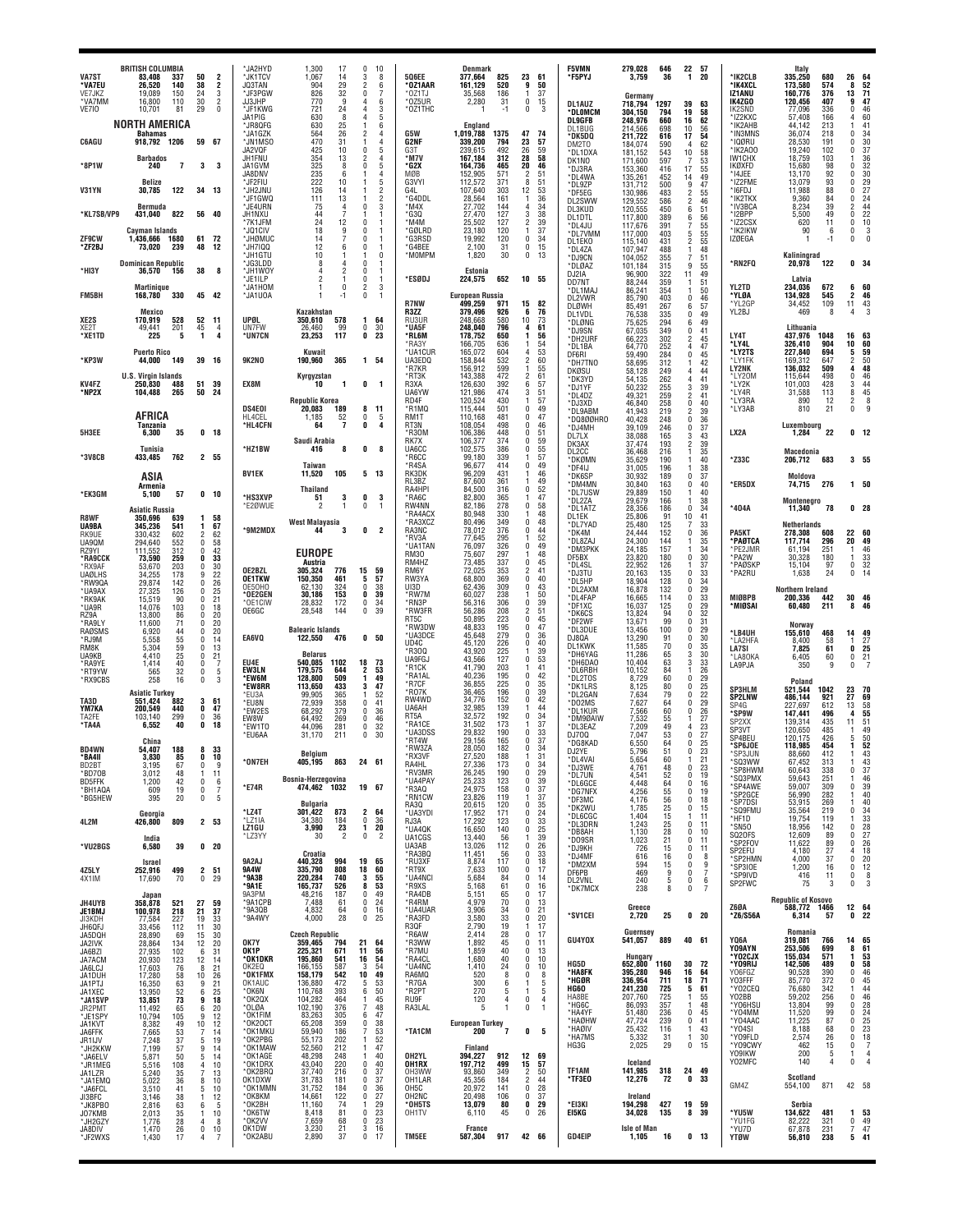| 'YT7IM<br>*YT2U                 | 25.542<br>3,600                   | 115<br>47          | $\Omega$<br>0                | 43<br>15                                      |                              | <b>OCEANIA</b><br>Australia                           |                                  |                            | R8US<br><b>UAØSBQ</b>         | 6,896<br>59<br>22<br>4                             | $\mathbf{0}$<br>0             | -16<br>$\overline{\phantom{a}}$                  |                                                 | <b>OCEANIA</b><br>Australia                               |                          |                                                  | N3LPJ<br>N3ST<br>N4BAA                 | 110.544<br>63,688<br>56,875                 | 472<br>299<br>365    | 27<br>22<br>12<br>13<br>30<br>13<br>57<br>$\frac{54}{53}$              |
|---------------------------------|-----------------------------------|--------------------|------------------------------|-----------------------------------------------|------------------------------|-------------------------------------------------------|----------------------------------|----------------------------|-------------------------------|----------------------------------------------------|-------------------------------|--------------------------------------------------|-------------------------------------------------|-----------------------------------------------------------|--------------------------|--------------------------------------------------|----------------------------------------|---------------------------------------------|----------------------|------------------------------------------------------------------------|
| *IT9CLN                         | Sicily<br>88                      | 5                  | 0                            | 4                                             | <b>VK310</b><br>VK2GR        | 42<br>5,250<br>11<br>564<br><b>East Malaysia</b>      | $\overline{7}$<br>0              | -7<br>6                    | TA2AL                         | <b>Asiantic Turkey</b><br>12,180<br>60             |                               | 0 <sub>21</sub>                                  | VK2CCC<br><b>YB1HDR</b>                         | 3<br>6<br>Indonesia<br>16<br>8                            | 0<br>0                   | $\mathbf{1}$<br>-1                               | K300<br>KB3Z<br>*N3SD                  | 56.232<br>46.299<br>38.097                  | 240<br>300<br>326    | 48<br>47                                                               |
| <b>OM7RU</b>                    | <b>Slovak Republic</b><br>515,430 | 1076               | 21                           | 69                                            | 9M6YBG                       | 840<br>15                                             | 0                                | 6                          | 7K1CPT<br>JH4CES              | Japan<br>276<br>40<br>212<br>18                    | 0                             | 3<br>3                                           | YBØANN<br>YC1HBP                                | $\overline{2}$<br>4<br>5                                  | $\mathbf{0}$<br>n        | -1                                               | WØBR<br>N3AD<br>W3FIZ                  | 28.438<br>23,171<br>22,736                  | 173<br>192<br>184    | $\begin{array}{c} 12 \\ 9 \end{array}$<br>47<br>38<br>41<br>8          |
| OMØWR<br>*OM3ZWA<br>OM3IAG      | 348,308<br>261,184<br>241.680     | 853<br>793<br>566  | 15<br>5<br>16                | 61<br>59<br>-64                               | *KHØR/KH2                    | Guam<br>1,920<br>96                                   | 0                                | 2                          | JR6HMJ<br>7L2LEG              | 13<br>58<br>10<br>20<br>19                         | 0<br>0                        | $\overline{2}$<br>$\overline{1}$                 |                                                 | ASSISTED                                                  |                          |                                                  | W3FA<br>K3ND<br>KD3TB                  | 21.050<br>20,790<br>16,974                  | 128<br>112<br>146    | 34<br>16<br>38<br>16<br>41<br>5                                        |
| *OM2XA<br>*OM7JG<br>*OM5WW      | 214,302<br>175,112<br>169,218     | 627<br>568<br>658  | 10<br>6<br>1                 | 56<br>53<br>50                                | KH7M<br>*КН6СЈЈ              | Hawaii<br>355<br>219,108<br>20<br>1,920               | 53<br>9                          | 9<br>1                     | JG1EI0<br>9M2ZAK              | 11<br>West Malaysia<br>2<br>-1                     | 0<br>0                        | -1<br>- 1                                        |                                                 | NORTH AMERICA<br>UNITED STATES                            |                          |                                                  | K3RL<br>N3ZA                           | 15,255<br>12,857                            | 122<br>120           | $\frac{37}{37}$<br>8                                                   |
| *OM3TSZ<br>*OM3CPF<br>OM2DT*    | 148,770<br>144,368<br>92.697      | 503<br>504<br>337  | 5<br>$\overline{4}$<br>3     | 53<br>52<br>50                                | YB1AR                        | Indonesia<br>22<br>1,350                              | 0                                | 10                         |                               | <b>EUROPE</b>                                      |                               |                                                  | W1NG<br>K1ZZ                                    | CONNECTICUT<br>226,644<br>708<br>177,975<br>406           | 56<br>51                 | 46<br>54                                         | K4WI<br>KR4F                           | <b>ALABAMA</b><br>188,000<br>181,332        | 770<br>775           | 58<br>36<br>35<br>57                                                   |
| OM5VS<br>OM8LM*<br>*OM8ON       | 46,850<br>45,904<br>35,200        | 181<br>239<br>155  | 9<br>0                       | 41<br>38<br>43                                | *YB1UUU<br>'YB1CYD<br>YC1CWK | 693<br>24<br>12<br>192<br>28<br>14                    | 0<br>$\Omega$<br>0               | 7<br>$\overline{4}$        | <b>OE1XTU</b>                 | Austria<br>700<br>14                               |                               | 0 <sub>10</sub>                                  | W1CTN<br>*K1DM                                  | 340<br>88.561<br>277<br>58,276                            | 53<br>45                 | 30<br>23                                         | K4CWW<br>K4IQJ<br>N4KC                 | 101,601<br>37,725<br>32,760                 | 624<br>136<br>246    | $\begin{array}{c} 13 \\ 29 \\ 7 \end{array}$<br>58<br>46<br>49         |
| <b>OM3CDN</b><br>*OM1II         | 31,858<br>4,368                   | 192<br>43          | 0<br>0                       | 34<br>21                                      | YF3CYU<br>*YC1LZT<br>*YB3LZ  | 24<br>2<br>16<br>8<br>$\overline{\phantom{a}}$        | $\Omega$<br>$\Omega$<br>$\Omega$ | $\overline{2}$<br>-1<br>-1 | EU8U                          | <b>Belarus</b><br>138,108<br>530                   |                               | 1 50                                             | *N1EN<br>N1MD<br>*W1UK                          | 258<br>43,380<br>27,000<br>147<br>94<br>17,700            | 45<br>44<br>34           | 15<br>16<br>16                                   | *AB4B<br>NH6T/W4<br>KG4CUY             | 28.860<br>12,240<br>4,131                   | 157<br>99<br>66      | 49<br>$\begin{array}{c}\n16 \\ 9 \\ 2\n\end{array}$<br>$\frac{36}{25}$ |
| <b>S51RE</b>                    | Slovenia<br>200,598               | 579                | 11                           | 56                                            | 'YB3MM<br>*YC3ARY            | $\overline{2}$<br>2<br>-1                             | 0<br>$\Omega$<br>$\Omega$        |                            | <b>E77Y</b>                   | Bosnia-Herzegovina<br>145,800<br>528               |                               | 0 <sub>54</sub>                                  | K1JB                                            | <b>MAINE</b><br>533<br>173,445                            | 55                       | 38                                               |                                        | <b>FLORIDA</b>                              |                      |                                                                        |
| 'S52AU<br>*S57NAW<br>S58RU      | 67,179<br>56,448<br>51,255        | 264<br>226<br>233  | 1<br>0<br>-1                 | 48<br>49<br>44                                | *YC3ISB                      | Palau                                                 |                                  |                            | E77P                          | 2,101<br>40<br><b>Bulgaria</b>                     | 0                             | 11                                               | *W1DYJ<br>N1VVV<br>AB <sub>1</sub> VI           | 36,704<br>177<br>2,520<br>55<br>600<br>8                  | 38<br>17<br>$\mathbf{0}$ | 24<br>$\mathbf{1}$<br>8                          | N4WW<br>WX4G<br>W040                   | 353,524<br>291,141<br>194.122               | 783<br>662<br>673    | 58<br>66<br>63<br>45<br>45<br>60<br>56                                 |
| *S55VM                          | 10,192<br>Spain                   | 76                 | $\Omega$                     | 28                                            | T88PB                        | 189<br>29,920<br><b>Philippines</b>                   |                                  | 2 14                       | <b>LZ200</b>                  | 3,604<br>45<br><b>Czech Republic</b>               |                               | 0 <sub>17</sub>                                  | W1UE                                            | <b>MASSACHUSETTS</b>                                      |                          |                                                  | N4BP<br>W2OR<br>NN <sub>4</sub> X      | 179,830<br>151,340<br>119,380               | 642<br>588<br>281    | 39<br>36<br>45<br>42<br>12<br>17<br>59<br>56<br>49                     |
| *ED30<br>EF1A                   | 336,690<br>213,048                | 702<br>542         | 24<br>17                     | 63<br>55<br>51                                | 4F2KWT<br>*DU7RH<br>*DU2FIS  | 43<br>3.376<br>40<br>4<br>$-1$                        | -1<br>0<br>$\mathbf 0$           | -7<br>1<br>$\theta$        | OL9R<br>OL4W<br>OK1FKD        | 200,751<br>668<br>191,868<br>665<br>148,538<br>523 | 5<br>5<br>10                  | 56<br>54<br>48                                   | N2KW<br>W1HIS                                   | 1,003,950<br>1453<br>607,060<br>1061<br>521<br>215,280    | 58<br>59<br>54           | 80<br>68<br>50                                   | K3TW<br>*K4MM<br>*КЗКО                 | 46,665<br>23,305<br>12.617                  | 315<br>118<br>147    | 49<br>42<br>33                                                         |
| <b>EA3KU</b><br>*EA4BL<br>EA3JL | 100.326<br>31,296<br>2.470        | 262<br>124<br>21   | 18<br>5<br>0                 | 43<br>19                                      | 5W1SA                        | Samoa<br>28,220<br>84                                 | 27                               | -7                         | OK5WF<br>OK2BPU               | 76,240<br>399<br>53,464<br>272                     | $\theta$                      | 40<br>40                                         | W <sub>1</sub> TO<br>KK1W<br>W1FJ               | 175,910<br>595<br>398<br>106,512<br>102,837<br>345        | 55<br>53<br>50           | 43<br>31<br>33                                   | NQ41                                   | GEORGIA<br>458,978                          | 1160                 | 59<br>68                                                               |
| EA5CRC<br>EA5GPQ                | 470<br>80                         | 3                  | 0<br>$\mathbf 0$             | 10<br>$\overline{4}$                          |                              | SOUTH AMERICA                                         |                                  |                            | OK2FD<br>OK1GSB<br>OK1ES      | 51,975<br>243<br>38.760<br>219<br>29,094<br>164    | -1<br>0                       | 44<br>37<br>39                                   | K <sub>1</sub> RV<br>W1FV<br>N3ER               | 464<br>85.92<br>81,360<br>286<br>69.450<br>250            | 50<br>44<br>47           | 23<br>36<br>28                                   | N4PN<br>AA4CF<br>NO9E                  | 174,003<br>162,900<br>159,800               | 715<br>488<br>742    | 57<br>36<br>$\frac{43}{28}$<br>57                                      |
| *SEØX<br>SM5CZQ                 | Sweden<br>293,125<br>161,951      | 829<br>413         | 12<br>16                     | 55<br>55                                      | LU8DPM                       | <b>Argentina</b><br>54,712<br>104                     | 30                               | - 26                       | OK1DCP                        | 4.148<br>56<br>England                             | $\mathbf 0$                   | 17                                               | WD1S<br>*K1NZ                                   | 37,260<br>205<br>24,225<br>167                            | 42<br>39                 | 18<br>12                                         | *N4EEV<br>K4ZRJ                        | 56,016<br>16.254                            | 287<br>137           | $\frac{57}{53}$<br>32<br>$1^{\circ}$                                   |
| SMØHRP<br>SM5AOG                | 85,750<br>52,584                  | 328<br>166         | 3                            | 46<br>49                                      | PY9MP                        | Brazil<br>7<br>259                                    | 0                                | $\overline{7}$             | G4FPA<br>G3YMC                | 10,827<br>87<br>57<br>6,168                        | 0                             | $\frac{27}{23}$                                  | W01N<br>*N1VH<br>KV <sub>1</sub> .              | 23,300<br>152<br>157<br>13.300<br>12,355<br>136           | 34<br>34<br>31           | 16<br>-1<br>4                                    | N4QS                                   | <b>KENTUCKY</b><br>97,532                   | 553                  | 57<br>-17                                                              |
| 'SM6IQD<br>*SM5CSS<br>SM5COP    | 36,249<br>27,984<br>24,570        | 158<br>168<br>137  | 8<br>$\Omega$<br>0           | 35<br>33<br>35                                | *YV1KK                       | Venezuela<br>639<br>672,994                           | 52                               | 54                         | UA3DJG                        | <b>European Russia</b><br>64,780<br>325            | 0                             | 41                                               | WA1DRQ<br>AA10<br>NF <sub>1</sub> A             | 107<br>8,672<br>6,150<br>65<br>3,912<br>65                | 29<br>35<br>23           | 3<br>6<br>$\mathbf{1}$                           | *ND4Y<br>K4WW                          | 89,217<br>87,630                            | 561<br>542           | 14<br>55<br>55<br>14                                                   |
| <b>SMØY</b><br>'SM5DXR<br>*SF5X | 13,850<br>11.868<br>7,728         | 110<br>102<br>69   | 0<br>0<br>0                  | $\begin{array}{c} 25 \\ 23 \\ 23 \end{array}$ | *YV6CR                       | 312<br>7                                              | 0                                | -8                         | RU6MO<br>RW3AI<br>R7MC        | 37.080<br>215<br>30,921<br>203<br>30,520<br>187    | 0<br>$\mathbf{0}$             | 36<br>33<br>34                                   | K <sub>1</sub> AR                               | <b>NEW HAMPSHIRE</b><br>459,330<br>998                    | 59                       | 63                                               | K <sub>2</sub> AV<br>N <sub>1</sub> LN | <b>NORTH CAROLINA</b><br>380.712<br>314.410 | 992<br>873           | 59<br>57<br>56<br>59                                                   |
| SM2CEW                          | 7,406<br>Switzerland              | 38                 | 11                           | 12                                            |                              | <b>QRP</b>                                            |                                  |                            | RA4AAT<br>RA3DJA<br>R6FY      | 16,492<br>132<br>3,146<br>64<br>2,831<br>24        | $\mathbf 0$<br>0<br>-1        | 28<br>13<br>18                                   | <b>W6PH</b><br>K <sub>1</sub> R <sub>X</sub>    | 432,803<br>906<br>834<br>359.734                          | 59<br>56                 | 60<br>.51                                        | N3ND<br>K8AC<br>K5EK                   | 231,476<br>207,000<br>127.737               | 840<br>854<br>618    | 57<br>59<br>54<br>$\frac{41}{33}$                                      |
| *HB9CPS<br>*HB9HFM              | 115,074<br>54,604                 | 410<br>244         | 5<br>$\overline{\mathbf{2}}$ | 49<br>42                                      |                              | NORTH AMERICA<br>UNITED STATES                        |                                  |                            | R7TJ                          | 10<br>$\mathbf{1}$<br>Germany                      | $\mathbf{0}$                  | -1                                               | WX1S<br>K <sub>1</sub> KA<br>N9NC               | 153,470<br>309<br>368<br>106,126<br>9,918<br>80           | 51<br>57<br>29           | 52<br>37<br>9                                    | *N4DE<br>K8SL                          | 874<br>135                                  | 20                   | 19<br>0<br>$\ddot{\mathbf{0}}$                                         |
| *HB9EVF                         | 4,883<br><b>Ukraine</b>           | 52                 | $\mathbf{0}$                 | 19                                            | KA1J                         | <b>CONNECTICUT</b><br>75,660<br>485                   | 53 12                            |                            | DJ1YFK<br><b>DL6UKL</b>       | 32.844<br>223<br>12,012<br>102<br>104              | 0<br>0<br>0                   | - 34<br>26<br>24                                 | <b>WA1BXY</b>                                   | <b>RHODE ISLAND</b><br>27.600<br>234                      | 42                       | 6                                                | W4GE<br>NY4G                           | <b>SOUTH CAROLINA</b><br>221,540<br>78,984  | 701<br>453           | 59<br>47<br>56                                                         |
| UW5Y<br>UX1UA<br><b>UYØZG</b>   | 569,875<br>495,670<br>367,606     | 1146<br>948<br>869 | 21<br>22<br>16               | 76<br>75<br>66                                | <b>W1CEK</b>                 | MAINE<br>12<br>396                                    | 11                               | 0                          | DJ3GE<br>DL8MBS<br>DJ6TK      | 10,104<br>71<br>5,360<br>2,924<br>44               | 0<br>0                        | 20<br>17                                         | *AB1YD                                          | 7,046<br>122<br><b>VERMONT</b>                            | 25                       | 1                                                | K <sub>2</sub> SX<br>K4YYL             | 70.618<br>66.196                            | 439<br>290           | 16<br>13<br>26<br>14<br>10<br>17<br>54<br>50<br>52                     |
| UT6UD<br>US7VF<br>UY3AW         | 279,128<br>256,410<br>216,410     | 750<br>779<br>638  | 12<br>7                      | 62<br>59<br>60                                | W1TW                         | <b>MASSACHUSETTS</b><br>21,750<br>163                 | 40                               | 10                         | DL5NAM                        | 828<br>15<br><b>Finland</b>                        |                               | $0$ 12                                           | NW3Y                                            | 7,128<br>72<br><b>NEW JERSEY</b>                          | 29                       | 4                                                | N410<br>NI7R<br>K8A.IA                 | 63,426<br>45,843<br>24,752                  | 392<br>315<br>123    | 49<br>51                                                               |
| *ихзнл<br>*USØHZ                | 183,900<br>177.712                | 633<br>624<br>442  | 1<br>2<br>5                  | 59<br>56<br>67                                | K <sub>1</sub> SX<br>WB2CPU  | 134<br>12,753<br>108<br>8.463                         | 35<br>28                         | $\overline{4}$<br>3        | OH1MN                         | 1,690<br>26<br>France                              |                               | 0 <sub>13</sub>                                  | AB2E<br>N <sub>2</sub> SR                       | 194,934<br>560<br>121,518<br>478                          | 58<br>52                 | 48<br>34                                         | KD4S                                   | 24,428<br><b>TENNESSEE</b>                  | 148                  | 48<br>14                                                               |
| UT3QU<br><b>UR5MM</b><br>UR4LRG | 166,824<br>157,589<br>133,560     | 526<br>459         | -1<br>3                      | 58<br>57                                      | K2YG<br>W2JEK                | <b>NEW JERSEY</b><br>9.500<br>101<br>6,175<br>110     | 34<br>24                         | 4                          | <b>F6HHR</b>                  | 93<br>16,695<br>Hungary                            |                               | 3 32                                             | W2IRT<br>W2LE<br>K2RET                          | 115.855<br>415<br>98,010<br>431<br>56.025<br>219          | 47<br>53<br>46           | 38<br>28<br>29                                   | K4RO<br>AA4DD<br>K40WR                 | 214,858<br>158,662<br>133,386               | 708<br>544<br>644    | 58<br>45<br>40<br>58<br>57                                             |
| *UR5K0<br>*UT1V<br>UX7IW        | 128,216<br>122,850<br>100,945     | 574<br>518<br>305  |                              | 46<br>49<br>61                                | K2YGM                        | <b>NEW YORK</b><br>21.942<br>187                      | 40                               | - 6                        | <b>HA5BA</b>                  | 33<br>1,764<br>Italy                               |                               | 0 <sub>12</sub>                                  | K2CJ<br>KE2D<br>AB2DE                           | 55,068<br>162<br>49.024<br>264<br>37,686<br>210           | 45<br>47<br>50           | 33<br>17<br>16                                   | N <sub>4</sub> W<br>N4ZI<br>W4UT       | 129,420<br>111,642<br>61.750                | 506<br>717<br>400    | 29<br>32<br>13<br>58<br>56<br>53<br>12                                 |
| *UX1UX<br>*UX2MF<br>*UT4WA      | 95.260<br>92.718<br>89,820        | 344<br>360<br>292  | 2<br>0<br>7                  | 53<br>51<br>53                                | K2Q0<br>K2MIJ                | 12,188<br>113<br>3.822<br>76                          | 42<br>21                         | 2<br>$\mathbf{0}$          | <b>IØZUT</b><br>IW2MYH        | 4,131<br>56<br>38<br>3,026                         | $\mathbf{0}$                  | 0 <sub>17</sub><br>- 17                          | WA2FZB<br>*KC2LSD<br>K2TOP                      | 23,144<br>223<br>72<br>4,104<br>180                       | 40<br>24                 | 4<br>0<br>4                                      | W6UB<br>WF7T<br>*N4ARO                 | 43,432<br>39.284<br>34,944                  | 291<br>274<br>272    | 51<br>10<br>53<br>8<br>51<br>5                                         |
| *UT200<br>*UR5FE0<br>*UT8IM     | 87,514<br>79,200<br>78,384        | 383<br>395<br>351  | 0<br>$\Omega$                | 47<br>44<br>45                                | КЗНХ                         | PENNSYLVANIA<br>15<br>624                             | 12                               | -1                         | YL2QN                         | Latvia<br>430<br>105,600                           |                               | 345                                              | N <sub>2</sub> ZX                               | <b>NEW YORK</b><br>1346                                   | 60                       | 71                                               | K4AFE<br>*W4TTM                        | 34.633<br>31,096                            | 248<br>$^{255}_{57}$ | 53<br>46<br>32                                                         |
| UT100<br>*UT3IA<br>US7IA        | 77.760<br>75,072<br>72.498        | 362<br>322<br>339  | $\Omega$                     | 44<br>48<br>42                                | N4AX                         | <b>ALABAMA</b><br>45,000<br>318                       | 51                               | -9                         | YL2CV                         | 246<br>41,956<br>Lithuania                         | $\Omega$                      | -34                                              | AB3CX<br>N <sub>2</sub> WK                      | 718,142<br>366,120<br>872<br>200.430<br>697               | 59<br>57                 | 61<br>45                                         | NS4X<br>*K4EDI<br>N4DW                 | 4,158<br>1,836<br>1,064                     | 51<br>35             | 17<br>$\theta$<br>14                                                   |
| ™2UQ<br>*UT4VW                  | 72,189<br>68.595                  | 407<br>264         | $\Omega$<br>3                | 39<br>48                                      | K4TO                         | <b>KENTUCKY</b><br>127<br>15.876                      | 50                               | 4                          | LY5E                          | 754<br>249,535<br><b>Netherlands</b>               |                               | 9 56                                             | N2GC<br>W2GD.<br>N <sub>2</sub> NI              | 177.990<br>544<br>321<br>154.336<br>150,939<br>467        | 55<br>52<br>53           | 47<br>54<br>40                                   | <b>KU1CW</b>                           | <b>VIRGINIA</b><br>463,302 1140             |                      | 59<br>67                                                               |
| *UR5UJ<br>*IIT5PY<br>*UZ5UA     | 68,356<br>64 596<br>54,120        | 313<br>359         | 0<br>0                       | 46<br>41<br>33                                | K2XN                         | SOUTH CAROLINA<br>15,912 137                          | 46                               | 5                          | <b>PA3MET</b>                 | 1,012<br>19                                        |                               | 0, 11                                            | N2.1<br>NI 2A<br>K2CYE                          | 142.243<br>334<br>116,058<br>461<br>465<br>114,920        | 53<br>50                 | 50<br>33<br>35                                   | KA4RRU<br>W4MYA<br>N4RV                | 334,535<br>324,500<br>311,185               | 990<br>914<br>800    | 59<br>56<br>59<br>$\frac{59}{60}$<br>59                                |
| UR2VA<br>*UX3UV<br>*UT4RZ       | 52,210<br>50,226<br>49,520        | 216<br>338<br>258  | 1<br>0<br>0                  | 45<br>33<br>40                                | K2PI                         | VIRGINIA<br>171                                       | 46                               | - 7                        | <b>LA1DSA</b>                 | Norway<br>13<br>520                                | 0                             | -8                                               | WA2MCR<br>WA3AFS<br>N <sub>2</sub> SQW          | 288<br>66,075<br>43,125<br>187<br>34,046<br>217           | 51<br>47<br>45           | 24<br>22<br>13                                   | N4HB<br>W4PK<br>*N3UA                  | 182,078<br>159,936                          | 750<br>556<br>496    | $\frac{56}{56}$                                                        |
| UT7NY<br>*UR7CB<br>*UT7QB       | 47,655<br>46,725<br>46,044        | 206<br>285<br>267  | 3<br>0<br>0                  | 42<br>35<br>36                                |                              | 22,578<br><b>TEXAS</b>                                |                                  |                            | SP4INT<br>SP2MHC              | Poland<br>80,080<br>273<br>45,360<br>261           | 1<br>$\overline{1}$           | 55<br>35                                         | K2MK<br>WA2CP                                   | 31,262<br>201<br>87<br>23,045                             | 47<br>28                 | 11<br>27                                         | N4BCC<br>W4NF                          | 120,372<br>103,885<br>99,840                | 504<br>476           | 55<br>57<br>52                                                         |
| *UR5WIF<br>*UV7E                | 43,738<br>40,635                  | 245<br>241         | 0<br>Ò                       | 38<br>35                                      | W5/MMØLID<br>N5OE            | 383<br>54,693<br>135<br>12,423                        | 51<br>39                         | 8<br>$\overline{2}$        | SP7WJ                         | 16,140<br>112<br>Romania                           |                               | 0 <sub>30</sub>                                  | K2QMF<br>*AC2IK                                 | 22,455<br>165<br>14,664<br>154                            | 30<br>35                 | 15<br>$\overline{\mathbf{4}}$                    | KE4S<br>K5VIP<br>N4MM                  | 86,426<br>47,439<br>47,127                  | 391<br>299<br>226    | $\frac{49}{51}$<br>$46$                                                |
| *UR8GX<br>*UT5E0X<br>*UW2Q      | 37,026<br>36,974<br>36,516        | 235<br>200<br>231  | 0<br>0<br>0                  | 34<br>38<br>34                                | W6MZ<br>N6WG                 | CALIFORNIA<br>5,252<br>88<br>$\overline{72}$<br>1,824 | 23<br>11                         | 3<br>-1                    | Y02AQB<br>Y03GNF<br>Y08BDW    | 48,224<br>220<br>11,382<br>112<br>49<br>3,495      | 0<br>$\bf{0}$                 | 44<br>21                                         | K3WI<br>*N3TTT                                  | DELAWARE<br>588<br>180,310<br>23<br>637                   | 57<br>13                 | 38<br>0                                          | *KK4R<br>*N4CF<br>W2YE                 | 40,401<br>36,180<br>34,614                  | 210<br>283<br>257    | 52<br>46<br>43<br>11                                                   |
| *UT7KF<br>*US3IZ<br>UT3UV       | 36,048<br>35,140<br>33,530        | 137<br>205<br>201  | $\overline{2}$<br>0<br>0     | 46<br>35<br>35                                | K2GMY                        | 700<br>35<br>ARIZONA                                  | 10                               | 0                          | Y03FGO                        | 294<br>7                                           | $\ddot{\mathbf{0}}$           | $\begin{matrix} 0 & 15 \\ 0 & 7 \end{matrix}$    | KE3X                                            | <b>DISTRICT OF COLUMBIA</b><br>67,758<br>392              | 53                       | 16                                               | *NJ4Q<br>W4JVN<br>K1GG                 | 22,393<br>21,996<br>11,790                  | 182<br>153<br>101    | 43<br>6<br>$\substack{42\\39}$<br>10<br>6                              |
| *UT5EPP<br>*UR3GO<br>*UTØCK     | 29,580<br>28,640<br>25,676        | 187<br>202<br>209  | 0<br>0<br>0                  | $\frac{34}{32}$<br>28                         | N6HI                         | 162<br>12<br>OREGON                                   | 5                                | $\overline{\mathbf{1}}$    | MM3AWD<br>GM4M                | Scotland<br>66,562<br>280<br>20,060<br>114         | 1                             | 3 <sub>43</sub><br>33                            | 4U1WB                                           | 6,642<br>108<br>MARYLAND                                  | 26                       | $\overline{1}$                                   | N4DXS<br>W1IE<br>W4JAM                 | 10,500<br>10,291                            | 103<br>105           | 40<br>39<br>2<br>3                                                     |
| *UY2ZZ<br>*US5E0I<br>*UT3S0     | 25,364<br>22,610<br>21,384        | 158<br>113<br>194  | 0<br>$\pmb{0}$<br>0          | 34<br>38<br>24                                | <b>KF7WNS</b>                | 81<br>3,438<br>WASHINGTON                             | 17                               | - 1                        | YU8NU                         | Serbia<br>58<br>4,828                              |                               | 0 <sub>17</sub>                                  | N3QE<br>K3AJ                                    | 454,113<br>- 1117<br>433,301<br>982                       | 59<br>59                 | 62<br>62                                         | *WC4J                                  | 6,552<br>1,040                              | 79<br>34             | 33<br>13<br>$\mathbf{0}$                                               |
| *UR5EPV<br>UR4IZ<br>*UT8IV      | 20,592<br>19,923<br>19,239        | 184<br>145<br>115  | 0<br>0<br>0                  | 26<br>29                                      | <b>W7DRA</b>                 | 38<br>1,183                                           | 13                               | 0                          | <b>OM3TLE</b>                 | <b>Slovak Republic</b><br>10,626<br>100            |                               | 0 <sub>23</sub>                                  | K3ZU<br>K3RA<br>N3HEE                           | 428,526<br>1019<br>362,115<br>892<br>247,975<br>742       | 58<br>$\frac{57}{57}$    | 56<br>60<br>52                                   | K5RM<br>W5ZN                           | <b>ARKANSAS</b><br>63,480<br>24,360         | 390<br>122           | 56<br>13<br>42<br>18                                                   |
| *US6IKT<br>UZ5DM                | 18,004<br>16,124                  | 120<br>127         | 0<br>1                       | $\begin{array}{c} 33 \\ 28 \end{array}$<br>28 | W8GP<br>W8BUD                | MICHIGAN<br>59,520<br>428<br>9,880<br>115             | 55<br>37                         | -5<br>-1                   | <b>S57M</b>                   | Slovenia<br>603<br>178,829                         |                               | 4 55                                             | K2PLF<br>AB3CV<br>W3JX                          | 201,777<br>672<br>118,085<br>373<br>111,969<br>490        | 56<br>54<br>56           | 47<br>41<br>31                                   | AA5AU                                  | LOUISIANA<br>63,375                         | 417                  | 52<br>13                                                               |
| *UT3GX<br>*US3IY<br>*UT7MR      | 16,110<br>15,708<br>14,300        | 110<br>115<br>111  | 1<br>0<br>0                  | 29<br>28<br>26                                | NN9K                         | ILLINOIS<br>12,169<br>134                             | 42                               | -1                         | S53AR<br>S52P                 | 126,378<br>421<br>450<br>119,826                   |                               | $\begin{array}{cc} 5 & 54 \\ 3 & 51 \end{array}$ | N <sub>1</sub> SZ<br>N3AM<br>W3DAD              | 92,736<br>524<br>62,208<br>410<br>320<br>57,596           | 51<br>53<br>50           | 21<br>11<br>18                                   | <b>N800</b><br>KA5M                    | 54,538<br>43,326                            | 330<br>327           | 50<br>17<br>$\overline{7}$<br>51                                       |
| *UR5ZTH<br>*UR5ZW<br>*UX8IA     | 13,442<br>11,178<br>10,878        | 115<br>111<br>110  | 0<br>0<br>0                  | 26<br>$^{23}_{21}$                            | W9QL<br>WB9AYW               | 11,720<br>124<br>19<br>574                            | 39<br>14                         | $\mathbf{1}$<br>0          | S530                          | 20,672<br>132<br>Spain<br>84                       |                               | 1 31                                             | *W30U<br>*K3KU<br><b>N30C</b>                   | 46,683<br>313<br>43,632<br>354<br>31,320<br>215           | 52<br>48<br>46           | 11<br>- 6<br>12                                  | W <sub>2G</sub> S                      | <b>MISSISSIPPI</b><br>27,810 218            |                      | 47<br>-7<br>3                                                          |
| *UR5A0<br>*UY5TE<br>UT7EL       | 10,323<br>9,702<br>8,976          | 66<br>98<br>47     | 1<br>0<br>$\pmb{0}$          | 30<br>22<br>33                                | <b>N9NBC</b>                 | WISCONSIN<br>46<br>2,625                              | 21                               | 0                          | EA5EX                         | 1<br>Ukraine                                       |                               | 0 <sub>12</sub>                                  | K <sub>1</sub> B <sub>Z</sub><br>W3MR<br>*K3MAW | 29,526<br>205<br>27,888<br>167<br>5,600<br>70             | 48<br>41<br>29           | 9<br>$\begin{array}{c} 15 \\ 3 \\ 0 \end{array}$ | K2FF                                   | 1,080<br><b>NEW MEXICO</b>                  | 24                   | 17                                                                     |
| *UR1YAA<br>*UT8IK<br>*UT2DW     | 8,664<br>7,750<br>7,475           | 81<br>63<br>60     | 0<br>0<br>0                  | 24<br>25<br>25                                | <b>NTØZ</b>                  | <b>MINNESOTA</b><br>47,153 339                        | 56                               | 5                          | US3IW<br>US5VX<br><b>UX90</b> | 140,745<br>516<br>33,376<br>230<br>31,540<br>170   | 0<br>0<br>$\Omega$            | 55<br>32<br>38                                   | *N3FJP                                          | 10<br>234                                                 | 9                        |                                                  | K7IA<br>W5GZ                           | 64.395 224<br>8,346                         | 95                   | 50<br>31<br>36<br>3                                                    |
| *UR7Z0<br>*UTØMF                | 7,392<br>5,000                    | 67<br>53           | 0<br>1                       | $\frac{22}{19}$                               |                              | AFRICA                                                |                                  |                            | US6CQ<br>UT8IT<br>UX8IW       | 24,220<br>189<br>13,986<br>105<br>12,324<br>101    | $\mathbf{0}$<br>0<br>0        | 28<br>27<br>26                                   | K3WW<br>AA3B                                    | PENNSYLVANIA<br>594,819 1187<br>507,252<br>1027           | 59<br>59                 | 70<br>64                                         | K5UV                                   | OKLAHOMA<br>29,829                          | 197                  | 52<br>g                                                                |
| *UY5XE<br>UX3IT<br>*UR3QTN      | 1,080<br>75<br>26                 | 19<br>3<br>5       | $\bf{0}$<br>0<br>$\pmb{0}$   | $\begin{array}{c} 12 \\ 3 \\ 2 \end{array}$   | EA8/DK1AX                    | <b>Canary Islands</b><br>$\overline{2}$<br>14         | 0                                | $\overline{\mathbf{2}}$    | UT5UN<br>UT3UEZ<br>usøu       | 40<br>5,232<br>4,575<br>76<br>53<br>3,978          | 0<br>$\bf{0}$<br>$\mathbf{0}$ | 24<br>15<br>17                                   | N3RS<br>K3UA<br>W8FJ                            | 459,452<br>936<br>393,816<br>887<br>384.772<br>731<br>702 | 58<br>59                 | 64<br>63<br>65<br>58                             | K5NZ                                   | <b>TEXAS</b><br>125,664                     | 546                  | 28<br>56                                                               |
| *UT3UZ                          | 5                                 | $\overline{1}$     | 0                            | $\overline{1}$                                |                              | ASIA<br><b>Asiantic Russia</b>                        |                                  |                            | UT4UBZ                        | 10<br>1                                            | $\bf{0}$                      | $\overline{1}$                                   | KF3B<br>NN3Q<br>N3RD                            | 299,345<br>291,940<br>811<br>270,636<br>761<br>594        | 59<br>57<br>57           | 53<br>$\frac{57}{52}$                            | N5XZ<br>*K5KJ<br>K5NA                  | 123,291<br>81,539<br>64,584                 | 352<br>538<br>174    | $\frac{49}{10}$<br>$\begin{array}{c} 54 \\ 57 \\ 52 \end{array}$<br>40 |
| *4U1A                           | Vienna Intl. Ctr.<br>182,250 653  |                    |                              | 3, 51                                         | RD9D<br>UA9D                 | 16,191<br>93<br>13,984<br>94                          | 0                                | -21<br>$0$ 19              | GW4W                          | Wales<br>18,095<br>97                              |                               | 5 30                                             | K3SW<br>NO3M                                    | 229,227<br>114,684<br>423                                 | $\frac{57}{57}$<br>53    | 23                                               | WØVX<br>K5LY                           | 40,937<br>36,394                            | 234<br>240           | $\frac{54}{50}$<br>$\frac{13}{12}$                                     |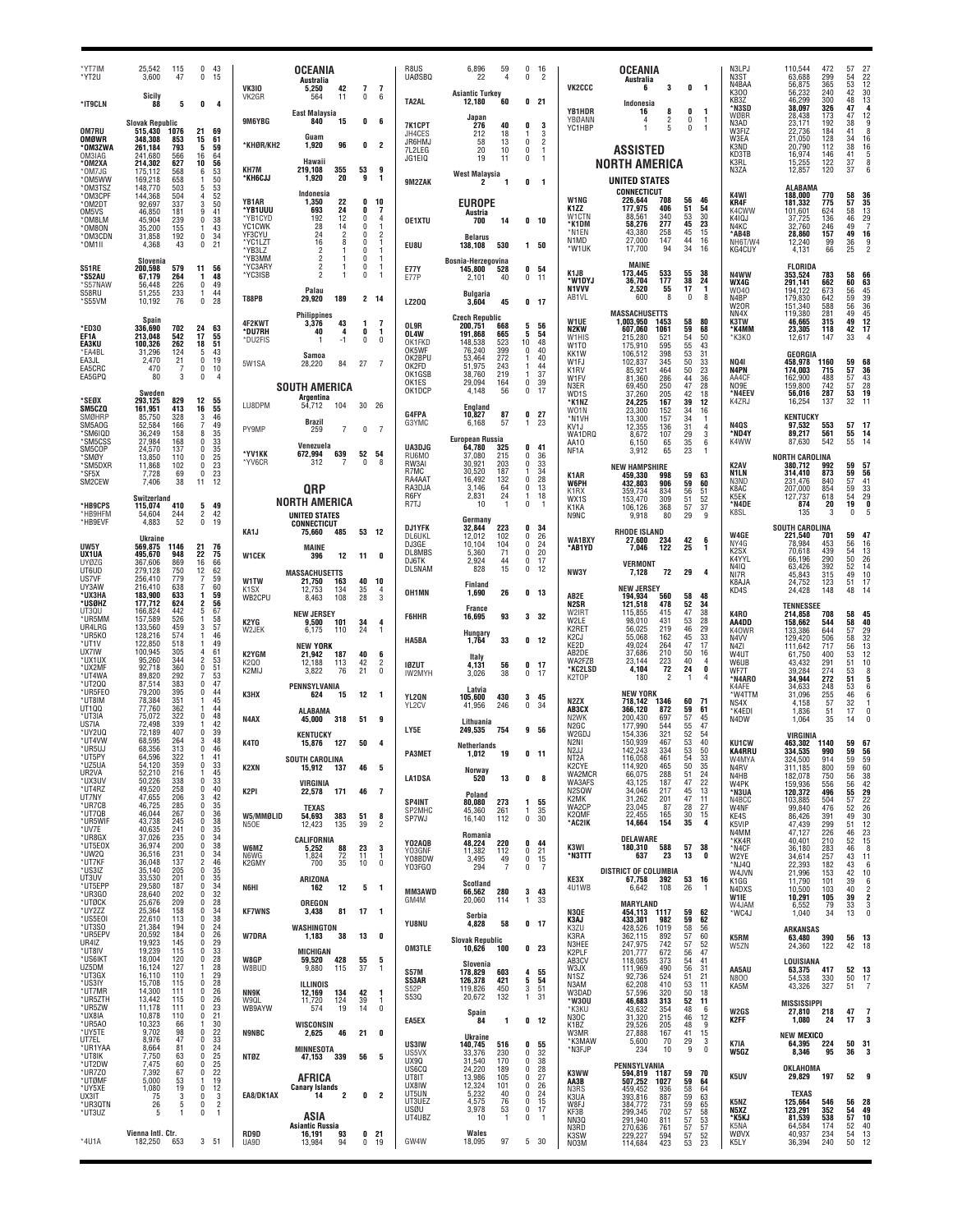| N5X.I<br>*WA5LFD<br>K5BG<br>KG5VK                                                                | 30.888<br>165<br>17,340<br>137<br>14.550<br>117<br>11,205<br>111                                                                    | 47<br>45<br>44<br>39                                                  | 19<br>6<br>6<br>6                                                                         | KØRF<br><b>K7SCX</b><br>WØMU                                      | <b>COLORADO</b><br>422,280<br>1186<br>102,980<br>498<br>82,824<br>321                                                   | 60<br>56<br>55                          | 55<br>20<br>32                                                     | 4Z5LA<br>*4Z4KX<br>4Z5OZ                                                             | <b>Isreal</b><br>37,653<br>120<br>5,372<br>36<br>$\overline{2}$<br>20                                                      | 0<br>0<br>0                                     | 33<br>17<br>$\overline{2}$                 | OK6AA<br>*OK6DJ<br>*OK3DM                                               | 110,715<br>362<br>109,725<br>391<br>9,720<br>78                                                                                           | 9<br>52<br>52<br>5<br>27<br>$\mathbf 0$                                                                                                  | R7KW<br>*UC5D                                                                               | 51<br>2<br>Finland                                                                                                                           | 3<br>1 | $\mathbf{0}$<br>3<br>$\mathbf{0}$                                                                                    |
|--------------------------------------------------------------------------------------------------|-------------------------------------------------------------------------------------------------------------------------------------|-----------------------------------------------------------------------|-------------------------------------------------------------------------------------------|-------------------------------------------------------------------|-------------------------------------------------------------------------------------------------------------------------|-----------------------------------------|--------------------------------------------------------------------|--------------------------------------------------------------------------------------|----------------------------------------------------------------------------------------------------------------------------|-------------------------------------------------|--------------------------------------------|-------------------------------------------------------------------------|-------------------------------------------------------------------------------------------------------------------------------------------|------------------------------------------------------------------------------------------------------------------------------------------|---------------------------------------------------------------------------------------------|----------------------------------------------------------------------------------------------------------------------------------------------|--------|----------------------------------------------------------------------------------------------------------------------|
| K5FP<br>WA5FWC<br>W6DR<br>N <sub>5</sub> Z <sub>0</sub><br>N6XI                                  | 5,882<br>83<br>1,653<br>23<br>CALIFORNIA<br>600<br>105,192<br>460<br>88,312<br>45.430<br>326<br>40.300                              | 32<br>26<br>58<br>58<br>$\begin{array}{c} 50 \\ 53 \\ 50 \end{array}$ | $\overline{2}$<br>3<br>14<br>18<br>9<br>ğ.                                                | AKØMR<br>KØWA<br>ABØS<br>K3PA<br>WØUY<br>WØYJT                    | 3,240<br>45<br><b>KANSAS</b><br>92,170<br>615<br>39,000<br>286<br>36,140<br>215<br>19,080<br>129<br>3,045<br>48         | 28<br>56<br>55<br>53<br>42<br>29        | 2<br>9<br>5<br>$\frac{12}{11}$<br>$\theta$                         | JH2FXK<br>JA4CUU<br>JE1CKA<br>JA5FDJ<br>JF3LOP                                       | Japan<br>158.400<br>259<br>54,586<br>147<br>45,715<br>190<br>34,040<br>120<br>28,700<br>131<br>118                         | 26<br>11<br>14<br>12<br>12<br>9                 | 46<br>$\frac{38}{27}$<br>28<br>23<br>19    | 0Z7AM<br><b>5P5CW</b><br>OU2V<br>OZ8AE<br>*OZØB<br>0Z3SM                | Denmark<br>1,052,226<br>1385<br>424,536<br>1043<br>234,828<br>675<br>632<br>217,800<br>208,978<br>488<br>177,531<br>578<br>153,468<br>504 | 42<br>84<br>18<br>58<br>14<br>52<br>9<br>57<br>18<br>59<br>5<br>54<br>50<br>8                                                            | OG7A<br>OG2W<br>0H30J<br>OH3RB<br>OH2BV<br>OH <sub>2</sub> BO<br>OG6N<br>OH <sub>1</sub> NX | 488,110<br>921<br>407,540<br>889<br>234,158<br>614<br>175,306<br>437<br>154,974<br>412<br>151,156<br>246<br>131,840<br>382<br>123.968<br>354 |        | 20<br>75<br>63<br>19<br>14<br>57<br>65<br>9<br>$\overline{2}$<br>67<br>72<br>$20\,$<br>$\frac{54}{58}$<br>10<br>6    |
| N6IE<br>W1SRD<br>K6AW<br>N <sub>2</sub> N <sub>S</sub><br>W6SX<br>ND6P<br>AF6SA<br>K6MM<br>*NJ6G | 39,955<br>255<br>37.989<br>244<br>152<br>28.355<br>23,950<br>208<br>19.700<br>162<br>148<br>16,497<br>11,240<br>110<br>10,664<br>94 | $\frac{53}{44}$<br>$45$<br>$42$<br>$34$<br>38                         | 11<br>$\begin{smallmatrix} 10\ 9 \ 5 \end{smallmatrix}$<br>$\frac{5}{5}$<br>6<br>5        | KØKX<br>KØAD<br>KØYR<br>WØLS<br>WØAD                              | <b>MINNESOTA</b><br>159.565<br>516<br>91,908<br>567<br>53,328<br>329<br>45,760<br>299<br>309<br>44,774<br>43,470<br>285 | 57<br>57<br>55<br>$\frac{55}{52}$<br>55 | 40<br>12<br>11<br>9<br>9<br>8                                      | JG1LFR<br><b>JAØVSH</b><br>JH1RFM<br>*JG6JAV<br>JA40PW<br>JA2AXB<br>JH5MXB<br>JL4DJM | 19,152<br>16,104<br>61<br>15,984<br>73<br>14,066<br>107<br>10,442<br>79<br>51<br>8,043<br>6,825<br>40<br>6,593<br>46       | 10<br>9<br>8<br>6<br>5<br>6                     | 23<br>20<br>17<br>15<br>15<br>16<br>13     | 0Z8SW<br>0Z40<br>*0Z2U<br>OU4N<br>OZ1ADL<br>G6M                         | 76,836<br>248<br>22,134<br>130<br>82<br>14,487<br>48<br>13,489<br>England<br>772,200<br>1038                                              | 52<br>5<br>34<br>$\mathbf{0}$<br>$\frac{33}{47}$<br>0<br>$\mathbf{0}$<br>46<br>-74                                                       | OH6RE<br>0G55W<br>OH3FM<br>OH <sub>1</sub> Z<br>*OH7GGX<br>*OH2GEK<br>OH6TN                 | 123,536<br>419<br>122,589<br>449<br>119,073<br>403<br>96,633<br>193<br>34,524<br>190<br>26,895<br>161<br>$-1$                                |        | 6<br>$\frac{52}{51}$<br>1<br>6<br>70<br>11<br>35<br>1<br>0<br>33<br>$\theta$<br>1                                    |
| WE6Z<br>NE61<br>N7DD                                                                             | 62<br>3,381<br>603<br>9<br>ARIZONA<br>384,560                                                                                       | $\frac{22}{1}$<br>59                                                  | 8<br>51                                                                                   | WBØN<br>KØPK<br>K4IU<br>WØTT                                      | 10,491<br>98<br>29<br>1,680<br><b>MISSOURI</b><br>131,100<br>744                                                        | 33<br>22                                | 6<br>$\overline{2}$<br>18                                          | JS3CTQ<br>JA300K<br>JQ1TIV<br>JF7PHE<br>JR4VEV                                       | 6.390<br>87<br>3,680<br>29<br>2,568<br>44<br>1,885<br>22<br>30<br>1,656                                                    | 6<br>4<br>$\overline{2}$                        | 12<br>12<br>8<br>8<br>10                   | G3U<br>G4IIY<br>G3TXF<br>M3A<br>G5K                                     | 760,820<br>1188<br>541,448<br>825<br>425,352<br>616<br>416,253<br>827<br>372,590<br>561<br>419                                            | 43<br>66<br>39<br>67<br>37<br>74<br>26<br>63<br>38<br>68                                                                                 | <b>F8CRS</b><br>*F5DRD<br>*F1TRE                                                            | France<br>33<br>5,730<br>47<br>5,451<br>820                                                                                                  | 18     | 29<br>1<br>23<br>0<br>0<br>10<br>5<br>0                                                                              |
| <b>N7AT</b><br>KH7X/W7<br>WA7AN<br>K07SS<br>K6LL                                                 | 176,541<br>762<br>660<br>115,704<br>89,712<br>500<br>85,752<br>489<br>72,381<br>426                                                 | 58<br>54<br>56<br>57<br>57                                            | 25<br>18<br>$\frac{16}{15}$                                                               | *KØJPL<br>WØMB                                                    | 437<br>67,871<br>28,998<br>236<br>CANADA                                                                                | 58<br>57<br>50                          | 10                                                                 | *JQ1COB<br>*JH9DRL<br>*JE4KQH<br>JR2AWS<br>JA4VNE<br><b>JK7DWD</b>                   | 1,375<br>15<br>784<br>33<br>640<br>11<br>595<br>38<br>465<br>30<br>405<br>29                                               | 0<br>$\mathbf{0}$<br>1                          | 4<br>6<br>8<br>4<br>5<br>4                 | G4PIQ<br>M7Z<br>G3SJJ<br>G3XSV<br>*G3RLE<br>G4PVM                       | 197,316<br>187,636<br>609<br>145,312<br>336<br>143,650<br>423<br>132,004<br>409<br>120,198<br>312                                         | 19<br>65<br>57<br>$\overline{4}$<br>19<br>57<br>13<br>52<br>50<br>11<br>18                                                               | F8DZY<br><b>DL6FBL</b><br>DL70N<br>DK6WL                                                    | 200<br>Germany<br>1,130,046<br>1490<br>825,920<br>1337<br>702,924<br>1211                                                                    | 5      | 46<br>81<br>36<br>80<br>34<br>80                                                                                     |
| W6RW<br>KF6HI<br>N9NA<br>K7WF<br>W6XI<br>W6PJ                                                    | 65,526<br>407<br>54,670<br>255<br>45,942<br>303<br>274<br>38,645<br>207<br>37,170<br>32,300<br>127                                  | 56<br>53<br>51<br>$\frac{52}{49}$<br>48                               | 11<br>18<br>11<br>$\overline{7}$<br>14<br>20                                              | V01HP<br>VY2TT                                                    | NEWFOUNDLAND<br>536,690<br>667<br>PRINCE EDWARD ISLAND<br>970,580 1028                                                  | 55 55<br>56 74                          |                                                                    | *.JH1UBk<br>*JN1VFF<br>*JM1VDM<br>JM3UGA<br>JN1RQV                                   | 360<br>8<br>264<br>41<br>200<br>5<br>124<br>60<br>-1                                                                       | 2<br>0<br>3<br>1<br>1                           | $\overline{4}$<br>3<br>$\overline{2}$<br>3 | G3UHU<br>G4FJK<br>G3PHO<br>GØRPM<br>MØPCB                               | 241<br>71,934<br>67,014<br>149<br>46,257<br>165<br>21,372<br>108<br>20,195<br>115                                                         | 51<br>52<br>5<br>54<br>19<br>40<br>11<br>3<br>36<br>34<br>-1                                                                             | DL6ZBN<br>DK20Y<br><b>DL6MHW</b><br>DJ5AN<br>DD2ML                                          | 543,394<br>1108<br>532,433<br>1072<br>504,084<br>963<br>449,122<br>787<br>399.035<br>861                                                     |        | 30<br>67<br>27<br>70<br>33<br>34<br>24                                                                               |
| K7HI<br>WU9B<br>NØVD<br>KB7AZ<br>*K3WYC<br>N6SS                                                  | 186<br>26,220<br>138<br>16,170<br>75<br>12,672<br>11,792<br>110<br>42<br>1,914<br>1,080<br>12                                       | $\frac{50}{43}$<br>36<br>$\frac{38}{21}$<br>0                         | 10<br>6<br>$\begin{array}{c} 12 \\ 6 \\ 1 \end{array}$<br>9                               | VA2WA<br><b>VA2EW</b><br>VE2BWL<br>VA2AM                          | QUEBEC<br>1,240,920<br>1469<br>1,188,528<br>1473<br>130,982<br>316<br>130,720<br>224                                    | 59<br>60<br>50<br>50                    | -76<br>$\frac{72}{29}$<br>45                                       | *JK1FZR<br>UN9L<br>UN7LZ                                                             | 52<br>10<br>Kazakhstan<br>875,500 1120<br>647<br>421,314<br>89                                                             | 0<br>3<br>1<br>0                                | $\frac{3}{2}$<br>82<br>68<br>-25           | *G3RIK<br>G6GLP<br>G3ZGC<br>G4ZUP<br>*G7TWC                             | 12,544<br>76<br>11,742<br>59<br>2,550<br>21<br>1,070<br>16<br>522<br>14                                                                   | 32<br>0<br>$\overline{2}$<br>36<br>6<br>11<br>5<br>5<br>9<br>$\Omega$                                                                    | DJ8QP<br>DH8BQA<br><b>DL7URH</b><br>DJ5MW<br>DL4CF<br>DK1KC                                 | 379,525<br>768<br>360,976<br>972<br>352,890<br>754<br>341,246<br>660<br>326,610<br>638<br>317,604<br>856                                     |        | 69<br>72<br>67<br>72<br>60<br>64<br>68<br>23<br>17<br>26<br>29<br>66<br>62<br>67<br>29<br>14                         |
| <b>KG7CW</b><br>KA7T                                                                             | <b>IDAHO</b><br>98,980<br>601<br>49,020<br>362                                                                                      | 59<br>51                                                              | 11<br>6                                                                                   | *VA2CZ<br>VE2GT<br>VE3EJ                                          | 290<br>83,957<br>3<br>27<br><b>ONTARIO</b><br>1,156,544<br>1453                                                         | 48<br>3<br>61                           | 11<br>$\theta$<br>75                                               | UN <sub>5</sub> J<br>9K2HN                                                           | 18,225<br>Kuwait<br>461<br>342,186<br><b>Oatar</b>                                                                         | 10 68                                           |                                            | ES5G<br>'ES4NY<br>ES1BH<br>*ES1TI                                       | Estonia<br>1,303,284<br>1562<br>203,360<br>625<br>82,800<br>401<br>80,605<br>336                                                          | 45<br>89<br>7<br>55<br>$\mathbf 0$<br>40<br>1<br>46                                                                                      | DL5RMH<br>DL5LYM<br>DL5JS<br>DK7A<br>DL80H                                                  | 305,022<br>699<br>270,827<br>577<br>256,665<br>745<br>250,875<br>698<br>229,502<br>413                                                       |        | 20<br>24<br>65<br>57<br>64<br>14<br>11                                                                               |
| K7QA<br>N7IP<br>W7EE                                                                             | <b>MONTANA</b><br>722<br>136,584<br>63,168<br>410<br>48,620<br>387                                                                  | 59<br>55<br>52                                                        | 13<br>9<br>3                                                                              | VE3JM<br>VE3RZ<br>VE3CX<br>VE3NZ<br>*VE3VY                        | 1,134,039<br>1399<br>628,422<br>986<br>471.696<br>1019<br>222,975<br>605<br>168.498<br>450                              | 60<br>59<br>59<br>56<br>54              | 69<br>63<br>34<br>19<br>20                                         | A71EM<br>*HL3AMO                                                                     | 20,480<br>75<br><b>Republic of Korea</b><br>1,940<br>37                                                                    | $\overline{2}$                                  | 0 <sub>32</sub><br>8                       | RT5K<br>UA10MS                                                          | <b>European Russia</b><br>526,410<br>1152<br>451,000<br>1045                                                                              | 80<br>10<br>79<br>3                                                                                                                      | DL5YM<br>DL3ANK<br>*DL8LBK<br>*DL6RAI<br>DK2CX                                              | 216,104<br>659<br>213,446<br>486<br>206,184<br>663<br>195,566<br>685<br>464<br>188.936                                                       |        | 25<br>13<br>17<br>$\frac{9}{2}$<br>19                                                                                |
| W7RN<br>K7XC<br>K2RD                                                                             | <b>NEVADA</b><br>993<br>233,536<br>104,112<br>528<br>26,596<br>172                                                                  | 60<br>58<br>52                                                        | 22<br>14<br>9                                                                             | *VE3CV<br>*VE3MA<br>*VE3JAQ<br>*VA3DF                             | 152,660<br>348<br>80,592<br>358<br>35,770<br>214<br>4,840<br>25                                                         | 55<br>48<br>34<br>$\mathbf{0}$          | 30<br>$\mathbf 0$<br>-1<br>22                                      | HL5YI<br>*7Z1SJ                                                                      | 108<br>6<br>Saudi Arabia<br>79,054<br>180                                                                                  | 0                                               | 3<br>$0$ 47                                | RV1CC<br>RM4F<br>R3LA<br>R4MZ<br>R <sub>1</sub> D <sub>X</sub><br>UA6MA | 993<br>439.718<br>406.125<br>781<br>380,072<br>844<br>376,751<br>912<br>365,464<br>812<br>362,544                                         | 15<br>71<br>$\frac{80}{76}$<br>$\begin{array}{c} 15 \\ 12 \end{array}$<br>75<br>$\overline{4}$<br>72<br>78<br>79<br>16<br>6              | DL4ME<br>DL5WW<br>DL5KUT<br>*DF1MM<br>DK2LO<br>DL20E                                        | 182,856<br>696<br>175,370<br>509<br>174,488<br>522<br>173,376<br>573<br>171,000<br>447<br>439<br>166,125                                     |        | 665657595756555295762<br>$\frac{2}{6}$<br>13<br>12<br>16<br>18                                                       |
| KA6BIM<br>K4XU<br>*KN7K<br>WS7L                                                                  | <b>OREGON</b><br>126,217<br>677<br>520<br>118.500<br>35,250<br>291<br>9,657<br>102                                                  | 57<br>$\frac{57}{44}$<br>32                                           | 16<br>$\begin{array}{c} 18 \\ 6 \end{array}$<br>5                                         | <b>VE6RST</b><br>VE6WQ<br>VE6KC                                   | <b>ALBERTA</b><br>276,738<br>734<br>94,798<br>325<br>189<br>46,280                                                      | 58<br>55<br>49                          | 19<br>7<br>3                                                       | E <sub>2</sub> X<br>A61EK                                                            | <b>Thailand</b><br>267<br>113,465<br><b>United Arab Emirates</b><br>12,532<br>57<br>54                                     | 0<br>$\mathbf{0}$                               | 1 54<br>26<br>25                           | RG5A<br>UA3LID<br>RA1QD<br>RW1C<br>RL4A                                 | 868<br>342,496<br>768<br>324.216<br>826<br>289,926<br>745<br>241,119<br>666<br>227,200<br>557                                             | 9<br>70<br>69<br>q<br>9<br>64<br>72<br>8                                                                                                 | DJ9A0<br>DF4PD<br>DJ7MH<br>*DL6ON<br>DL7YS                                                  | 162,357<br>496<br>155,680<br>363<br>153,216<br>519<br>152,384<br>518<br>146,300<br>413                                                       |        | 7<br>20<br>60<br>55<br>53<br>53<br>57<br>8<br>11<br>17                                                               |
| K7UT<br>W7CT                                                                                     | <b>UTAH</b><br>38.848<br>218<br>25,080<br>105                                                                                       | 52<br>42                                                              | -12<br>15                                                                                 | <b>VE7CC</b>                                                      | <b>BRTISH COLUMBIA</b><br>206,379<br>596<br><b>NORTH AMERICA</b>                                                        | 57 12                                   |                                                                    | A65CA<br>*9M4DXX                                                                     | 10,425<br><b>West Malaysia</b><br>4,368<br>35                                                                              |                                                 | 0 <sub>14</sub>                            | UA3QG1<br>*RZ3QM<br>RL4F<br>RL5A<br>RV3YM                               | 203,344<br>587<br>193,644<br>613<br>189,020<br>553<br>180,570<br>570<br>180,180<br>579                                                    | $64$<br>61<br>5<br>$\substack{62\\60}$<br>3<br>5<br>59<br>6                                                                              | <b>DL6NCY</b><br>DL3DW<br><b>DL1NKS</b><br>DL1NEO<br>*DK2CC                                 | 142,443<br>469<br>142,274<br>535<br>447<br>136,768<br>128,307<br>484<br>347<br>126,363                                                       |        | 6<br>57<br>10<br>54<br>56<br>1<br>12<br>61                                                                           |
| W7FI<br>K7LFY<br><b>KK7PW</b><br>N7EPD                                                           | WASHINGTON<br>58,146<br>328<br>37,881<br>243<br>8,289<br>133<br>26<br>2,240                                                         | 56<br>55<br>26<br>14                                                  | 10<br>6<br>$\mathbf{1}$<br>6                                                              | *CO2JD<br>*XE2B                                                   | Cuba<br>193,752<br>475<br>Mexico<br>131<br>35,828                                                                       | 49 29<br>42 10                          |                                                                    | OHØR                                                                                 | <b>EUROPE</b><br><b>Aland Islands</b><br>907<br>509,796                                                                    | 24 74                                           |                                            | R4HC<br>RU4PU<br>*RW4HS<br>R9GM<br>RT3M                                 | 175,560<br>529<br>167,256<br>401<br>166,228<br>586<br>164.710<br>509<br>158,745<br>578                                                    | $\frac{65}{70}$<br>1<br>2<br>57<br>64<br>57<br>$\Omega$                                                                                  | DJ4AX<br>DM5EE<br>*DK5TX<br>DL1RTL<br>*DF1LON                                               | 124,868<br>127<br>124,830<br>330<br>122,721<br>461<br>111,672<br>331<br>369<br>106,628                                                       |        | 38<br>$\frac{86}{63}$<br>10<br>48<br>9<br>12<br>13                                                                   |
| W8MJ<br>N8EA<br>W8/UT5UDX                                                                        | <b>MICHIGAN</b><br>302,305<br>1094<br>592<br>126,522<br>79,864<br>500                                                               | 61<br>54<br>55                                                        | 42<br>27<br>12                                                                            | <b>V47T</b>                                                       | <b>St. Kitts&amp; Nevis</b><br>10<br>2<br>St. Lucia                                                                     | 1                                       | $\mathbf{0}$                                                       | OE2S<br>OE3KAB<br>*OE2UKL<br>*OE3DXA                                                 | Austria<br>570,738<br>954<br>401<br>105,621<br>82,671<br>318<br>440<br>8                                                   | 31<br>1<br>1<br>$\mathbf 0$                     | 76<br>50<br>50<br>8                        | *RD4A<br>RZ3MM<br>R9FM<br>*UA3MIF<br>RU6AV                              | 158,400<br>515<br>155.100<br>529<br>148,860<br>510<br>133,000<br>565<br>130,816<br>408                                                    | 63<br>59<br>59<br>50<br>0<br>63                                                                                                          | DL1AMQ<br>DM4X<br>*DL8MAS<br>DL7VEE<br>*DL2VL<br>DJ2BC                                      | 105,350<br>259<br>100.092<br>365<br>98,340<br>387<br>97,966<br>251<br>399<br>97.512<br>92,176<br>350                                         |        | 54<br>48<br>58<br>57<br>57<br>52<br>61<br>50<br>$\begin{matrix} 12 \ 0 \end{matrix}$<br>3<br>12<br>$\mathbf{1}$<br>3 |
| K8B7<br>*KØACP<br>K8GM<br>KG8CW                                                                  | 78.784<br>526<br>59,148<br>405<br>49.818<br>269<br>43,751<br>248                                                                    | 56<br>55<br>51<br>48                                                  | 8<br>$\overline{\mathbf{z}}$<br>18<br>19                                                  | *J68HZ<br>NP2J                                                    | 27,775<br>91<br><b>U.S. Virgin Islands</b><br>967,552 1193                                                              | 39 16<br>58<br>- 70                     |                                                                    | EF6T<br>EA6XQ                                                                        | <b>Balearic Islands</b><br>562,326<br>817<br>25,116<br>122                                                                 | 40 71<br>$\overline{2}$                         | -37                                        | *R5DT<br>RA6A<br>R6AP<br>UI3A<br>RZ30S<br>RD <sub>1</sub> A             | 126,724<br>507<br>123,060<br>428<br>117,205<br>435<br>393<br>116,374<br>115,275<br>446<br>112.984<br>391                                  | 51<br>59<br>$\begin{array}{c} 55 \\ 60 \end{array}$<br>$\Omega$<br>52                                                                    | DHØGHU<br>DK7ZT<br>DF2RG<br>*DJ9MH<br>DJ7JC                                                 | 88,920<br>330<br>87,186<br>228<br>300<br>86,140<br>83,435<br>322<br>81,328<br>222                                                            |        | 53<br>56<br>56<br>51<br>50<br>15<br>9<br>$\frac{51}{57}$<br>4<br>11                                                  |
| N8TR<br>W8AV<br>N8BJQ<br>*WB8JU                                                                  | OHIO<br>252,300<br>643<br>211,536<br>666<br>788<br>171.564<br>140,560<br>722                                                        | 58<br>57<br>$\frac{58}{58}$                                           | 58<br>47<br>29<br>22                                                                      | <b>*CT3KN</b>                                                     | AFRICA<br><b>Madeira Islands</b><br>315,549<br>365                                                                      | 24 63                                   |                                                                    | EW8R<br>EU1A<br>EW2A<br>FW <sub>1</sub>                                              | <b>Belarus</b><br>439,992<br>982<br>289,926<br>696<br>792<br>276,241<br>260,780<br>769                                     | 13<br>9<br>7<br>3                               | -71<br>69<br>-60<br>62                     | RA3SI<br>RK4FM<br>RK2M<br>RT4D<br>RG4A                                  | 480<br>112,553<br>103,740<br>347<br>94.860<br>390<br>92,280<br>306<br>85,754<br>340                                                       | $\frac{57}{47}$<br>2<br>59<br>$\substack{50\\59}$<br>52                                                                                  | DJ8EW<br>DL7UPN<br>*DL8UAT<br>DL5S1<br>DL7ZZ                                                | 76,108<br>298<br>74,256<br>321<br>72,114<br>305<br>299<br>70.941<br>69,550<br>297                                                            |        | -1<br>$\begin{array}{c} 50 \\ 50 \end{array}$<br>50<br>-1<br>49                                                      |
| <b>KOAJS</b><br>*N8VV<br>*K8PJK<br>K8ZT<br>KA8G<br>W8EH                                          | TUU.740<br>014<br>57,035<br>396<br>52,399<br>365<br>46,380<br>320<br>241<br>34,987<br>30,580<br>233                                 | 54<br>$\frac{51}{53}$<br>51<br>$\frac{50}{47}$                        | -10<br>$\begin{smallmatrix} 10\ 0\ 8\ \mathsf{g} \end{smallmatrix}$<br>9<br>$\frac{8}{9}$ | <b>RV9CX</b><br>R8TT<br><b>RWØAR</b>                              | ASIA<br><b>Asiatic Russia</b><br>750,026<br>1046<br>746,385<br>972<br>646,378<br>926<br>777                             | -1<br>4<br>3                            | 78<br>81<br>76                                                     | EW8DX<br>*EU2EU<br>*EU3AA<br>EU4T<br>*EW1P<br>EW7M                                   | 258,180<br>832<br>193,436<br>488<br>453<br>155,840<br>109,800<br>335<br>149<br>25,024<br>1,320<br>12                       | 10<br>4<br>$^6_0$<br>$\mathbf{1}$               | 58<br>64<br>60<br>55<br>34<br>11           | <b>RW40</b><br>UA4AAC<br>*R7KX<br>RV3FF<br>*R3RR<br>RA6GW               | 82,998<br>77,221<br>310<br>348<br>76,736<br>361<br>72,450<br>289<br>67,106<br>196<br>63,779<br>206                                        | $\frac{53}{46}$<br>43<br>$\mathbf{0}$<br>$\frac{50}{55}$<br>3<br>59<br>0                                                                 | DL7A1<br>DJØMY<br>*DL1II<br>DL5YL<br>DL5RDP<br>DL3YM                                        | 68,698<br>300<br>65,230<br>250<br>261<br>65,000<br>360<br>64,160<br>62,222<br>242<br>61,488<br>174                                           |        | 0<br>49<br>3<br>$\begin{smallmatrix} 0\\2\\2 \end{smallmatrix}$                                                      |
| *NO8C<br>NW8U<br>W8AT                                                                            | 19,533<br>143<br><b>WEST VIRGINIA</b><br>134,246<br>580<br>18,348<br>186                                                            | 42<br>57 29<br>43                                                     | $\overline{1}$                                                                            | RT9S<br>RL9Y<br>UI8J<br>UA9MA<br>RY9C<br>RK9AX                    | 537,388<br>512,549<br>783<br>350,847<br>640<br>587<br>345,712<br>275,751<br>467<br>254,080<br>437                       | 0<br>0<br>1.                            | 73<br>70<br>63<br>68<br>62<br>63                                   | 005M<br><b>ON6NL</b><br>$*0090$                                                      | Belgium<br>264,770<br>527<br>29,950<br>110<br>5,000<br>50                                                                  | 31 52<br>0                                      | 50<br>0 <sub>20</sub>                      | R4BZ*<br>*RA4HBS<br>UA3RF<br>RC7A<br>R3KM                               | 61,068<br>296<br>270<br>61,042<br>59,570<br>268<br>58,752<br>253<br>243<br>57,526                                                         | $^{42}_{45}$<br>$\mathbf{0}$<br>1<br>0<br>46<br>48<br>$\Omega$<br>49<br>$\Omega$                                                         | *DM5JBN<br>DL7JRD<br>DL5GAC<br>DKOTU<br>*DK2RO                                              | 61,213<br>344<br>116<br>59,400<br>59,300<br>259<br>57,860<br>286<br>56,350<br>244                                                            |        | 52<br>52<br>53<br>51<br>51<br>41<br>60<br>7<br>3<br>9<br>$\frac{12}{0}$<br>15 <sub>1</sub><br>3<br>1                 |
| NV9L<br><b>K9NR</b><br>K9MMS<br>N <sub>9</sub> CO                                                | ILLINOIS<br>485,550<br>1222<br>252,588<br>982<br>148,860<br>127,710<br>542                                                          | 59                                                                    | 71<br>39<br>$\frac{32}{31}$                                                               | *UA9AGX<br>RDØA<br><b>UAØACG</b><br>RN9N<br>UA9TF                 | 193,815<br>365<br>179,226<br>403<br>309<br>119,856<br>86,940<br>206<br>71,500<br>157                                    | 0<br>0<br>-1<br>0<br>0                  | 59<br>$\frac{54}{47}$<br>46<br>50                                  | E74Y<br>*E78T<br>*E72U                                                               | Bosnia-Herzegovina<br>97,257<br>366<br>44,462<br>181<br>20,239<br>103                                                      | 1                                               | $2$ 49<br>46<br>0 37                       | RA4PQ<br>R3QN<br>*RW4WA<br>*RX6AOB<br>RU6K                              | 55,484<br>257<br>50,120<br>270<br>222<br>46,999<br>172<br>45,492<br>44.224<br>114<br>44,080<br>242                                        | 44<br>$\Omega$<br>$\frac{40}{43}$<br>$\Omega$<br>0<br>50<br>1<br>63<br>38<br>37<br>1<br>$\Omega$                                         | DL4LAM<br>DR1A<br>*DL7ALM<br>*DJ5IW<br>DK1FW<br>*DO6LE                                      | 53,979<br>181<br>51,840<br>$\frac{223}{227}$<br>47,978<br>211<br>46,483<br>43,578<br>150<br>42,840<br>240                                    |        | 56<br>$\overline{4}$<br>44<br>$\mathbf{1}$<br>$\frac{45}{47}$<br>0<br>$\frac{5}{0}$<br>49<br>40                      |
| KEØL<br>WT2P<br>KI9A<br>N2BJ<br>*AB9YC                                                           | 106,096<br>561<br>75,702<br>67,795<br>536<br>449<br>67,782<br>438<br>440<br>59,940                                                  | 58<br>58<br>55<br>55<br>55<br>55<br>57                                | 20<br>$\frac{8}{10}$                                                                      | RU9AC<br>RØSR<br>RMØF<br>RT8U<br>R9LM                             | 229<br>70,992<br>54,672<br>118<br>45,327<br>233<br>147<br>45,100<br>131<br>37,107                                       | 0<br>0<br>16<br>0<br>0                  | 36<br>51<br>13<br>41<br>31                                         | LZ2WO<br>*LZ1UQ<br>*LZ1MC                                                            | Bulgaria<br>549,486<br>1002<br>183,305<br>$\begin{array}{r} 572 \\ 122 \\ 52 \end{array}$<br>19,592                        | 26<br>2<br>1                                    | 72<br>59<br>30                             | *R2UZ<br>*R7CA<br>*RK3LC<br>RN10N<br>RU3FM<br>*R7NA                     | 43,068<br>246<br>42,960<br>39,220<br>220<br>223<br>36,540<br>75<br>35,374<br>130                                                          | 0<br>$rac{40}{37}$<br>$\Omega$<br>$\Omega$<br>61<br>9<br>$\overline{2}$<br>44                                                            | DJ6TB<br>*DK1TW<br>*DL3TU<br>DF3SS<br>*DL8DWW                                               | 228<br>41,379<br>39,565<br>212<br>39,150<br>156<br>36,331<br>157<br>36,204<br>177                                                            |        | 37<br>$\frac{2}{1}$<br>40<br>$\overline{7}$<br>0<br>0                                                                |
| N9LQ<br>W9YK<br>KC <sub>9</sub> K<br>KC9EE<br>NA9RB                                              | 53,176<br>301<br>31,698<br>251<br>19,745<br>133<br>18,262<br>168<br>134<br>16,400                                                   | <b>55</b><br>54<br>49<br>47<br>42                                     | $\frac{5}{14}$<br>$\frac{5}{8}$<br>$\frac{8}{4}$<br>$\frac{4}{2}$                         | UA9LA0<br>RW9WT<br><b>UAØSR</b><br>*UA9UX<br>RA9V<br><b>UAØZC</b> | 28,860<br>139<br>98<br>16,560<br>61<br>14,476<br>11,640<br>$\substack{82\\36}$<br>8,502                                 | 0<br>0<br>0<br>0<br>0                   | 26<br>20<br>28<br>20<br>26                                         | LZ2ZG<br>LZ8U<br>LZ1WF                                                               | 6,216<br>68<br>5,958<br>168<br>8<br>Crete                                                                                  | 0<br>0<br>0                                     | 24<br>18<br>6                              | *R4LC<br>*RX3AEX<br>RA3DNC<br>R4SO<br>RM5Y                              | 34,162<br>193<br>33,759<br>256<br>28,500<br>195<br>27,892<br>134<br>159<br>27,252                                                         | $\frac{38}{31}$<br>0<br>0<br>$\begin{array}{c} 30 \\ 38 \\ 36 \end{array}$<br>$\Omega$<br>$\Omega$<br>0                                  | DF1HF<br>DL5ZB<br>DK5MR<br>DK3GI<br>DL3AMI                                                  | 35,154<br>80<br>33,977<br>110<br>33,196<br>157<br>32,242<br>128<br>174<br>30,927                                                             |        | 16<br>$\frac{9}{2}$<br>11<br>0                                                                                       |
| *NX9G<br>*K9NO<br><b>W9MK</b><br>KS9A<br>*W9ILY                                                  | 12,960<br>144<br>11,610<br>110<br>103<br>9,800<br>4,917<br>$\frac{67}{32}$<br>$\frac{37}{3}$<br>1,914                               | $\frac{48}{39}$<br>40<br>$\frac{39}{32}$<br>19                        | $\mathbf{1}$<br>3<br>$\mathbf{1}$<br>$\mathbf{1}$<br>3                                    | RAØAM<br>*R9CAC<br>*RAØLMK<br>RAØACM<br>R8CA                      | 47<br>4,172<br>3,536<br>42<br>12<br>567<br>384<br>$\begin{array}{c} 14 \\ 5 \\ 5 \end{array}$<br>315<br>250             | $\Omega$<br>0<br>1<br>-1                | $\begin{array}{c} 13 \\ 7 \end{array}$<br>5<br>6<br>$\overline{4}$ | SV9DJ0<br>*SV9GPV<br>SV9COL                                                          | 53,492<br>232<br>136<br>41,184<br>96<br>26,736<br>Croatia                                                                  | 0<br>4                                          | $0$ 43<br>52<br>44                         | RU3DX<br>R3WR<br>*R4WT<br>RK4PA<br>R2DA                                 | 25,024<br>159<br>24,576<br>151<br>22,256<br>185<br>22,190<br>123<br>90<br>20,610                                                          | $\begin{array}{c} 32 \\ 32 \\ 26 \end{array}$<br>0<br>$\Omega$<br>0<br>$\frac{35}{45}$<br>$\Omega$<br>0                                  | *DJ1MM<br>*DF7RG<br>*D040D<br>DL1DBR<br>DL9NDV                                              | 28,614<br>166<br>27,807<br>202<br>26,052<br>145<br>25,852<br>106<br>24,500<br>93                                                             |        | 0<br>Ò<br>0<br>3<br>$\overline{4}$                                                                                   |
| W9IIX<br>WA9KIA<br>W9IU<br><b>WT9U</b>                                                           | 1,826<br>$\Omega$<br>9<br>INDIANA<br>203,544<br>958<br>779                                                                          | $\frac{21}{3}$<br>59                                                  | $\mathbf{1}$<br>$\mathbf 0$<br>29                                                         | *RKØUT<br>BH4IGO<br>*BG7BDB                                       | 5<br>1<br>China<br>67,983<br>190<br>75<br>6.000                                                                         | 0<br>0<br>0                             | $\mathbf{1}$<br>43<br>15                                           | 9AØBB<br>9A2KD<br>*9A2UV                                                             | 805,980<br>1249<br>31,692<br>161<br>82<br>22,393<br><b>Czech Republic</b>                                                  | 37 77<br>0<br>0                                 | 38<br>49                                   | *RA3QUA<br>RU3XK<br>*UA6HFI<br>RT4M<br>RM4W                             | 17,466<br>75<br>17,440<br>106<br>16,896<br>96<br>16,356<br>117<br>15,744<br>69                                                            | 40<br>$\begin{array}{c} 32 \\ 33 \\ 29 \end{array}$<br>0<br>$\Omega$<br>$\mathbf{0}$<br>$\Omega$                                         | DH4JQ<br>DJ601<br>*DG1HXJ<br>DJ2YA<br>DL7JAN<br>*DL8UD                                      | 24,450<br>100<br>23,544<br>70<br>21,087<br>149<br>20,996<br>59<br>20,943<br>109<br>20,460<br>158                                             |        | $\begin{array}{c} 7 \\ 6 \end{array}$<br>$\mathbf{1}$<br>$\mathbf 0$                                                 |
| K9NW<br>W9PA<br>KK9V<br>K9LA<br>*K9SE                                                            | 172,608<br>667<br>126,516<br>125,904<br>560<br>67,710<br>$\frac{352}{330}$<br>47,940<br>912<br>12                                   | 58<br>58<br>53<br>53<br>53<br>51<br>3                                 | 29<br>20<br>29<br>21<br>9<br>9                                                            | *BH4TQX<br>*BG1DX<br>*BH4DQS<br>*BG4GOV<br>*BH3PTL                | 33<br>1.001<br>96<br>6<br>10<br>2<br>5<br>1<br>2<br>1                                                                   | 1.<br>0<br>0<br>0<br>0                  | 6<br>$\overline{4}$<br>-1<br>-1<br>$\overline{1}$                  | OK3RM<br>OL1A<br>OK1RK<br>OLØW<br>OK3M                                               | 766,233<br>1231<br>743,380<br>1208<br>477,000<br>1003<br>275,562<br>659<br>238,725<br>591                                  | 36<br>34<br>22<br>18<br>18                      | 75<br>75<br>68<br>63<br>57                 | RU4A<br>RQ3M<br>R4RT<br>RX3MM<br>RU4SS<br>RA6DT                         | 13,390<br>116<br>12,450<br>88<br>12,160<br>$^{75}_{95}$<br>10,856<br>36<br>9,420<br>7,150<br>$\frac{42}{36}$                              | $\frac{41}{26}$<br>0<br>1<br>32<br>23<br>28<br>0<br>$\Omega$<br>2                                                                        | *DG8HJ<br>DM5TI<br>*DK2AT<br>*DL5JQ<br>*DL5ARM                                              | 18,662<br>99<br>18,565<br>73<br>17,919<br>120<br>100<br>16,632<br>16,401<br>107                                                              |        | 4<br>0<br>$\frac{0}{2}$                                                                                              |
| WØAIH<br><b>K9IMM</b><br>*W9AV<br>*W9JA<br>*N9UA                                                 | WISCONSIN<br>276,000<br>1096<br>141,942<br>702<br>72,639<br>502<br>161<br>19,818<br>173<br>17,336                                   | 60<br>57<br>57<br>50<br>43                                            | 40<br>25<br>6<br>$\frac{4}{1}$                                                            | <b>P33W</b><br><b>VU2CPL</b><br>VU2PTT                            | Cyprus<br>1,721,631<br>1436<br>India<br>98,196<br>215<br>23<br>2,646                                                    | 37<br>86<br>$0$ 49<br>$\mathbf{0}$      | -14                                                                | OK1VD<br>OK1WM<br>OK5ET<br>*OK1AY<br>*0K6Y<br>OK1ATP<br>*OK1FGD                      | 229,252<br>603<br>204,899<br>681<br>200,016<br>531<br>196,974<br>644<br>509<br>151,980<br>140,080<br>275<br>576<br>137,739 | 9<br>10<br>12<br>6<br>6<br>19<br>$\overline{2}$ | 65<br>51<br>60<br>56<br>54<br>66<br>47     | R3QX<br>RA4Y<br>*RA6AAW<br>*UA4FDL<br>RM7M<br>RU6B<br>*RL6K             | 6,293<br>38<br>4,950<br>4,646<br>$\frac{35}{40}$<br>1,320<br>825<br>11<br>300<br>250<br>6<br>5                                            | $\begin{array}{l} 24 \\ 29 \\ 30 \end{array}$<br>$\Omega$<br>0<br>$^{23}_{8}$<br>$\mathbf{0}$<br>0<br>1<br>10<br>0<br>$\frac{6}{5}$<br>Ò | DF5RF<br>*DF8XC<br>DJ9RR<br>*DG4DX<br>DL6ZB<br>*DF6QV<br>*DL0GEO                            | 16,344<br>94<br>15,540<br>87<br>15,466<br>83<br>107<br>15,159<br>15,004<br>100<br>14,160<br>110<br>13,795<br>99                              |        | $43444624333333445444333643363333131306$<br>0<br>$_{0}^{0}$<br>0<br>0<br>0<br>5                                      |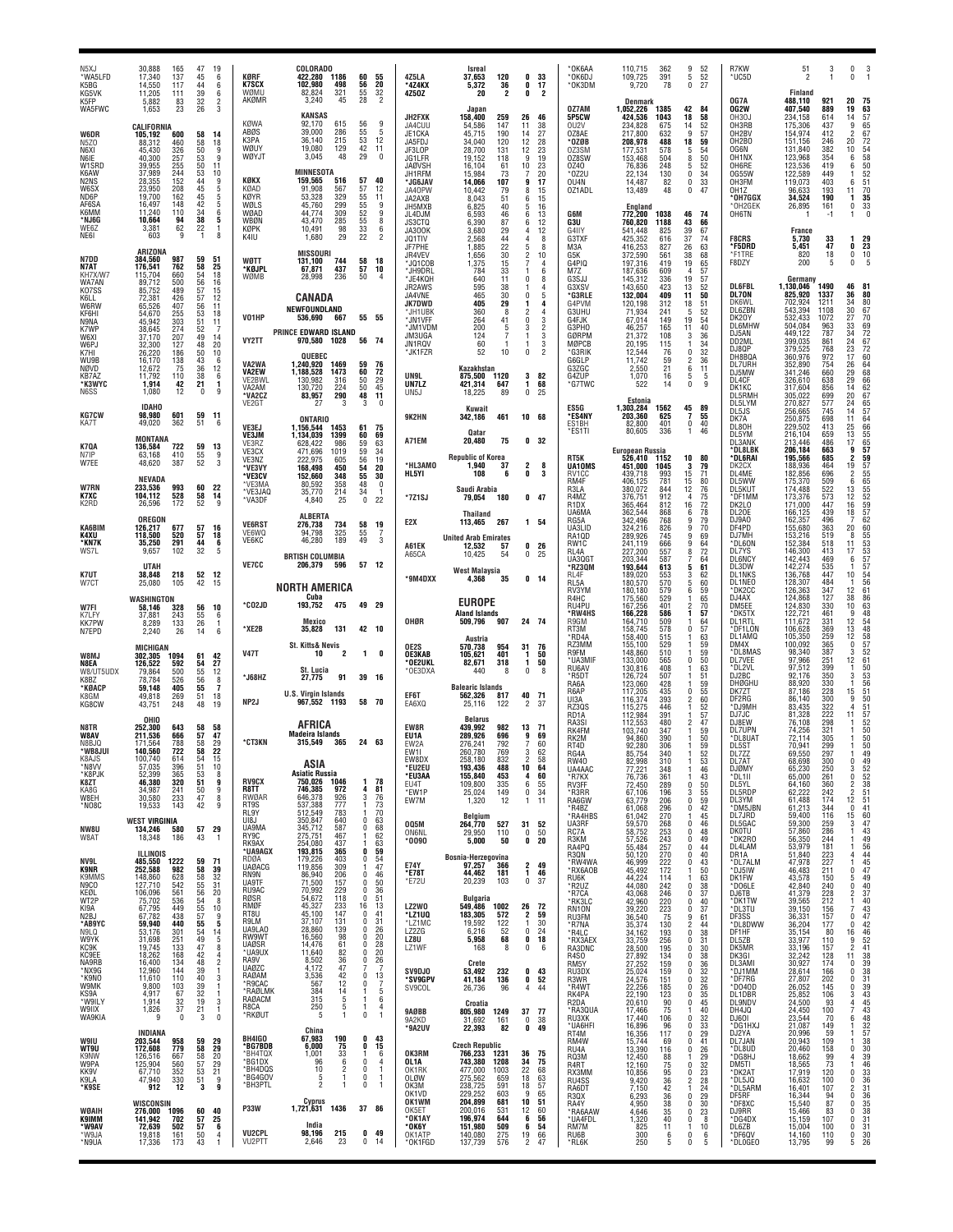| <b>DKØABT</b><br>DK2Z0<br>*DK6WA                       | 13,144<br>90<br>11,232<br>93<br>75<br>70<br>10,860                                   | 31<br>0<br>0<br>27<br>30<br>0                                                       | PA5TT<br>*PHØAS<br>*PA3DAT                       | 37.872<br>144<br>30,660<br>143<br>28.500<br>150                       | 8<br>40<br>2<br>40<br>37<br>1                      | EE3X<br>EA20T                          | <b>Spain</b><br>138,409<br>434<br>136.989<br>246                                | 8<br>28                                | 53<br>65                 | <b>K9RS</b>                       | <b>DELAWARE</b><br>482,406 1158                                               |                | 59 64                      | LZ9W<br>LZ7A<br>LZ1ABC                                  | 698.672<br>486,680<br>229,028                                | 1255<br>984<br>713           | 23<br>20<br>4                   | 81<br>72<br>58                    |
|--------------------------------------------------------|--------------------------------------------------------------------------------------|-------------------------------------------------------------------------------------|--------------------------------------------------|-----------------------------------------------------------------------|----------------------------------------------------|----------------------------------------|---------------------------------------------------------------------------------|----------------------------------------|--------------------------|-----------------------------------|-------------------------------------------------------------------------------|----------------|----------------------------|---------------------------------------------------------|--------------------------------------------------------------|------------------------------|---------------------------------|-----------------------------------|
| DK2GZ<br>*DL1RNN<br>DH1NBE<br>*DL1NEK                  | 9.338<br>9,145<br>67<br>35<br>7,245<br>66<br>5,940                                   | 29<br>$\mathbf 0$<br>30<br>18<br>3<br>O<br>22<br>0                                  | <b>PA0ABM</b><br>PA1NL<br>*PA9CC<br>*PAØRHA      | 20,026<br>100<br>16.680<br>112<br>13,547<br>88<br>10,036<br>79        | 36<br>30<br>0<br>0<br>31<br>0<br>26                | EA5HT<br>*EA2AZ<br>EA7JW<br>*EA1FA     | 52,250<br>205<br>23,569<br>128<br>13,320<br>58<br>8.450<br>62                   | 0<br>0<br>0<br>$\Omega$                | 50<br>37<br>40<br>26     | <b>K3CCR</b><br>KØOO              | MARYLAND<br>218.708<br>678<br>175,329<br>631                                  | 57<br>57       | - 50<br>42                 | 9A5M<br><b>9A7T</b>                                     | Croatia<br>825,184<br>331,968                                | 1403<br>729                  | 28<br>17                        | 67                                |
| *DK9TN<br><b>DL3NCR</b><br>*DK4MDA<br>*DG7RO<br>*DF1LX | 5,300<br>65<br>31<br>5,100<br>48<br>3.762<br>3,744<br>50<br>2,193<br>$\frac{33}{23}$ | 20<br>8<br>9<br>19<br>$\theta$<br>$\frac{18}{17}$<br>0<br>$\bf{0}$                  | *PA2REH<br>GI5I                                  | 900<br>14<br>Northern Ireland<br>93,444<br>344                        | $\mathbf{1}$<br>11<br>349                          | EA3NP<br>*EA5FX<br>*EA4GMX<br>EA7TG    | 5,460<br>30<br>3,410<br>23<br>3,002<br>31<br>1,632<br>16                        | 0<br>0<br>$\mathbf{0}$<br>$\mathbf{0}$ | 28<br>22<br>19<br>16     | N3EB<br>КЗРН<br>W3KWH             | PENNSYLVANIA<br>484,848<br>1173<br>205,794<br>631<br>18,901<br>211            | 60<br>56<br>39 | 57<br>47<br>$\overline{2}$ | OK7K<br>OK5Z<br>OL3Z                                    | <b>Czech Republic</b><br>1,464,400<br>1,137,750<br>1.066.440 | 1715<br>1612<br>1532         | 47<br>39<br>40                  | 93<br>84<br>80                    |
| *DL2BQV<br>*DL10NI<br>*DL6HCC<br>DL1MEV<br>*DL4LT      | 1,236<br>17<br>1,200<br>19<br>585<br>8<br>560<br>455<br>75<br>16                     | 12<br>$\bf{0}$<br>0<br>16<br>9<br>0<br>8<br>$\theta$<br>0                           | <b>LA7THA</b><br>LA7GIA<br>*LA5LJA               | Norway<br>457,072<br>911<br>123,984<br>439<br>121,680<br>333          | 28<br>60<br>51<br>3<br>51<br>14<br>5               | SM4HCM<br>8SØDX<br>SM4DHF<br>SM5FUG    | Sweden<br>761,936<br>1134<br>333,060<br>802<br>535<br>202,308<br>519<br>171,554 | 34<br>15<br>15<br>9                    | 78<br>63<br>54<br>53     | KØDI<br>N4EH                      | <b>FLORIDA</b><br>1253<br>562,569<br>26,904<br>193<br><b>KENTUCKY</b>         | 60<br>47       | 69<br>12                   | OK5W<br>OL1R<br>OK5T<br><b>OK70</b>                     | 1,003,937<br>928,424<br>682,760<br>629,124                   | 1441<br>1379<br>1213<br>1118 | 41<br>36<br>$\substack{29\\33}$ | 80<br>82<br>$\frac{72}{70}$<br>65 |
| DM3VL<br>*DJ9BX                                        | 3<br>Greece                                                                          | $\bf{0}$<br>3<br>$\theta$                                                           | LA5YJ<br><b>LAØCX</b><br>LA7XK<br>LA7AFA         | 90,712<br>287<br>67,527<br>316<br>22,402<br>72<br>14.595<br>44        | 53<br>41<br>$\mathbf{0}$<br>10<br>36<br>12<br>23   | SM4CAN<br>SM5EP0<br>SM9A               | 132,254<br>189<br>111,294<br>383<br>242<br>60,858                               | 29<br>$\mathbf 0$                      | 60<br>47<br>49           | K4FT                              | 199,260<br>895<br>NORTH CAROLINA                                              |                | 58 32                      | OL1C<br>G4AQG                                           | 439,705<br>England<br>485,100                                | 985<br>846                   | 20<br>35                        | 64                                |
| SV2DSJ<br><b>SV2JAO</b><br>SV <sub>1</sub> .JG         | 470,112<br>1069<br>128,644<br>418<br>82,160<br>296                                   | 12<br>71<br>57<br>1<br>51<br>-1                                                     | LB7Q<br>LB2TB<br>LB6KC                           | 10,362<br>58<br>10,032<br>41<br>4,715<br>29                           | $\mathbf{0}$<br>33<br>11<br>22<br>$_{0}^{8}$<br>15 | *SM5C<br>SMØNJO<br>SM6BZV<br>SK7K      | 23,490<br>90<br>7,462<br>48<br>34<br>3,363<br>13<br>682                         | 2<br>3<br>$\overline{2}$<br>0          | 43<br>$^{23}_{17}$<br>11 | WQ4RP                             | 54,473<br>365<br>VIRGINIA                                                     |                | 50 11                      | GØAZH                                                   | 9,800<br><b>European Russia</b>                              | 65                           | 6                               |                                   |
| *SV1CKZ<br>*SV1VJ<br>SV8BHN                            | 34<br>7,590<br>35<br>6,572<br>5<br>225                                               | 33<br>0<br>0<br>31<br>$\pmb{0}$<br>5                                                | LA4PM<br><b>SN70</b>                             | 1,960<br>19<br>Poland<br>1,150,582<br>1607                            | 14<br>40<br>82                                     | UW2M<br>UW1M                           | Ukraine<br>958,850<br>1303<br>942<br>468,635                                    | 34<br>18                               | 93<br>77                 | NR4M<br>KC4D                      | 663,515 1268<br>200,382<br>862<br>OKLAHOMA                                    | 61<br>59       | 70<br>-32                  | RU1A<br>RL3A<br>UA7K<br>UA4M                            | 1,029,802<br>979,920<br>956,448<br>923,586                   | 1473<br>1445<br>1411<br>1404 | 34<br>32<br>30<br>27            | 88<br>88<br>93<br>91              |
| <b>HA3LN</b><br>*НА4ХН<br>*HA7I                        | Hungary<br>460,272<br>1020<br>456,773<br>858<br>349.440<br>860                       | 18<br>68<br>70<br>27<br>14<br>64                                                    | SN5Y<br>SP3GTS<br>SP4Z<br>*SQ5M                  | 624,096<br>1176<br>555,135<br>930<br>461,914<br>871<br>416.421<br>996 | 27<br>69<br>30<br>75<br>22<br>75<br>18<br>63       | UY5ZZ<br>UR7EU<br>*UWØK<br>UW7LL       | 412,815<br>945<br>377,118<br>912<br>333,245<br>789<br>313.950<br>807            | 14<br>9<br>17<br>8                     | 73<br>73<br>66<br>70     | <b>K5KC</b><br>AC4CA              | 331,180<br>1004<br><b>TEXAS</b><br>367,885<br>1040                            | 60             | 60 56<br>55                | UA3A<br>R <sub>02</sub> E<br>R7AB<br>RC3W               | 534,144<br>500,456<br>492,096<br>401.517                     | 1083<br>1057<br>982<br>999   | 16<br>17<br>14                  | $rac{80}{77}$<br>$\frac{82}{74}$  |
| HA8BT<br>HA5PP<br>*HA6NL<br>HA8V                       | 345,870<br>798<br>328.244<br>836<br>326,942<br>821<br>298,200<br>831                 | 14<br>67<br>62<br>14<br>16<br>61<br>13<br>57                                        | *SN7O<br>'SN5J<br>SP5WA<br>SP1MGM                | 394,364<br>991<br>736<br>233,226<br>178,255<br>647<br>177.215<br>503  | 17<br>59<br>56<br>$\mathsf{r}$<br>55<br>53<br>14   | UT5AX<br>UW2ZM<br>UT5UNZ               | 296,541<br>705<br>261,732<br>780<br>259,896<br>654                              | 11<br>2<br>8                           | 70<br>66<br>70           | KN8KAZ<br>NX6T                    | 17,983<br>156<br>CALIFORNIA<br>128,730<br>779                                 | 44             | -5<br>58 12                | RM10<br>RA3W<br>RX7M<br>R <sub>5</sub> RT               | 257,991<br>243,536<br>177,767<br>137,394                     | 775<br>816<br>636<br>565     | 4<br>$\Omega$                   | 65<br>61<br>58<br>51              |
| HAØLC<br>HA30U<br>*HG2DX                               | 259,842<br>818<br>243,576<br>691<br>173,976<br>512                                   | 6<br>56<br>5<br>63<br>10<br>56<br>59                                                | *SP6MLX<br>SP6AEG<br>*SP9JZT                     | 133,834<br>429<br>129.977<br>422<br>109,592<br>389                    | 5<br>56<br>57<br>$\overline{2}$<br>52              | US6EX<br>*UW1U<br>UX1VT                | 250,701<br>710<br>224,936<br>735<br>224,053<br>752<br>202,520                   | 3<br>2<br>4                            | 68<br>60<br>60           | NA7TB                             | ARIZONA<br>559,320<br>1321                                                    | 59             | 61                         | RZ3AWM                                                  | 4,503<br>Finland                                             | 50                           | $\Omega$                        |                                   |
| HA8VV<br>*HA7RY<br>*HA4FB                              | 140,400<br>356<br>481<br>131,706<br>130,487<br>538<br>87,912                         | 13<br>52<br>$\overline{2}$<br>49<br>0<br>52<br>$\overline{2}$                       | SN <sub>2</sub> M<br>SP4W<br>'SP9LAS<br>*SP3JDZ  | 108,800<br>295<br>291<br>100,233<br>69,940<br>266<br>66,983<br>274    | 20<br>44<br>48<br>15<br>51<br>$\mathfrak{p}$<br>47 | US5WE<br>UR8RF<br>UR7R<br><b>UX310</b> | 683<br>199,976<br>731<br>193,088<br>705<br>170,240<br>528                       |                                        | 57<br>55<br>55<br>63     | W7MRF<br>K7JR                     | 732<br>170,233<br>OREGON<br>171                                               | 59             | 24<br>49 10                | <b>OH5Z</b><br><b>OG9W</b><br>OG4T                      | 663,835<br>555,366<br>301,954                                | 1175<br>1021<br>660          | 24<br>23<br>14                  | -79<br>75<br>69                   |
| <b>HA5UK</b><br>*HA6PJ<br>*HA8AR<br>*HA7MF             | 315<br>452<br>83,752<br>148<br>23,661<br>21,386<br>131                               | 37<br>-1<br>33<br>0<br>$\mathbf 0$<br>34                                            | *SO7M<br>SP <sub>2</sub> CA<br>'SP9FMP           | 66,470<br>292<br>58,344<br>151<br>53,263<br>215                       | 45<br>10<br>56<br>48                               | UT1DX<br>UT8NT<br>UT3N                 | 166,763<br>492<br>163,800<br>606<br>158,802<br>574                              | 8<br>2                                 | 59<br>55<br>55           | K7CA                              | 31,506<br><b>UTAH</b><br>602,410<br>1458                                      |                | 57 50                      | TM6M                                                    | France<br>1,223,168                                          | 1456                         | 50 78                           |                                   |
| EI5KF<br>E12GLB                                        | Ireland<br>529.757<br>760<br>179,010<br>318                                          | 45<br>62<br>30<br>60                                                                | SQ <sub>1</sub> X<br>*SP5TAT<br>SP5TT<br>*HFØDKI | 51,516<br>174<br>50,717<br>247<br>47,329<br>191<br>46,176<br>235      | 53<br>2<br>39<br>0<br>47<br>35<br>4                | *UR5QU<br>UX6IR<br>UT810<br>*UTØNN     | 155,465<br>550<br>150,960<br>430<br>143,248<br>526<br>124,656<br>489            | $\mathbf{0}$<br>$\Omega$               | 57<br>64<br>56<br>53     | W8RT                              | MICHIGAN<br>268,576<br>824                                                    |                | 58 51                      | <b>DAØWRTC</b><br>DM7C<br>D <sub>Q</sub> <sub>2</sub> C | Germany<br>953,064<br>889.290<br>858,347                     | 1390<br>1381<br>1372         | 43<br>37<br>37                  | 79<br>86<br>82                    |
| IZ5ICH                                                 | Italy<br>688,553<br>1176                                                             | 32<br>-77                                                                           | *SQ3R<br>SP5X0<br>'SP3MEF                        | 211<br>42.680<br>38,052<br>222<br>34.645<br>174                       | 40<br>0<br>0<br>36<br>0<br>41                      | *UT1US<br>*UY7C<br>*UT7QF<br>UT3EK     | 117,660<br>391<br>111,843<br>446<br>108,600<br>360<br>108,222<br>441            | 1                                      | 58<br>50<br>59<br>50     | <b>W3HKK</b><br><b>W8PR</b>       | OHIO<br>214,038<br>891<br>193,602<br>986                                      | 59<br>58       | 35<br>24                   | DA2X<br><b>DKØTA</b><br><b>DLOGL</b>                    | 776.556<br>714,560<br>619,957                                | 1338<br>1242<br>1160         | 33<br>34<br>$\frac{37}{22}$     | 78<br>76<br>66                    |
| IKØYUT<br>IZ8VYU<br>IK4DCX<br>IZ5NFD                   | 658,570<br>1097<br>207,000<br>561<br>568<br>167,088<br>379<br>150,300                | 30<br>80<br>10<br>62<br>$\mathbf 0$<br>59<br>12<br>63                               | *SP8FB<br>*SP2WGE<br>SP6T<br>SP3QDM              | 34,515<br>144<br>34,320<br>138<br>21,976<br>98<br>10,912<br>45        | 44<br>5<br>43<br>40<br>1<br>$\overline{c}$<br>29   | UT3IJ<br>UT7VR<br>*ux7uu               | 93.780<br>292<br>92,964<br>288<br>89,719<br>365                                 | 3<br>2                                 | 57<br>57<br>47           | NØNI                              | <b>IOWA</b><br>1406<br>497,280                                                |                | 60 60                      | DL9W<br><b>DFØRW</b><br>DM3W<br>DKØIW                   | 476,370<br>468,384<br>402,528<br>366,435                     | 1084<br>903<br>767<br>881    | 31<br>28<br>21                  | 68<br>65<br>68<br>64              |
| <b>IK3UNA</b><br>IZ2DLV<br>11JTQ                       | 117,425<br>380<br>102,428<br>354<br>310<br>96,197                                    | 53<br>8<br>57<br>5<br>56                                                            | *SP3CMX                                          | 1,950<br>16<br>Portugal                                               | $\overline{c}$<br>13                               | UT5C<br>*UR7EC<br>URØIQ<br>UW1WU       | 89,394<br>387<br>87,044<br>370<br>86,238<br>288<br>85.226<br>415                | 0<br>0<br>0                            | 47<br>47<br>-54<br>42    | WBØSND                            | MISSOURI<br>112,710<br>558                                                    |                | 57 21                      | DM3F<br>DLØAC<br>DP4X                                   | 326,844<br>242,480<br>102,410                                | 777<br>729<br>396            | 17<br>12<br>1                   | 67<br>$\frac{58}{54}$             |
| IK2ANI<br>I7PHH<br>IU4AZC<br>14VEQ                     | 84,845<br>212<br>81,600<br>343<br>80,484<br>190<br>69,445<br>322                     | $\begin{array}{c} 13 \\ 2 \end{array}$<br>58<br>46<br>11<br>65<br>$\mathbf 0$<br>43 | CR6K<br>YR <sub>2</sub> V                        | 452,320<br>622<br>Romania<br>486.591<br>1059                          | 66<br>44<br>17<br>70                               | UZ5ZV<br>*US5IQW<br>UT3WX              | 82,936<br>295<br>79,341<br>292<br>77,658<br>385                                 |                                        | 55<br>52<br>41           | <b>VE9ML</b>                      | CANADA<br><b>NEW BRUNSWICK</b><br>359,306<br>574                              |                | 56 51                      | HG8DX<br>HG7T                                           | Hungary<br>1,242,120<br>705,024                              | 1614<br>1176                 | 40<br>32                        | 92<br>76                          |
| IKØXBX<br>IK8UND<br>IK2TDM                             | 67,909<br>220<br>62.452<br>231<br>46,787<br>135                                      | 0<br>59<br>52<br>$\Omega$<br>5<br>56                                                | YR8D<br>Y03APJ<br>YR8E                           | 421,398<br>981<br>744<br>357.896<br>214,014<br>792                    | 12<br>70<br>70<br>18<br>53<br>0                    | *UZ5Q<br>UT3V<br>*US2WU                | 70.902<br>263<br>66,150<br>269<br>59,048<br>171                                 | 0<br>0<br>1                            | 54<br>49<br>59           | VE20J                             | QUEBEC<br>889<br>484,800                                                      |                | 59 42                      | HG5A<br>HA4KYB                                          | 585,312<br>13,650                                            | 1121<br>95                   | 23<br>$\mathbf 0$               | 73<br>30                          |
| <b>IZØAIS</b><br>IZ3GFZ<br>*IK7LMX                     | 27,839<br>134<br>24,120<br>68<br>23,495<br>126                                       | $\frac{35}{57}$<br>6<br>3<br>37<br>0<br>-1                                          | *Y09WF<br>YR9F<br>*Y04RDW                        | 190,020<br>613<br>177,940<br>559<br>168,891<br>583                    | 58<br>2<br>61<br>54<br>63                          | US7IM<br>UR5E<br>*US8IM<br>UT2UU       | 51,867<br>195<br>42,955<br>143<br>25,130<br>141<br>19,950<br>139                | n                                      | 50<br>54<br>35<br>30     | <b>VE3FAS</b>                     | ONTARIO<br>330<br>126,464                                                     |                | 52 24                      | EIØR                                                    | Ireland<br>1,261,372                                         | 1477                         | 50 83                           |                                   |
| *IZ8VKW<br>*IW8FFX<br>*IK2SAU<br>IZ3BSU                | 15,972<br>96<br>98<br>9,387<br>20<br>2,990<br>26<br>2,772                            | 32<br>21<br>$\Omega$<br>23<br>0<br>22<br>0                                          | Y03FRI<br>Y02GL<br>*YO2NAA<br>Y07LFV             | 395<br>154,141<br>131,285<br>467<br>93,704<br>350<br>85,489<br>324    | 8<br>48<br>51<br>52                                | UY1HY<br>UR4MVJ<br>UW50                | 18,048<br>121<br>15,582<br>67<br>11,425<br>99                                   | n<br>0<br>0<br>3                       | 32<br>42<br>25           | <b>C6ANM</b>                      | NORTH AMERICA<br><b>Bahamas</b>                                               |                |                            | IZ3KIF<br><b>IQ5PO</b><br>IQ5ZP                         | Italy<br>297,837<br>125,164<br>21,566                        | 715<br>441<br>105            | 16<br>6<br>0                    | 65<br>52                          |
| IZ4MJP<br>*IV3HAX                                      | 18<br>2.160<br>15<br>600<br>Kaliningrad                                              | $\pmb{0}$<br>18<br>0<br>8                                                           | Y09HP<br>Y07CVL<br>*Y07SR<br>*Y02CMI             | 85,050<br>301<br>81,150<br>316<br>74.307<br>314<br>47,008<br>175      | 50<br>5<br>45<br>2<br>45<br>1<br>51                | UY2UA<br>UT2AB<br>UX4UA<br>UR7EN       | 10,757<br>67<br>3.230<br>19<br>2,448<br>32<br>1,080<br>13                       | 2<br>0<br>1                            | 28<br>17<br>17<br>-11    |                                   | 393,723<br>744<br>AFRICA                                                      |                | 53 46                      | RW2F                                                    | Kaliningrad<br>1,374,912                                     | 1724                         | 45 87                           |                                   |
| UA2FZ<br>*UI2F                                         | 1,029,589<br>1435<br>163,452<br>595                                                  | 39<br>82<br>1<br>52                                                                 | 'Y05PQQ<br>Y08WW<br>YP8W                         | 45.560<br>228<br>40,924<br>138<br>39.254<br>203                       | 40<br>$\mathbf{0}$<br>51<br>38<br>$\mathsf{r}$     | US3LR<br>UR5EDX                        | 75<br>3<br>5<br>Wales                                                           | 0<br>0                                 | 3<br>-1                  | EF8R                              | <b>Canary Islands</b><br>1887<br>2.678.262<br><b>Madeira Islands</b>          |                | 57 85                      | LY7M<br>LY7Z                                            | Lithuania<br>981,878<br>777.400                              | 1432<br>1316                 | 32<br>25                        | 86<br>79                          |
| YL2GD<br><b>YL2VW</b><br>YL9T                          | Latvia<br>495.800<br>886<br>458,550<br>939<br>404.208<br>888                         | 22<br>78<br>19<br>71<br>70<br>14                                                    | *Y08DOH<br>*Y07AWZ<br>*Y08BSE<br>*Y05CUQ         | 37,520<br>213<br>29.715<br>168<br>1,666<br>25<br>1,520<br>17          | 0<br>35<br>35<br>0<br>0<br>14<br>0<br>16           | *MW5R                                  | 786,136<br>1301                                                                 | 36                                     | 68                       | CR3DX                             | 2,241,960 1649<br>ASIA                                                        |                | 54 82                      | LY5W<br>LY2XW<br>LY2Z0<br>LY40                          | 661,892<br>638,219<br>322,700<br>54,649                      | 1252<br>1143<br>887<br>300   | 22<br>23<br>$\frac{9}{2}$       | 76<br>78<br>$\frac{61}{35}$       |
| YL2SW<br>YL1ZF<br>YL3CW                                | 342,496<br>823<br>323,640<br>1005<br>750<br>257,472                                  | 13<br>64<br>60<br>2<br>59<br>5                                                      | *GM6NX                                           | Scotland<br>16,530<br>81                                              | 1 37                                               | VK3GK                                  | OCEANIA<br>Australia                                                            | $\frac{0}{2}$                          |                          | RM9A<br>RD8D                      | <b>Asiatic Russia</b><br>889,120 1191<br>352,444<br>571                       | 1              | 2 78<br>67                 | PA8AD                                                   | <b>Netherlands</b><br>570.240                                | 1077                         | 28                              | 68                                |
| YL2PP<br>YL2KO<br>YL2SM                                | 55<br>11,288<br>41<br>5,865<br>4,503<br>45                                           | 6<br>28<br>7<br>16<br>0<br>19                                                       | *YU1EA<br>*YT9W                                  | Serbia<br>428,637<br>883<br>643                                       | 18<br>75<br>57<br>5                                | YB2DX<br>*YC1COZ                       | Indonesia<br>75<br>13.002<br>22<br>736                                          | 0<br>0                                 | 22<br>8                  | UC <sub>9</sub> A<br>RK9CYA       | 311,820<br>566<br>58,222<br>161                                               | 1<br>0         | 59<br>43                   | PAØBWL<br>LA1K                                          | 482,600<br>Norway<br>1,875                                   | 894<br>25                    | 32 63                           | 0 <sub>15</sub>                   |
| LY4A<br>LY2MM                                          | Lithuania<br>929,160 1358<br>597,779<br>1217                                         | 39<br>81<br>17<br>74                                                                | *YT2AAA<br>*YT5N<br>*YT5IVN                      | 205,654<br>198,360<br>676<br>115,487<br>429<br>109,450<br>430         | 3<br>54<br>52<br>-1<br>0<br>50                     | *YB1TIA<br>YC2VOC<br>YF3CYT            | $\frac{15}{14}$<br>138<br>132                                                   | 0<br>$\mathbf 0$<br>$\mathbf 0$        | 3<br>3<br>$\mathbf{0}$   | <b>BI4SSB</b>                     | China<br>72<br>2,464<br>Israel                                                | 0              | $\overline{7}$             | <b>SP2YWL</b>                                           | Poland<br>697,426                                            | 1176                         | 28 79                           |                                   |
| <b>IY1CX</b><br>*LY2AJ<br>LY3B                         | 342.584<br>719<br>320,781<br>904<br>733<br>257,414                                   | 74<br>14<br>58<br>11<br>9<br>58                                                     | YU7BW<br>YU1LM                                   | 71,197<br>277<br>13,363<br>117                                        | 48<br>-1<br>0<br>23                                |                                        | <b>SOUTH AMERICA</b><br>Aruba                                                   |                                        |                          | 4X2M                              | 1303<br>1,383,580<br>Japan                                                    |                | 26 84                      | SP8W<br>SN8B<br>SN9A<br>SN9Z                            | 671,840<br>651,688<br>474,700<br>436,960                     | 1195<br>1127<br>951<br>1041  | 27<br>28<br>22<br>14            | 77<br>78<br>72<br>66              |
| LY2J<br>LY2BKT<br>LY20U<br>LY2BVB                      | 206,955<br>526<br>183,910<br>693<br>446<br>156,808<br>151,767<br>349                 | $\frac{57}{52}$<br>16<br>$\overline{1}$<br>58<br>10<br>17<br>60                     | *IT9RZU<br><b>IT9VDQ</b><br>*IT9RBW              | <b>Sicily</b><br>101,517<br>345<br>254<br>74,415<br>117<br>22,607     | 57<br>0<br>0<br>55<br>0<br>37                      | P4ØAA<br>PJ4DX                         | 1,336,400 1035<br><b>Bonaire</b><br>53<br>23,230                                | 59 71<br>21 25                         |                          | <b>JH2UVL</b><br>JK2VOC<br>JA1ZGP | 71,000<br>231<br>55<br>556<br>25<br>272                                       | 17<br>$\Omega$ | 33<br>3<br>4               | SP2TMT                                                  | 65,513<br>Romania                                            | 272                          | 3                               | 46                                |
| *LY2DX<br>LY50<br>LY5R                                 | 134,212<br>512<br>102,926<br>386<br>88,775<br>323                                    | 51<br>1<br>3<br>50<br>52<br>$\mathbf{1}$                                            | *IT9LKX<br>IT9BLB<br>IT9MU0                      | 2,964<br>29<br>-5<br>$\overline{1}$<br>5<br>-1                        | 0<br>19<br>0<br>$\overline{1}$<br>0<br>- 1         | PY2XB                                  | <b>Brazil</b><br>163<br>101,504                                                 |                                        | 34 30                    | JT5DX                             | Mongolia<br>571,650<br>901                                                    |                | 8 67                       | YR5Z<br>Y04KAK                                          | 323,831<br>6,800<br>Sicily                                   | 890<br>68                    | 0                               | 6 65<br>20                        |
| *LY2AX<br>LY1R<br>LY2CX<br>*LY2NY                      | 33,635<br>194<br>21,520<br>105<br>15,408<br>57<br>12.194<br>100                      | 0<br>35<br>40<br>0<br>46<br>2<br>$\mathbf 0$<br>26                                  | OM7M<br>OM5CD                                    | <b>Slovak Republic</b><br>975,195<br>1443<br>397,686<br>964           | 36<br>81<br>14<br>65                               | PY2IU<br>*PY2KC<br>*PY2WND             | 759<br>10<br>60<br>$\overline{1}$<br>8<br>4                                     | 3<br>0<br>0                            | 8<br>3<br>-1             | 6LØNJ                             | <b>Republic of Korea</b><br>3,626<br>104<br><b>U.K. Base Areas on Cypress</b> | $\mathbf{1}$   | 6                          | <b>109UI</b><br>IR9R                                    | 839,426<br>519,444 1023                                      | 1183                         | 42 77<br>18 76                  |                                   |
| *LY9A                                                  | 5,865<br>75<br>Luxembourg                                                            | 0<br>17                                                                             | *OM8CW<br>OM7LM<br>*OM7YC                        | 300,687<br>797<br>454<br>175,104<br>52,670<br>228                     | 11<br>62<br>57<br>15<br>0<br>46                    | PZ5RA                                  | Suriname<br>60,060 118                                                          | 28 24                                  |                          | ZC4A                              | 1,262,436 1346                                                                |                | 19 79                      | OM2Y<br>OM6A                                            | Slovakia<br>1,000,200 1490<br>702,657 1245                   |                              | 34 86<br>28 73                  |                                   |
| LX7I<br>LX1ER                                          | 1,312,188 1684<br>52,510<br>162<br>Macedonia                                         | 45 84<br>6<br>- 53                                                                  | OM3WZ<br><b>S530</b>                             | 16,536<br>131<br>Slovenia<br>886,275<br>1342                          | 0<br>-26<br>80<br>37                               |                                        | MULTI-OP<br>NORTH AMERICA                                                       |                                        |                          | OHØZ                              | <b>EUROPE</b><br><b>Aland Islands</b><br>1430<br>970,749                      |                | 34 83                      | OM4Q<br><b>S51V</b>                                     | 386,916<br>Slovenia<br>1,153,696                             | 978<br>1613                  | 14<br>40 84                     | 62                                |
| *Z35F<br>Z35M                                          | 32,076<br>189<br>127<br>21,184                                                       | 0<br>33<br>32<br>0                                                                  | S52AW<br>S57Q<br>S53X                            | 847,366<br>1378<br>608,678<br>1162<br>586,260<br>1237                 | 36<br>73<br>23<br>75<br>72<br>18                   | <b>W1TJL</b>                           | UNITED STATES<br><b>CONNECTICUT</b><br>334,420 838                              |                                        | 59 56                    | <b>OE6XAD</b>                     | Austria<br>188,732<br>638                                                     |                | 2 56                       | S5ØC<br>S58Y<br>S59T                                    | 785,436<br>293,585<br>3,247                                  | 1280<br>795<br>40            | 36<br>15<br>$\mathbf 0$         | 75<br>56<br>17                    |
| *9H3YY<br>9H1AE                                        | Malta<br>155,232<br>528<br>107<br>18,216                                             | 3<br>53<br>33<br>0                                                                  | S50K<br>S51YI<br>S52ZW<br>S53F                   | 482,356<br>867<br>450,450<br>910<br>448,947<br>1026<br>410,410<br>842 | 27<br>71<br>23<br>68<br>16<br>67<br>23<br>68       | K1LZ<br>NC11                           | <b>MASSACHUSETTS</b><br>1,006,402 1459<br>183,800<br>549                        | 56                                     | 59 78<br>44              | CR <sub>2</sub> W                 | <b>Azores</b><br>187,029<br>326<br><b>Belarus</b>                             |                | 35 46                      | SM7BCX                                                  | Sweden<br>873,264 1353                                       |                              | 36 76                           |                                   |
| ER4A                                                   | Moldova<br>10,355<br>106                                                             | 0 <sub>19</sub>                                                                     | S540<br>S59AA<br>*S53V                           | 361,341<br>850<br>169,488<br>495<br>163,371<br>547                    | 17<br>64<br>62<br>$\overline{4}$<br>2<br>57        | W1FM                                   | 480<br>85,484<br><b>RHODE ISLAND</b>                                            |                                        | 53 18                    | EW6W<br>EU1WW                     | 951,200 1414<br>868,560<br>1371                                               | 27             | 35 81<br>83                | <b>HB9CA</b><br>HB9BS                                   | Switzerland<br>860,446 1412<br>81,150                        | 316                          | 33 76<br>$\mathbf{1}$           | 49                                |
| <b>PA9M</b><br>PA3GVI<br>*PA/PY2SEX                    | Netherlands<br>667,920<br>990<br>613,428<br>1022<br>302,610<br>731                   | 40<br>- 75<br>33<br>69<br>21<br>56                                                  | *S57EA<br>*S52NR<br>S53M<br>*S57KM               | 156,009<br>540<br>153,048<br>544<br>399<br>128,344<br>127,092<br>501  | 1<br>56<br>55<br>-1.<br>54<br>7<br>50<br>1         | W10P<br>W2GD                           | 138,960<br>483<br><b>NEW JERSEY</b><br>950,535 1552                             | 56 34<br>60 75                         |                          | OT6M                              | Belgium<br>898,536 1357<br>Bosnia-Herzegovina                                 |                | 40 76                      | UX2X<br>UZ3A                                            | <b>Ukraine</b><br>748,939<br>740,232                         | 1293<br>1272                 | 26<br>22                        | 83<br>86                          |
| PA5WT<br>PG3N<br>*PC5Q                                 | 129,108<br>484<br>293<br>96,960<br>297<br>85,195                                     | 52<br>$\mathbf{1}$<br>15<br>45<br>47<br>8                                           | *S51MF<br>S5ØBCC<br>S51DX                        | 94,435<br>334<br>70,707<br>289<br>312<br>66,066                       | 54<br>-1<br>48<br>-1<br>0<br>42                    | W2XL                                   | <b>NEW YORK</b><br>398,130<br>931                                               | 58                                     | 57                       | E7DX                              | 1,017,436 1543<br>Bulgaria                                                    |                | 39 77                      | UZ2I<br>UW3E<br>UZ3U                                    | 486,552<br>397,578<br>370,005                                | 1076<br>909<br>858           | 14<br>14 72<br>17               | 74<br>68                          |
| *PF7DKW                                                | 46,598<br>198                                                                        | 45<br>$\mathbf{1}$                                                                  | *S51RJ                                           | 48,321<br>252                                                         | 0<br>39                                            | NJ1F                                   | 20,950<br>138                                                                   | 37                                     | 13                       | LZ5R                              | 890,997 1405                                                                  |                | 28 83                      | UR4RWW                                                  | 120,000                                                      | 512                          | 0                               | 48                                |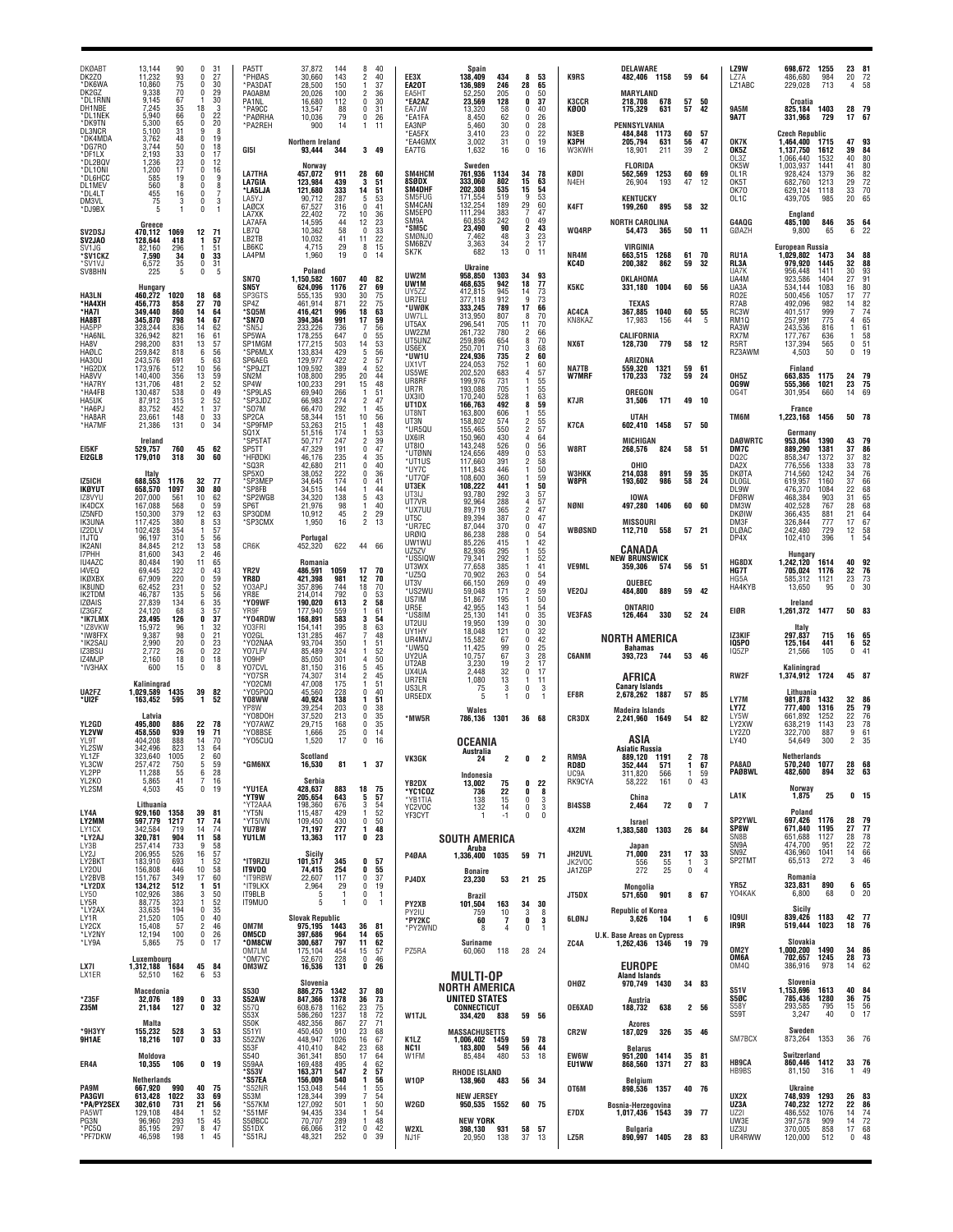| UW6M<br>UW4U<br>UT4UXB                        | 402<br>82,544<br>401<br>80,668<br>277<br>41,283                                                                                                   | 0<br>44<br>43<br>0<br>33<br>$\Omega$                                                      | 4U1WB                                                     | <b>DISTRICT OF COLUMBIA</b><br>7,152<br>146                      | 24<br>0                                                            | <b>WD5COV</b><br>N5FO                 | <b>NEW MEXICO</b><br>171,336<br>765<br>6,169<br>89               | 58<br>30<br>31<br>$\mathbf{0}$                                      | *WO9I<br>WI9Z<br>*NJ9R                 | 2,737<br>52<br>2,507<br>47<br>47<br>2,464                      | 23<br>$\mathbf 0$<br>23<br>$\mathbf 0$<br>22<br>$\mathbf 0$                                 | *VA7EU                               | <b>BRITISH COLUMBIA</b><br>5,566<br>53                       |                                | $22 \t 0$                        |
|-----------------------------------------------|---------------------------------------------------------------------------------------------------------------------------------------------------|-------------------------------------------------------------------------------------------|-----------------------------------------------------------|------------------------------------------------------------------|--------------------------------------------------------------------|---------------------------------------|------------------------------------------------------------------|---------------------------------------------------------------------|----------------------------------------|----------------------------------------------------------------|---------------------------------------------------------------------------------------------|--------------------------------------|--------------------------------------------------------------|--------------------------------|----------------------------------|
|                                               | <b>OCEANIA</b>                                                                                                                                    |                                                                                           | K3ZO<br>K3TC                                              | MARYLAND<br>119.100<br>662<br>34.920<br>229                      | 57<br>18<br>49<br>11                                               | *W5TMC                                | OKLAHOMA<br>9,509<br>118                                         | 37<br>0                                                             | *ND9G<br>*K9PMV                        | 492<br>16<br>112<br>8                                          | $\begin{array}{c} 12 \\ 7 \end{array}$<br>0<br>$\Omega$                                     |                                      | <b>NORTH AMERICA</b><br>Belize                               |                                |                                  |
| YE1K<br>YC1ZAZ                                | Indonesia<br>117,300<br>251<br>50<br>4.459                                                                                                        | 46<br>4<br>$\mathbf 0$<br>13                                                              | 'W3MBC<br>*NS3T<br>K <sub>1</sub> B <sub>Z</sub><br>N3DUE | 24,288<br>200<br>231<br>19.425<br>19,411<br>173<br>10,010<br>125 | 40<br>8<br>$\mathfrak{p}$<br>35<br>42<br>5<br>34<br>1              | <b>KE5TC</b>                          | 1,968<br>38<br><b>TEXAS</b>                                      | 24<br>0                                                             | W9IU<br>N9MR                           | INDIANA<br>352<br>37,271<br>22,200<br>188                      | 45<br>2<br>46<br>4                                                                          | V31TF                                | 40.560<br>151<br><b>Cavman Islands</b>                       |                                | 39 13                            |
| YE2R<br>YC <sub>17</sub> AR<br>YB2M<br>YBØZZE | 1,400<br>33<br>18<br>120<br>99<br>15                                                                                                              | -7<br>0<br>$\overline{2}$<br>$\mathbf 0$<br>3<br>0<br>$\mathbf 0$<br>-1                   | N3TF<br><b>*KG4USN</b><br>*W3MR                           | 107<br>8,855<br>6,636<br>105<br>6,541<br>86                      | 34<br>28<br>0<br>28                                                | NR5M<br>W5PR<br>K5RX                  | 189,659<br>830<br>107,310<br>605<br>41,730<br>258                | 57<br>32<br>19<br>54<br>53<br>12                                    | *WD8DSB<br>'W9MRH<br>*W9TC<br>W9PA     | 202<br>21,479<br>156<br>14,916<br>14,220<br>134<br>9.804<br>90 | 44<br>$\mathbf{3}$<br>43<br>1<br>40<br>5<br>40<br>3                                         | ZF2AM                                | 142,160<br>327<br><b>Costa Rica</b>                          |                                | 49 31                            |
| YB3ZBD                                        | 12<br>16<br>8<br>4                                                                                                                                | 0<br>$\overline{1}$                                                                       | <b>W8I Y.I</b><br>*AB3SX<br>K300                          | 4,312<br>61<br>3,718<br>77<br>2,904<br>60                        | $\frac{3}{3}$<br>25<br>22<br>0<br>22<br>0                          | AK5DX<br>*NW5Q<br>*N5R7               | 243<br>33,453<br>44<br>2,350<br>37<br>1.680                      | 50<br>9<br>25<br>0<br>21<br>$\theta$                                | W9RE<br>*KB90ZI<br>*K9LA               | 97<br>9,184<br>76<br>73<br>5,511<br>5,017                      | 41<br>$\mathbf 0$<br>$\substack{33 \\ 29}$<br>$\begin{smallmatrix} 0\\ 0 \end{smallmatrix}$ | TI2CC                                | 2.400<br>22<br>Cuba                                          | 13                             | -7                               |
| PY2PT                                         | <b>SOUTH AMERICA</b><br>Brazil<br>18,278<br>57                                                                                                    | 15 23                                                                                     | 'W3RCO<br>*W3FA<br>*W3TTT                                 | 2.394<br>54<br>1,584<br>41<br>793<br>26                          | 19<br>Ò<br>$\frac{18}{13}$<br>0<br>0                               | *KF5YAF<br>*WB5TUF<br>N5VYS           | 32<br>1,541<br>22<br>826<br>15<br>432                            | 23<br>0<br>12<br>$\overline{\mathbf{c}}$<br>11<br>1                 | K9MD<br>*WB9NOO<br>*NT9M               | 57<br>2,706<br>46<br>2,020<br>23<br>870                        | 22<br>$\mathbf 0$<br>$20\,$<br>0<br>15<br>$\mathbf 0$                                       | <b>CO2RQ</b>                         | 2,250<br>24<br>Mexico                                        | 13                             |                                  |
| PJ2T                                          | Curacao<br>1,580,971 1198                                                                                                                         | 59 74                                                                                     | *K4VDX<br><b>W3BGN</b>                                    | 12<br>216<br>PENNSYLVANIA<br>196,110                             | $\theta$<br>51<br>39                                               | *NN5T<br>*KF5ZNQ                      | 48<br>6<br>24                                                    | $\overline{4}$<br>0<br>3<br>$\Omega$                                | *WB0NPR                                | 13<br>253<br>WISCONSIN                                         | 11<br>$\mathbf{0}$                                                                          | XE1RF<br>XE1/N4DMH<br>*XE2MVY        | 32<br>4,312<br>28<br>2,740<br>51<br>4                        | 22<br>$16\,$<br>$\overline{c}$ | $\overline{4}$<br>$\mathbf{1}$   |
|                                               | <b>CHECK LOGS</b>                                                                                                                                 |                                                                                           | W3TS<br>KY3W<br>W3SO                                      | 767<br>138,454<br>786<br>48.952<br>361<br>329<br>41.688          | 56<br>18<br>50<br>8<br>8                                           | NJ6P<br>W6AFA<br>K6ME                 | CALIFORNIA<br>357<br>59,697<br>20,418<br>211                     | 52<br>15<br>37<br>$\overline{4}$                                    | <b>K9TY</b><br>*KW9E<br>*W9XT          | 27,744<br>231<br>247<br>25,615<br>17,955<br>174                | 48<br>3<br>1<br>46<br>44<br>$\mathbf{1}$                                                    | *KP4KE                               | <b>Puerto Rico</b><br>190,929<br>368                         |                                | 52 41                            |
| DK7MD,<br>EA1VT.                              | 4Z5MU, AA7G, BD1RX, BY1CW, DF3OL, DG7EE<br>DK8XX, DL3BUE, DL5CL, EA1SA<br>EA4GMY, EA6NP, EA7BJ, ER3DX,                                            |                                                                                           | ®WS3C<br>K3UA<br>K3TEF                                    | 33,271<br>287<br>232<br>176<br>22,102<br>12,400                  | $^{46}_{42}$<br>7<br>40<br>$\frac{3}{0}$<br>31                     | N6RK<br>AI6LY<br>*NJ6G                | 11.440<br>104<br>136<br>10,848<br>10,540<br>144<br>1,760<br>37   | 40<br>4<br>28<br>4<br>29<br>$\overline{2}$<br>19<br>1               | ND9Z<br>*WB9BWP<br>*W9AV               | 120<br>9.612<br>99<br>8,550<br>98<br>7.378                     | $\frac{36}{38}$<br>$\mathbf 0$<br>0<br>34<br>$\mathbf 0$                                    | *J6/KG9N                             | St Lucia<br>30<br>2                                          | 0                              |                                  |
| EU1FQ,                                        | EU1KY, EU3AC, HA1DAE, HA1ZH,<br>HA2VR, HA5LQ, HA8WZ, HG1G, HG8C, HI3AA<br>HK3W, I3VJW, I8YGZ, IK5BOH, IT9DSZ                                      |                                                                                           | N3LT<br>K3VED<br>*KD3HN                                   | 8,295<br>99<br>3,300<br>60<br>2,706<br>51                        | $\overline{\mathbf{c}}$<br>33<br>$^{24}_{22}$<br>-1<br>0           | *K6EM<br>W6RKC<br>*W6JBR              | 38<br>1,530<br>37<br>1,462<br>27<br>540                          | 17<br>-1<br>16<br>-1<br>10<br>$\mathbf{0}$                          | *KD9GJV<br>KQ9J<br>N8ATS               | 79<br>6,290<br>$\frac{60}{34}$<br>5,106<br>2,494               | $\overline{37}$<br>0<br>$\frac{37}{29}$<br>$\mathbf 0$<br>0                                 |                                      | AFRICA<br><b>Canary Islands</b>                              |                                |                                  |
| IZ3GNG,<br>LB5WB.                             | IZ3IBL, IZ5MOQ, JA2NDQ, JA5EXW<br>JA5FBZ, K8OZ, KF5RZG, LA1U, LA2XPA, LA9OI<br>LY2BNL, LY2CO, LY3NX, LY5G                                         |                                                                                           | *NY3B<br><b>KC3AIV</b><br>*КАЗКSP                         | 1,836<br>51<br>35<br>27<br>1.680<br>684                          | 17<br>0<br>$\overline{2}$<br>$^{22}_{12}$<br>$\bar{0}$             | *WA7BNM<br>*WN6K<br>KW6S              | 539<br>23<br>20<br>459<br>320<br>13                              | 10<br>8<br>-1<br>10<br>0                                            | *KB9S                                  | 26<br>1,098<br>COLORADO                                        | 18<br>$\mathbf{0}$                                                                          | ED8W<br>*EB8AYA                      | 129<br>70,510<br>27<br>3,406                                 | 15<br>0                        | 40<br>13                         |
| LZ1GC,                                        | LZ1XZ, N5PHT, OE6IMD, OH1KH<br>OH1ZK, OH2XX, OH7CW, OK1DWC, OK1MP<br>OK2PAY, OK2SG, OK4FF, OM5XX, PA3CWN<br>R2AB, R2LAC, R3THP, R3VA, R6AA, R6FR, |                                                                                           | KX4X<br>*AB4B                                             | <b>ALABAMA</b><br>372<br>49,029<br>42,470<br>294                 | 52<br>$\overline{7}$<br>53<br>9                                    | AG6AY<br>*KK6ZIZ<br>*AI6UW            | 147<br>9<br>12<br>6<br>$\overline{c}$<br>1                       | $\mathbf{0}$<br>7<br>0<br>$\mathbf{1}$<br>$\theta$                  | WØKIT<br>AKØBC<br>*KEØUI               | 10,692<br>111<br>9,143<br>94<br>88<br>7,714                    | 44<br>0<br>40<br>-1<br>38<br>0                                                              |                                      | ASIA<br><b>Asiatic Russia</b>                                |                                |                                  |
|                                               | R6FS, R7FF, R7FK, R7FO, R7FZ, R7IA, R7TT,<br>R9AB, RA3TT, RA3WDK, RA6AN, RA6YDX<br>RA9DZ, RL3FA, RM10, RM2D, RN7G, RN9A                           |                                                                                           | *K4WI<br>*K4TU<br>*KN4DGR                                 | 149<br>20,570<br>2,425<br>44<br>25<br>800                        | 47<br>8<br>$^{25}_{15}$<br>$\bf{0}$<br>-1                          | WA8WZG                                | ARIZONA<br>299<br>42,398                                         | 49<br>9                                                             | *AGØDX<br>*KØNR<br>*AAØCW<br>AKØMR     | $\frac{52}{43}$<br>2,912<br>2,323<br>39<br>1,890<br>19<br>848  | $^{28}_{23}$<br>0<br>$\mathbf 0$<br>21<br>0<br>16<br>$^{\circ}$                             | <b>RW90A</b><br>*RA9CCK<br>*UAØACG   | 7,560<br>57<br>7,500<br>55<br>20<br>1,264                    | 0<br>0<br>0                    | 15<br>15<br>$\frac{8}{2}$        |
|                                               | RT5G, RT6T, RT7F, RU6L, RU7T, RV6FN<br>RV9UDO, RW5CW, RY7G, RZ3AUL, RZ6FA<br>S51CQ, S51MA, S51NM, SM3EVR, SM5GMZ                                  |                                                                                           | KM4HI                                                     | FLORIDA<br>139<br>16,560                                         | 40<br>8                                                            | *WA7NWL<br>N7RK<br>K7WP               | 23,664<br>190<br>151<br>15,705<br>50<br>1,962                    | 46<br>5<br>41<br>4<br>17<br>-1                                      | *AFØE                                  | 126<br>10<br><b>IOWA</b>                                       | 9<br>$\Omega$                                                                               | *RA9AEA                              | 3<br>28<br><b>Asiatic Turkey</b>                             | $\mathbf 0$                    |                                  |
|                                               | SM7LPY, SM7N, SP2GJV, SP2MKT, SP3CGK<br>SP3OCC, SP4DZT, SP5DIR, SP6CES, SP6NVN<br>SP6NZ, SP7ICE, SP8FNA, SP8HKT, SP8MVC.                          |                                                                                           | *KC4PX<br>KT3V<br>*W40EP                                  | 76<br>9,798<br>95<br>8,288<br>31<br>1.840                        | 36<br>10<br>30<br>7<br>19<br>4                                     | *KC7CS<br>*KØWYW/7<br>KF6HI<br>*K7HKR | 22<br>572<br>387<br>20<br>12<br>270<br>210<br>15                 | 0<br>13<br>8<br>-1<br>9<br>$\mathbf{0}$<br>7<br>0                   | NØDQS<br>ADØH<br>*KØKT                 | 39,424<br>254<br>212<br>20,970<br>5,344<br>79                  | 54<br>10<br>45<br>0<br>32<br>0                                                              | TA3D<br>'TA2LP                       | 154<br>52,080<br>6,636<br>34                                 | 0                              | 35<br>0 <sub>21</sub>            |
|                                               | SP9CVY, SP9DNO, SQ9I, SV1PMQ, SV3DCX<br>SV3RF, SV8DTD, TF3SG, UA1AIR, UA1ORK<br>UA6CT, UA6EX, UA6FF, UA6GF, UA6IGI, UA7T                          |                                                                                           | *KA3EHL                                                   | 308<br>14<br>GEORGIA                                             | 11<br>$\mathbf{0}$                                                 | *W7MLG<br>*AA7V                       | 48<br>6<br>36<br>6                                               | 0<br>$\overline{4}$<br>3<br>0                                       | <b>WØLGQ</b><br>KØSRL                  | 61<br>4,384<br>1,156<br>28                                     | 32<br>$\mathbf 0$<br>17<br>$\Omega$                                                         | *BG7BDB                              | China<br>40<br>2<br>Isreal                                   | 0                              | $\overline{2}$                   |
|                                               | UA9CNX, UR3CRO, USØTA, USØYA, US4IRT,<br>UTØEO, UT3UA, UT5EO, UT7E, UT7LW, UT9NA<br>UW5ZM, UX5UN, UX7VA, UY7CA, UZ9E, XE1H,                       |                                                                                           | KU8E<br>'WD4LYV<br>*KD4YDD<br>*KK4WX                      | 22.992<br>200<br>2,025<br>33<br>2,001<br>36<br>1,679<br>29       | 39<br>9<br>23<br>2<br>$\overline{2}$<br>21<br>$\overline{c}$<br>21 | *K7TM<br>*K7JAN                       | <b>IDAHO</b><br>45<br>3,658<br>20<br>460                         | $\substack{ \textbf{28} \\ \textbf{10} }$<br>3<br>0                 | WØBH<br>N9GB<br>*KØHNC                 | <b>KANSAS</b><br>23,256<br>200<br>16,826<br>164<br>91          | 49<br>2<br>46<br>1<br>38<br>$\mathbf{0}$                                                    | 4Z5LY<br>4X1IM<br>*4Z5LU             | 38,907<br>124<br>21,168<br>83<br>1<br>2                      | 0<br>$\bf{0}$<br>0             | 33<br>27<br>-1                   |
|                                               | XE1HG, YO6LV, YO8TTT, YT4T, YU7ØEXY                                                                                                               |                                                                                           | *W4TM                                                     | $\overline{2}$<br>8<br><b>KENTUCKY</b>                           | $\overline{2}$<br>$\theta$                                         | *W7TX                                 | 380<br>16<br>MONTANA                                             | 10<br>$\mathbf{0}$                                                  | *NØTEK                                 | 7,828<br>38<br>2.132<br><b>MINNESOTA</b>                       | 26<br>0                                                                                     | UP2L                                 | Kazakhstan<br>73,440<br>212                                  |                                | 0 <sub>36</sub>                  |
|                                               | <b>SSB RESULTS</b>                                                                                                                                |                                                                                           | W5MX<br>*ND4Y<br>W4KP                                     | 1058<br>224,634<br>34,300<br>318<br>113<br>9.504                 | 57<br>30<br>43<br>6<br>35<br>-1                                    | <b>KS7T</b>                           | 86<br>5,771<br><b>NEVADA</b>                                     | 29<br>0                                                             | <b>KØYR</b><br>KØSIX<br>*NGØC          | 67,260<br>501<br>41,958<br>347<br>156<br>17,578                | 4<br>56<br>51<br>3<br>3                                                                     | *HZ1TL                               | Saudi Arabia<br>1,120<br>13                                  |                                | 0 <sub>10</sub>                  |
|                                               | <b>SINGLE OPERATOR</b><br>NORTH AMERICA                                                                                                           |                                                                                           | *W4LID                                                    | 1,911<br>44<br><b>NORTH CAROLINA</b>                             | 21<br>$\mathbf{0}$                                                 | <b>WU6W</b><br>*K7FYI                 | 3,591<br>74<br>392<br>23<br><b>OREGON</b>                        | 20<br>1<br>0<br>8                                                   | 'WØSEI<br><b>NØOK</b><br>WØOR          | 123<br>11.739<br>80<br>8,360<br>67<br>4,526                    | $\frac{44}{42}$<br>1<br>36<br>4<br>31<br>$\mathbf 0$                                        |                                      | <b>EUROPE</b>                                                |                                |                                  |
|                                               | <b>UNITED STATES</b><br><b>CONNECTICUT</b>                                                                                                        |                                                                                           | *KK4RV<br>W4DAO<br>K4K7                                   | 7.881<br>90<br>7,807<br>92<br>58<br>5,110                        | 35<br>$\overline{2}$<br>37<br>0<br>33<br>$\frac{2}{2}$             | *AF7NX<br>*W7MTL                      | 2,640<br>56<br>2,210<br>52                                       | 19<br>$\mathbf{1}$<br>16<br>$\overline{1}$                          | *NØHDR<br>*KØPK<br>*W6NF               | 2,522<br>44<br>25<br>1,105<br>90<br>6                          | 26<br>$\mathbf 0$<br>17<br>$\mathbf 0$<br>5<br>$\mathbf 0$                                  | <b>OE1TKW</b><br>OE1HHB<br>*OE6HLF   | Austria<br>71.100<br>313<br>172<br>29.995<br>13,175<br>106   | 2<br>ō<br>0                    | 43<br>35<br>25                   |
| W1AN<br>W1WEF<br>K1ZJH<br>K1BUK               | 72,561<br>375<br>18.915<br>198<br>14,678<br>166<br>4.180<br>80                                                                                    | 42<br>25<br>$\frac{35}{38}$<br>$\frac{4}{3}$<br>$\pmb{0}$                                 | *NC4MI<br>*N1KGY<br>*N4NTO<br>*W4GHV                      | 4,743<br>69<br>3.200<br>68<br>32<br>1,330<br>13<br>260           | 29<br>$\mathbf{0}$<br>20<br>19<br>0<br>10<br>$\mathbf{0}$          | <b>WA7LNW</b><br>*NS7K                | UTAH<br>418<br>65,274<br>8,785<br>111                            | 53<br>- 13<br>34<br>-1                                              | KDØNEO                                 | <b>MISSOURI</b><br>6,426<br>84                                 | 34<br>0                                                                                     | *OE2E<br>OE5JSL<br>*OE1CIW           | 6,486<br>57<br>2,030<br>29<br>7<br>245                       | 0<br>0<br>0                    | 23<br>$\frac{14}{7}$             |
| *AB1WV<br>*KC1SA                              | 63<br>3,528<br>39<br>1,479                                                                                                                        | $\frac{22}{23}$<br>1<br>17<br>$\mathbf 0$                                                 | W4SLT                                                     | <b>SOUTH CAROLINA</b><br>21,546<br>150                           | 47<br>10                                                           | *KI7MD                                | 55<br>3,128<br>WASHINGTON                                        | 22<br>-1                                                            | *NØXG<br>*ADØTR<br>NØLBY               | 5,278<br>82<br>72<br>4,992<br>66<br>4,896                      | 29<br>0<br>32<br>0<br>34<br>$\Omega$                                                        | EW8R                                 | <b>Belarus</b><br>85,248<br>345                              | 1                              | 47                               |
| <b>W2RE</b><br>K1WHS                          | MAINE<br>569<br>204,036<br>6,633<br>54                                                                                                            | 55<br>43<br>24<br>9                                                                       | *WB5NHL<br>NN4SS<br>AE4VJ                                 | 16,985<br>174<br>95<br>7,995<br>4,321<br>67                      | 38<br>5<br>37<br>$\overline{c}$<br>$\overline{2}$<br>27            | N7XS<br>WA2BFW<br>*N7ZUF<br>KD7U0     | 33,055<br>241<br>8.120<br>116<br>3,852<br>85<br>61<br>3.562      | 50<br>5<br>29<br>0<br>17<br>1<br>0<br>26                            | *KE5RX                                 | NEBRASKA<br>155<br>16,660                                      | 46<br>3                                                                                     | *EU3A<br>*EU3AA                      | 24,222<br>145<br>19,266<br>99<br><b>Bulgaria</b>             | 0<br>$\overline{2}$            | 33<br>- 36                       |
| *K10YB                                        | 144<br>6<br><b>MASSACHUSETTS</b>                                                                                                                  | 0<br>8                                                                                    | K70M                                                      | 50<br>3,472<br><b>TENNESSEE</b>                                  | 27<br>$\overline{1}$                                               | WA7SRZ<br>WN7T<br>*W7SAW              | 2,560<br>55<br>2.331<br>44<br>38<br>1,144                        | 20<br>0<br>20<br>-1<br>13<br>0                                      | <b>W9LG</b><br>KØIDX                   | 1,743<br>40<br><b>NORTH DAKOTA</b>                             | 21<br>0<br>57<br>19                                                                         | LZ2XF<br>*LZ2ZY                      | 20,196<br>119<br>11,925<br>96                                | $\mathbf{1}$<br>0              | 32<br>25                         |
| W1EQ0<br>W8TOM<br>K5ZD<br>*K1YWW              | 218,736<br>803<br>141<br>9.657<br>8,773<br>112<br>7.740<br>90                                                                                     | 54<br>39<br>27<br>29<br>$\overline{2}$<br>$\overline{2}$<br>34<br>$\overline{\mathbf{2}}$ | KØEJ<br>WB4YDY<br>K4RO<br>*AC4G                           | 16,058<br>193<br>140<br>14,580<br>10,450<br>111<br>9.240<br>99   | 35<br>2<br>41<br>$\overline{4}$<br>34<br>4<br>37<br>3              | *K7JSG                                | 40<br>5<br>WYOMING                                               | $\theta$<br>$\overline{4}$                                          |                                        | 132,544<br>-741<br>CANADA                                      |                                                                                             | *SV9GPV                              | Crete<br>143<br>26,040                                       |                                | 0 <sub>35</sub>                  |
| W1FJ<br>*W1DYJ<br>*W1TO                       | 6,757<br>84<br>980<br>$\frac{32}{25}$<br>590                                                                                                      | 25<br>4<br>14<br>$\mathbf 0$<br>10<br>n                                                   | *NY4JB<br>*W4DTA<br>*KX4FR                                | 6,903<br>81<br>6.479<br>97<br>6,327<br>75                        | 37<br>$\overline{2}$<br>30<br>1<br>35<br>2                         | *WY7KY                                | 56<br>2,990<br>MICHIGAN                                          | 26<br>0                                                             | *VE9ML<br><b>VE9CB</b>                 | <b>NEW BRUNSWICK</b><br>182<br>36,708<br>16,682<br>85          | 32<br>- 10<br>28<br>10                                                                      | $*9A3B$<br>*9A4W                     | Croatia<br>413<br>101.184<br>6.486<br>57                     | $\Omega$                       | 2 46<br>23                       |
| *K1SM                                         | 114<br>8<br><b>NEW HAMPSHIRE</b>                                                                                                                  | 6<br>$\mathbf{0}$                                                                         | K3IF<br>'W5MMW<br>*NA4K                                   | 5,921<br>91<br>5,673<br>84<br>50<br>3,267                        | 31<br>0<br>31<br>0<br>25<br>$\overline{2}$                         | NA8V<br>KE8FT<br>*WB8WKQ              | 139.728<br>652<br>89,670<br>33,282<br>345                        | 643 56 26<br>54<br>-7<br>43<br>0                                    | VE9AA<br>*VE9RLW                       | 3.296<br>44<br>37<br>2,576                                     | 14<br>16<br>0                                                                               | *OK2BFN                              | <b>Czech Republic</b><br>58,344<br>278                       | 1                              | 43                               |
| AF1T<br>W1NT<br>KA1QBO                        | 166,090<br>780<br>549<br>64,050<br>55<br>2.975                                                                                                    | 58<br>27<br>$\overline{7}$<br>43<br>25<br>0                                               | *KM9P<br>*WD8RYC                                          | 50<br>2,875<br>20<br>686                                         | 23<br>$\overline{2}$<br>14<br>$\mathbf{0}$                         | N8OL<br>N8NJA<br>*K8RO<br>*W8CO       | 242<br>29,256<br>16,709<br>150<br>154<br>13,024<br>12,040<br>126 | 49<br>$\overline{4}$<br>47<br>$\overline{2}$<br>36<br>-1<br>3<br>37 | VY2ZM                                  | PRINCE EDWARD ISLAND<br>871,563<br>1081                        | 57 64                                                                                       | *OK1LRD<br>OK1P<br>*OK1MJA<br>OK7GU  | 298<br>53,770<br>222<br>40,698<br>157<br>26,600<br>24,048    | 0<br>0<br>0<br>$\mathbf{0}$    | 38<br>38<br>35<br>36             |
| *KG6CIH<br>*W1DAD<br>*W1RGA                   | 50<br>2,480<br>55<br>2,000<br>30<br>1,080                                                                                                         | 19<br>$\mathbf{1}$<br>16<br>0<br>15<br>0                                                  | K3ZM<br>*W4ZAO<br>*KB40LM                                 | VIRGINIA<br>166.000<br>673<br>50,450<br>454                      | 48<br>32<br>46<br>4                                                | *N8GEO<br>K8TLC<br>*K7DR              | 96<br>8,155<br>6,755<br>86<br>6,467<br>98                        | 34<br>-1<br>35<br>0<br>29<br>0                                      | *VA2BN<br>VA2LGQ                       | QUEBEC<br>24,843<br>137<br>3,629<br>39                         | 39<br>0<br>18<br>$\mathbf{1}$                                                               | *OK2TS<br>*OK1BJ<br>*OK1MKU          | 138<br>22,080<br>147<br>22,020<br>156<br>17,748<br>100       | 0<br>0<br>0                    | 32<br>30<br>36                   |
| W1XX                                          | <b>RHODE ISLAND</b><br>257,912<br>801                                                                                                             | 58<br>45                                                                                  | *WA5VHU<br>WB3D<br>KA80                                   | 48,297<br>425<br>33,957<br>306<br>23,868<br>177<br>18,656<br>153 | 45<br>6<br>43<br>6<br>47<br>7<br>36<br>8                           | W8YV                                  | 1,140<br>24<br>OHIO                                              | 19<br>0                                                             | *VE2HAY<br>*VA2MO<br>VA2RF             | 3,222<br>40<br>32<br>2,310<br>$\overline{7}$<br>300            | 18<br>$\mathbf 0$<br>15<br>0<br>0<br>6                                                      | OK2IUH<br>OK2ZV<br>*OK2BRQ           | 13,936<br>115<br>11,861<br>85<br>10,738<br>88                | 0<br>1<br>0                    | 26<br>28<br>26                   |
| *AB1BX                                        | 546<br>18<br><b>NEW JERSEY</b>                                                                                                                    | 13<br>0                                                                                   | W3IP<br>*WA4PGI<br>N3JB                                   | 18,050<br>212<br>181<br>15,770<br>15,366<br>187                  | 35<br>$\frac{3}{3}$<br>35<br>38<br>1                               | W8MET<br>*N8XTH<br>KW8N               | 58,368<br>444<br>300<br>38,286<br>36,384<br>326                  | 50<br>7<br>49<br>5<br>41                                            | VE3PN                                  | <b>ONTARIO</b><br>233,287<br>592                               | 53<br>26                                                                                    | OL1Y<br>*OK2PBG<br>*OK2BNF           | 9,250<br>77<br>8,088<br>71<br>8,086<br>$\frac{66}{26}$       | 0<br>0<br>$\mathbf 0$          | 25<br>24<br>26                   |
| *N2HMM<br>N2ED<br>*WA2ALY<br>WR2G             | 25,502<br>267<br>25.380<br>188<br>14,883<br>155<br>6,125<br>100                                                                                   | 37<br>4<br>46<br>8<br>37<br>4<br>25<br>$\mathbf 0$                                        | *K4CGY<br>*W4PJW<br>N4MM                                  | 15,280<br>167<br>11,648<br>161<br>10,240<br>100                  | $\sqrt{2}$<br>38<br>31<br>$\mathbf{1}$<br>$\overline{7}$<br>33     | *K8MJH<br>*N8HP<br>*K8SVT             | 21,150<br>201<br>11,840<br>127<br>11,029<br>111                  | 46<br>-1<br>39<br>-1<br>36<br>5                                     | *VE3MGY<br><b>VE3CKO</b><br>VA3YP      | 151,689<br>535<br>386<br>126,228<br>119,200<br>497             | 51<br>8<br>53<br>14<br>44<br>6                                                              | *OK4GP                               | 1,820<br><b>Denmark</b>                                      | 0                              | 14                               |
| *W2JEK<br>*W3PR<br>*N2CJ                      | 3,404<br>70<br>$\frac{65}{75}$<br>3.108<br>3,060                                                                                                  | 23<br>0<br>$^{21}_{17}$<br>0<br>0                                                         | *K4FJW<br>*N4CF<br><b>WA9TTC</b>                          | 9,075<br>124<br>7,623<br>105<br>6,965<br>89                      | 32<br>$\overline{1}$<br>33<br>0<br>34<br>1                         | *AB80U<br>*W8KNO<br>*KD8MQ<br>*KE8HEA | 10,710<br>128<br>8.280<br>106<br>6,666<br>88<br>6,356<br>100     | 33<br>$\overline{2}$<br>$\bf{0}$<br>36<br>32<br>28<br>$\mathbf 0$   | *VA3AC<br>VE3KP<br>VE3EJ               | 278<br>69,165<br>46,062<br>175<br>30.184<br>144                | 48<br>5<br>44<br>10<br>41<br>3                                                              | *0U7A<br>*0Z1ZD<br>*OZ7DK            | 62,958<br>298<br>6,270<br>56<br>9<br>450                     | $\mathbf{1}$                   | 3 39<br>21<br>0, 10              |
| *N1IBM<br>*K2AN<br>*KM20                      | 2,960<br>65<br>28<br>868<br>175<br>11                                                                                                             | 20<br>0<br>14<br>0<br>$\overline{7}$<br>0                                                 | *KK4BZ<br>*K4FT0<br>*K4MI                                 | 6,000<br>105<br>4,512<br>82<br>70<br>4,420                       | 25<br>0<br>24<br>0<br>25<br>$\overline{1}$                         | *K8PJK<br>*WB8DC<br>*N8WS             | 5,576<br>73<br>5,432<br>82<br>1,911<br>44                        | 33<br>-1<br>28<br>0<br>21<br>0                                      | *VE3VN<br>*VE3KKQ<br>*VE3TW<br>*VE3RCN | 17,510<br>109<br>99<br>16,485<br>95<br>13,795<br>13,580<br>106 | 31<br>3<br>34<br>1<br>31<br>0<br>28<br>$\mathbf{0}$                                         | *MØMCV                               | England<br>23,018<br>137                                     | 2                              | 32                               |
| K2XA                                          | <b>NEW YORK</b><br>150,640<br>746                                                                                                                 | 53<br>27                                                                                  | *WR4I<br>W4VIC<br>*K4ORD<br>AD4TJ                         | 4,200<br>74<br>2,920<br>67<br>2,919<br>62                        | 23<br>1<br>19<br>$\overline{1}$<br>21<br>0<br>$\mathbf 0$<br>21    | *WO3X<br>*KD8TNF                      | 20<br>552<br>2<br>14                                             | $\begin{array}{c} 12 \\ 2 \end{array}$<br>0<br>0                    | *VA3EC<br>VE3MT<br>VA3TTB              | 12,803<br>88<br>12,330<br>11,970<br>$\frac{87}{84}$            | 31<br>0<br>$\substack{30\\30}$<br>$\begin{smallmatrix} 0\\ 0 \end{smallmatrix}$             | *G2X<br>G4AFJ<br>G4PVM               | 21,250<br>127<br>79<br>10,557<br>36<br>4,275<br>5            | 1<br>1<br>8<br>0               | 33<br>26<br>11<br>$\overline{4}$ |
| W2RR<br>*N2BEG<br>N2ZN                        | 60.298<br>430<br>224<br>28,340<br>20,378<br>185                                                                                                   | $\overset{9}{\mathbf{6}}$<br>$\frac{50}{46}$<br>41<br>5                                   | *N4WQH<br>*W4HRR<br>*KQ4LA                                | 2,730<br>59<br>48<br>1,908<br>44<br>1,035<br>30                  | $\overline{20}$<br>0<br>18<br>0<br>0<br>15                         | N4RA<br>*K8GQ                         | <b>WEST VIRGINIA</b><br>33,165<br>307<br>76<br>5,370             | 38<br>7<br>30<br>0                                                  | *VE3CNA<br>*VE3NQM<br>*VA3SB           | 91<br>11,816<br>74<br>10,380<br>71<br>8,775                    | 28<br>0<br>30<br>0<br>27<br>$\mathbf 0$                                                     | *G4AYU<br><b>ES5RW</b>               | 100<br>Estonia<br>283,075<br>809                             |                                | 10 57                            |
| *WB2KLD<br>WS9M<br>*KD2NE<br>*WA2TPQ          | 163<br>124<br>15,457<br>11,726<br>6,156<br>92<br>4,914                                                                                            | $\frac{40}{37}$<br>$\mathbf{1}$<br>4<br>26<br>$\mathbf{1}$<br>1                           | *KJ4GYJ<br>*K4LFP<br>*W4GRC                               | 33<br>936<br>29<br>896<br>250<br>11                              | 12<br>0<br>0<br>14<br>10<br>0                                      | *AC8SA<br>*KA3CZY                     | 798<br>30<br>456<br>16                                           | 14<br>0<br>$\mathbf{0}$<br>12                                       | *VE3VSM<br>*VA3WR<br>*VE3HED           | 50<br>6,188<br>22<br>1,313<br>14<br>896                        | 26<br>0<br>13<br>0<br>14<br>$\Omega$                                                        | R3ST                                 | European Russia<br>61,470<br>282                             |                                | 44                               |
| *WB2NFL<br>*K2QB<br>*N2CU                     | $\frac{79}{84}$<br>4,290<br>3,036<br>2,760                                                                                                        | 26<br>22<br>23<br>Ò<br>0<br>$^{20}_{17}$<br>0                                             | *N5SMQ                                                    | 9<br>162<br><b>ARKANSAS</b>                                      | 6<br>$\mathbf{0}$                                                  | K9ZO<br>N9LYE                         | ILLINOIS<br>119,422<br>733<br>18,491<br>197                      | 56<br>15<br>41<br>0                                                 | *VE3RXH<br>*VA3RKM                     | 640<br>14<br>477<br>13                                         | 10<br>$\mathbf 0$<br>9<br>$\mathbf 0$                                                       | *ВКЗЕ<br>R3XA<br>RC5Z                | 45,879<br>232<br>40,644<br>231<br>202<br>37,924              | 1<br>1<br>0                    | 40<br>35<br>38                   |
| *AC2RL<br>*NJ1F<br>*NW2K                      | $60$<br>$64$<br>2,584<br>59<br>2,448<br>$\frac{22}{13}$<br>600                                                                                    | 0<br>18<br>0<br>$\frac{12}{11}$<br>$\begin{smallmatrix} 0 \\ 0 \end{smallmatrix}$         | WD5R                                                      | 693<br>109,365<br>LOUISIANA                                      | 56 13                                                              | *WB9HFK<br>*KE9UA<br>N9GH             | 13,860<br>136<br>130<br>12,760<br>8,621<br>102                   | 43<br>2<br>43<br>-1<br>34<br>3<br>Ò                                 | *VE4TV                                 | <b>MANITOBA</b><br>22,274<br>111                               | 42<br>$\blacksquare$                                                                        | *UA1CUR<br>R5ER<br>*RD3DS            | 27,258<br>173<br>23,067<br>145<br>17,640<br>124              | $\mathbf{0}$<br>0<br>0         | 33<br>33<br>30                   |
| *W2YK<br>*K2KU                                | 385<br>63<br>6<br>DELAWARE                                                                                                                        | 3<br>0                                                                                    | *KV8S<br>*KG5KRZ                                          | 9,430<br>97<br>2,250<br>39<br><b>MISSISSIPPI</b>                 | 38<br>- 3<br>24<br>-1                                              | *W9VT<br>K9PY<br>*KC9PCP<br>*K9ZXO    | 75<br>5,208<br>4,929<br>72<br>72<br>4,452<br>72<br>4,368         | 31<br>31<br>0<br>28<br>0<br>27                                      | *VE5VG                                 | <b>SASKATCHEWAN</b><br>1,683<br>21<br><b>ALBERTA</b>           | 17<br>0                                                                                     | *RC2SB<br>*RA4FUT<br>*R7NA<br>*RW3ZA | 112<br>14,896<br>12,123<br>98<br>10,260<br>74<br>9,152<br>78 | 0<br>0<br>$\Omega$<br>$\Omega$ | 28<br>27<br>27<br>26             |
| *KS3D<br>*NY3C<br><b>K3CWF</b>                | 40,140<br>273<br>15<br>507<br>$\overline{c}$<br>8                                                                                                 | 49<br>11<br>$\overline{\mathbf{c}}$<br>11<br>2<br>0                                       | *KF5BA<br>*W4WLF<br>*N5PD                                 | 72<br>5,376<br>43<br>2,024<br>28<br>944                          | 28<br>4<br>21<br>1<br>16<br>$\bf{0}$                               | N9EP<br>*K9PG<br>WA9ZVF               | 4,321<br>64<br>3,306<br>47<br>3,248<br>49                        | 29<br>0<br>28<br>27<br>-1                                           | <b>VE6BBP</b><br>*VE6DDD<br>VE6TK      | 199<br>48,756<br>20,832<br>105<br>33<br>2,862                  | 47<br>4<br>$\boldsymbol{2}$<br>40<br>18<br>0                                                | *R30M<br>*R7NP<br>*R3RAE             | 73<br>8,600<br>7,904<br>65<br>7,900<br>68                    | $\Omega$<br>0                  | 25<br>26<br>0 <sub>25</sub>      |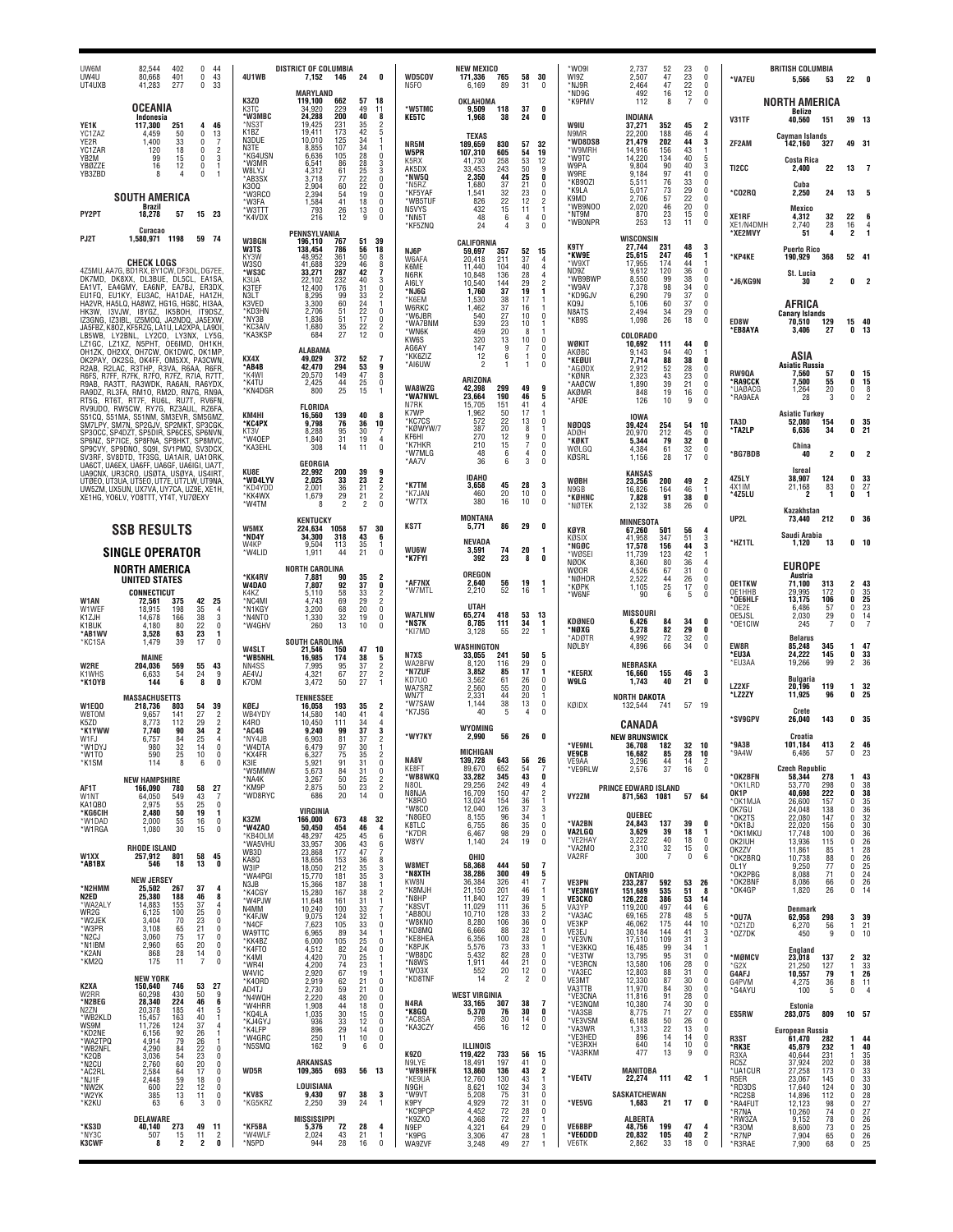| *UA3Z<br>*RV1CB<br>*RA3LCW<br>*RW4HS          | 6,380<br>6,371<br>5.778<br>5,628     | 71<br>64<br>40<br>51                                    | $\mathbf{0}$<br>20<br>23<br>0<br>27<br>$\theta$<br>0<br>21                        | *YL2PP<br>*YL3KW                          | Latvia<br>11,664<br>2,340                  | 85<br>39                 | 0<br>27<br>0<br>12                                     | <b>EA1AAA</b><br>*EA3DUR                           | 288<br>128<br>Sweden                                 | 12<br>10                 | $\mathbf 0$<br>-6<br>0<br>4                                                                                  | VA3XO                                      | CANADA<br><b>ONTARIO</b><br>26,364<br>139                         | 36                   | -3                                          | N <sub>1</sub> SZ<br>*W30U<br>AB <sub>3</sub> CV<br>W3JX | 10.404<br>5,771<br>3.796<br>3,596                     | 135<br>89<br>55<br>48    | 31<br>28<br>24<br>28                              | 2<br>3                                       |
|-----------------------------------------------|--------------------------------------|---------------------------------------------------------|-----------------------------------------------------------------------------------|-------------------------------------------|--------------------------------------------|--------------------------|--------------------------------------------------------|----------------------------------------------------|------------------------------------------------------|--------------------------|--------------------------------------------------------------------------------------------------------------|--------------------------------------------|-------------------------------------------------------------------|----------------------|---------------------------------------------|----------------------------------------------------------|-------------------------------------------------------|--------------------------|---------------------------------------------------|----------------------------------------------|
| *UG3G<br>RM4HZ<br>*UA6JQ<br>RW4NN             | 5,529<br>4,860<br>4.485<br>4,352     | 59<br>55<br>35<br>57                                    | $\mathbf{0}$<br>19<br>18<br>0<br>23<br>$\Omega$<br>16<br>0                        | LY4T<br><b>LY4L</b>                       | Lithuania<br>126,531<br>64,890             | 498<br>294               | 3<br>48<br>1<br>44                                     | <b><i>*SM6MVE</i></b><br>*SF50<br>*SM6IQD<br>*SE4E | 7.866<br>6,946<br>4.774<br>3,519                     | 69<br>61<br>44<br>41     | 0<br>23<br>23<br>0<br>22<br>$\mathbf 0$<br>0<br>17                                                           | <b>VE6EX</b>                               | <b>ALBERTA</b><br>306<br>12<br>NORTH AMERICA                      | 6                    | 0                                           | *AI1W<br>N3FJP                                           | 2.250<br>1,617<br>PENNSYLVANIA                        | 52<br>34                 | 18<br>20                                          | $\theta$                                     |
| *UB3APP<br>R3GO<br>UA4FER                     | 3,808<br>3,300<br>1,575              | 49<br>31<br>22                                          | 17<br>$\Omega$<br>22<br>$\Omega$<br>15<br>$\Omega$                                | *LY5XX<br>*LY40<br>*LY2DX<br>*LY2NZ       | 21,532<br>10,344<br>5,760<br>3.995         | 160<br>90<br>67<br>50    | 0<br>28<br>24<br>$\Omega$<br>$\Omega$<br>18<br>0<br>17 | *HB9ODP                                            | Switzerland<br>3,952                                 | 43                       | $1 18$                                                                                                       | ZF9CW                                      | Cayman Island<br>20<br>1.938                                      | 15                   | -4                                          | K3WW<br>AB3AH<br>W3FV                                    | 165,888<br>46,854<br>41,750                           | 808<br>337<br>360        | 54<br>45<br>43                                    | $^{27}_{12}$                                 |
| RK2M<br>*R2EL<br>*RA4UA1                      | 343<br>282<br>90                     | 11<br>10<br>4                                           | $\overline{7}$<br>$\Omega$<br>$\Omega$<br>6<br>$\Omega$<br>3                      | *LY2N<br>*LY5YY<br>*LY100Z                | 3,390<br>3,150<br>612                      | 50<br>45<br>15           | $\Omega$<br>15<br>15<br>$\Omega$<br>0<br>9             | <b>IIS50</b>                                       | Ukraine<br>128,163                                   | 522                      | 48<br>3                                                                                                      |                                            | <b>EUROPE</b><br><b>Belarus</b>                                   |                      |                                             | NF3R<br>K3PP<br>AA3B<br>K3LA                             | 41,356<br>25.857<br>23,400<br>20,320                  | 353<br>202<br>292<br>222 | 42<br>40<br>$\frac{35}{36}$                       | 11                                           |
| *UA4NC<br>OH1LAR                              | 51<br>Finland<br>26,316              | 3<br>144                                                | 3<br>$\Omega$<br>36<br>0                                                          | *LY20U<br>*LY9A                           | 306<br>145                                 | 15<br>$\overline{7}$     | 0<br>6<br>0<br>5                                       | UX1UA<br>UY07G<br>*UT1AN<br>UY3AW                  | 103,986<br>93.636<br>61,875<br>58,080                | 400<br>353<br>291<br>273 | 4<br>49<br>5<br>49<br>2<br>43<br>$\overline{2}$<br>42                                                        | EU1AA<br>EU6DX                             | 20,748<br>109<br>13<br>620                                        | $\mathbf 0$          | 0 <sub>38</sub><br>10                       | <b>W3ADX</b><br>K3MD<br>W3FIZ                            | 19,482<br>15,951<br>12,320                            | 251<br>182<br>152        | 36<br>33<br>34                                    |                                              |
| *ОН6ЕСМ<br>0H10<br>*OH5TS                     | 13,878<br>12.499<br>1,650            | 103<br>88<br>30                                         | 0<br>27<br>29<br>$\mathbf 0$<br>0<br>11                                           | <b>Z36N</b>                               | Macedonia<br>104,250                       | 399                      | 2 48                                                   | UY5ZZ<br>*UR2Y<br>UT7NY                            | 45,469<br>44.160<br>42,927                           | 232<br>235<br>229        | $\overline{\mathbf{c}}$<br>39<br>0<br>40<br>$\mathbf{0}$<br>41                                               | <b>ON9CC</b>                               | Belgium<br>8,600<br>70                                            |                      | 0 <sub>25</sub>                             | WØBR<br>NZ30<br>N3ZA                                     | 8,388<br>5,828<br>5,404                               | 97<br>$^{78}_{76}$       | 30<br>24                                          |                                              |
| OH <sub>1</sub> RJ<br>*OH8JIX                 | 781<br>670                           | 16<br>14                                                | $\mathbf 0$<br>11<br>0<br>10                                                      | *PE2JMR<br>PAØZH                          | <b>Netherlands</b><br>43,000<br>17.655     | 196<br>107               | 2<br>41<br>0<br>33                                     | US6EX<br>*UX3HA<br>*UT5E0X                         | 41,412<br>28,220<br>23,364                           | 212<br>183<br>155        | 41<br>0<br>$\frac{34}{33}$<br>$\Omega$                                                                       | <b>E77Y</b>                                | Bosnia-Herzogovina<br>39,024<br>217                               |                      | 1 35                                        | *KN3A<br>*WA3AAN                                         | 3,375<br>72<br><b>ALABAMA</b>                         | 49<br>6                  | 26<br>6                                           |                                              |
| <b>F6GOX</b>                                  | France<br>213,000<br>Germany         | 532                                                     | 19 56                                                                             | *PA3DTR<br>*PAØTCA<br>*PA4EL<br>*PA8KW    | 10,503<br>10,360<br>4,664<br>864           | 79<br>72<br>43<br>15     | 0<br>27<br>26<br>2<br>0<br>22<br>0<br>12               | *uy7w<br>*UW5EJS<br>US7IA<br>*US6IKF               | 22,143<br>21,978<br>21,452<br>21,386                 | 155<br>152<br>152<br>139 | 33<br>$\mathbf{0}$<br>33<br>$\mathbf{0}$<br>31<br>$\mathbf{0}$<br>33                                         | <b>LZ200</b>                               | Bulgaria<br>13<br>496                                             | 0                    | 8                                           | N4KC<br><b>K4MMW</b>                                     | 10,320<br>1,178                                       | 117<br>28                | 38<br>19                                          |                                              |
| DLØSLG<br><b>DKØRX</b><br>DL1EKO              | 98.982<br>60,741<br>54,960           | 508<br>260<br>258                                       | 46<br>-1<br>5<br>46<br>44<br>$\overline{4}$                                       | *MIØSAI                                   | Northern Ireland<br>32,449                 | 175                      | 1 36                                                   | *UY2UQ<br>*UT7QL<br>*UT8IM                         | 20,801<br>19,810<br>17,632                           | 151<br>122<br>135        | 31<br>$\mathbf{0}$<br>35<br>$\Omega$<br>29<br>$\mathbf{0}$                                                   | OK1WM                                      | <b>Czech Republic</b><br>30,710<br>173<br>European Russia         |                      | 1 36                                        | WX4G<br>N <sub>1</sub> TO<br>K3TW                        | <b>FLORIDA</b><br>91,885<br>14,406<br>3,915           | 406<br>122<br>53         | 54<br>41<br>24                                    | 31<br>5                                      |
| *DLØNG<br>*DL4ZA<br>DK3BK                     | 48,426<br>46,480<br>44,270           | 274<br>294<br>270                                       | 41<br>1<br>39<br>-1<br>37<br>-1                                                   | *LA1DSA                                   | Norway<br>41,292                           | 232                      | 0<br>36                                                | UT7VR<br>*UR5RP<br>UR5CN                           | 17,279<br>15,000<br>14,911                           | 87<br>101<br>106         | 2<br>35<br>0<br>30<br>$\mathbf{0}$<br>31                                                                     | R3AAA<br>RW3AI<br>RK3BX                    | 4.912<br>67<br>4,112<br>57<br>17<br>584                           | 0<br>0<br>0          | 16<br>16<br>8                               | WA6P0Z                                                   | 570<br><b>KENTUCKY</b>                                | 16                       | 14                                                |                                              |
| *DO3MHA<br>DM5SB<br>DF2RG                     | 43.662<br>35,074<br>27.072           | 272<br>212<br>174                                       | 37<br>37<br>35<br>-1                                                              | <b>LB9RE</b><br>I A9VKA<br>*LB1LG         | 20,124<br>2,160<br>1,946                   | 111<br>27<br>29          | 0<br>36<br>0<br>16<br>0<br>14                          | *UTØNB<br>*UX7IB<br>*UTØCK                         | 12,600<br>11,648<br>11,544                           | 95<br>95<br>110          | 28<br>$\mathbf{0}$<br>28<br>$\mathbf{0}$<br>24<br>$\mathbf{0}$                                               | RA3DJA<br>UB3DDA                           | 464<br>14<br>60<br>$\overline{4}$                                 | 0<br>$\theta$        | 8<br>3                                      | K4WW<br>N4QS                                             | 22,246<br>16,598                                      | 199<br>172               | 47<br>41                                          |                                              |
| *DLØAZ<br>*DL90BD<br>DKØSU<br>*DG5MLA         | 26,600<br>25,520<br>22,755<br>20,850 | 150<br>137<br>147<br>169                                | $\begin{array}{c} 39 \\ 39 \end{array}$<br>-1<br>37<br>$\Omega$<br>30<br>$\Omega$ | LA1PHA<br>SN7D                            | 1,078<br>Poland<br>220,415                 | 16<br>670                | 0<br>14<br>12<br>53                                    | *UT3UIW<br>UT3UV<br>*US5LOD<br>*US6IKV             | 11,304<br>10,392<br>9,048<br>8,878                   | 112<br>99<br>71<br>88    | $^{24}_{24}$<br>0<br>$\Omega$<br>26<br>$\mathbf{0}$<br>23<br>$\mathbf{0}$                                    | <b>ОНЗКО</b>                               | Finland<br>22<br>1,111                                            | 0                    | 11                                          | N4DE                                                     | <b>NORTH CAROLINA</b><br>630<br><b>SOUTH CAROLINA</b> | -21                      | 14                                                |                                              |
| *DM5B<br>*DK7CH<br>*DL6RBH                    | 18,464<br>18,447<br>15,456           | 137<br>134<br>129                                       | 32<br>n.<br>33<br>$\Omega$<br>28<br>$\Omega$                                      | <b>'SQ7CL</b><br>SN6M<br>SQ4JEN           | 126.846<br>117,150<br>85,728               | 476<br>482<br>371        | 4<br>50<br>6<br>44<br>47                               | *US7LM<br>*UTØLK<br>*UT7HM                         | 6,831<br>5,220<br>2,715                              | 51<br>59<br>43           | 27<br>$\mathbf{0}$<br>20<br>$\Omega$<br>15<br>$\Omega$                                                       | DL8LR                                      | Germany<br>14,272<br>105<br>Hungary                               |                      | 1 31                                        | W4GE<br>K4YYL<br>K8AJA                                   | 85,275<br>20,335<br>372                               | 454<br>164<br>14         | 54<br>39<br>12                                    | $\substack{ \textbf{21} \\ \textbf{10} }$    |
| *DL5SFC<br>D.I700<br>*DK5DQ<br><b>DAØWRTC</b> | 14,858<br>14,520<br>12,615<br>12,586 | 93<br>107<br>102<br>103                                 | $\frac{33}{30}$<br>-1<br>$\mathbf{0}$<br>29<br>0<br>29<br>$\Omega$                | SQ10D<br>*SQ9ZAX<br>*SO7BIT               | 84,558<br>66,444<br>49,324                 | 342<br>332<br>276        | 46<br>5<br>3<br>39<br>37                               | UT8LN<br>'UW50<br>*UZ5Q                            | 800<br>728<br>385                                    | 13<br>24<br>14           | 0<br>10<br>$\mathbf 0$<br>8<br>$\mathbf{0}$<br>-7                                                            | HA5BA                                      | 20<br>2<br>Ireland                                                | 0                    | 2                                           | K40WR<br>W4KW                                            | <b>TENNESSEE</b><br>59,895<br>32,832                  | 487<br>257               | 50<br>47                                          |                                              |
| DM8HH<br>*DL8DSL<br>*D01UKR                   | 12,348<br>11,790<br>11,583           | 103<br>87<br>107                                        | 0<br>28<br>30<br>$\mathbf{0}$<br>27<br>$\Omega$                                   | 'SQ3PMX<br>'SQ2WHH<br>*SQ9NIN<br>'SP5EWX  | 35,742<br>34,669<br>30,668<br>26.949       | 179<br>199<br>196<br>146 | 41<br>37<br>$\Omega$<br>0<br>34<br>38<br>1             | GW8K<br>*GW4W                                      | Wales<br>39.100<br>11,550                            | 159<br>73                | 9<br>37<br>3<br>27                                                                                           | EI1E                                       | 9<br>315<br>Italy                                                 | 0                    | $\overline{7}$                              | AA4DD<br>N4BCD<br>N <sub>4</sub> VV                      | 19,686<br>12,825<br>8,968                             | 147<br>123<br>100        | 41<br>43<br>36                                    | 10                                           |
| *DK9IP<br>*DL1ZBO<br>*DL5AWE                  | 11.480<br>10,092<br>9,900            | 97<br>84<br>90                                          | $\mathbf{0}$<br>28<br>$\frac{29}{25}$<br>0<br>$\mathbf{0}$                        | *SP9BGS<br>*SP9RTL<br>SP6JZL              | 19,430<br>17,313<br>16,640                 | 146<br>128<br>109        | $\Omega$<br>29<br>28<br>32<br>$\theta$                 | *GWØNVN                                            | 2,565<br><b>OCEANIA</b>                              | 26                       | 18<br>$\mathbf{1}$                                                                                           | <b>IZØFUW</b><br><b>PA2TMS</b>             | 23<br>1,200<br>Netherlands<br>10<br>1                             | 0<br>0               | 12<br>$\overline{2}$                        | N4RV<br>*N4BCC                                           | VIRGINIA<br>186,010<br>60,984                         | 810<br>474               | 57<br>50                                          | 32                                           |
| *DL1ATZ<br>*DL5ALW<br>*DL3EAZ                 | 9,720<br>9,517<br>9,153<br>8,040     | 84<br>62<br>75                                          | 27<br>$\mathbf{0}$<br>31<br>$\Omega$<br>27<br>$\mathbf{0}$<br>24<br>$\Omega$      | 'SQ5EF<br>*SQ8T<br>*SP1PKW                | 14.430<br>12,992<br>12,069                 | 120<br>84<br>96          | 0<br>26<br>0<br>32<br>27<br>$\Omega$                   | <b>KH7XS</b>                                       | Hawaii<br>52,160                                     | 132                      | 37<br>- 3                                                                                                    | Y04AAC                                     | Romania<br>4,807<br>52                                            | 0                    | 19                                          | W4JVN<br>KA4RRU<br>KK40DQ                                | 23,108<br>21,318<br>15,717                            | 176<br>234<br>172        | 45<br>33<br>35<br>34<br>34                        |                                              |
| *DG1NPM<br>*DG5MEX<br>*DL8ZU<br>*DM2GG        | 7,475<br>7,176<br>6,923              | $^{73}_{71}$<br>$^{70}_{74}$                            | 23<br>$\Omega$<br>24<br>$\Omega$<br>$\Omega$                                      | *SO3F<br><b>SP4AWE</b><br>*SN1A<br>SP8DIP | 7,464<br>5,676<br>4.734<br>4.416           | 66<br>57<br>58<br>36     | 0<br>24<br>22<br>$\Omega$<br>18<br>$\theta$<br>22<br>2 | YB2DX<br>*YC1CWK                                   | Indonesia<br>205<br>68                               | 15<br>13                 | 0<br>5<br>0<br>2                                                                                             | Y03GNF                                     | 45<br>3<br><b>Scotland</b>                                        | 0                    | 3                                           | K5VIP<br>K4XL<br>KE4S<br>W2YE                            | 11.666<br>11,484<br>5,460<br>3,770                    | 130<br>134<br>76         | $\frac{34}{29}$<br>26                             |                                              |
| *DB8AH<br>DF6RI<br>*DM5Z                      | 6,532<br>6.468<br>6,358              | 67<br>66<br>65                                          | $\frac{23}{23}$<br>0<br>22<br>$\mathbf 0$<br>22<br>0                              | *HF100I<br>SP9HZW<br>'SQ2HL               | 3,268<br>3,196<br>2,375                    | 38<br>42<br>25           | 19<br>$\Omega$<br>17<br>$\Omega$<br>19<br>0            | *YC1BIQ<br>YC3ZAD<br>*YF3CYU<br>*YB1CYD            | 52<br>50<br>34<br>16                                 | 11<br>8                  | $\overline{2}$<br>0<br>$\overline{2}$<br>$\mathbf{0}$<br>$\overline{2}$<br>0<br>$\mathbf{0}$<br>$\mathbf{1}$ | MM3AWD<br>UR5VAA                           | 60<br>4<br>Ukraine<br>142<br>20,128                               | 0<br>0               | 3<br>32                                     | AA5AU                                                    | LOUISIANA<br>1,003                                    | 62<br>18                 | 13                                                |                                              |
| *DO6XX<br>DJ2IA<br>*DK3YD<br>DK3AX            | 6.006<br>5,976<br>5.120<br>4,998     | 65<br>54<br>62                                          | 21<br>$\mathbf{0}$<br>0<br>24<br>20<br>$\mathbf{0}$<br>0<br>21                    | *SP2CYK<br>*SO8P<br>*SQ9R0T               | 2,100<br>2.080<br>900                      | 30<br>29<br>15           | 0<br>14<br>0<br>16<br>0<br>12                          | *YB2CPO                                            | 4<br><b>New Zealand</b>                              |                          | $\Omega$<br>-1                                                                                               | UR5FE0<br><b>USOU</b><br>UT3EK             | 18,464<br>127<br>79<br>7.429<br>3,128<br>43                       | 0<br>0<br>0          | 32<br>23<br>17                              | <b>W5RCG</b>                                             | <b>MISSISSIPPI</b><br>7,995                           | 88                       |                                                   |                                              |
| *DG1HX.<br>*DO2XX<br>*DJ5IW                   | 4,780<br>4,260<br>4,100              | $\begin{array}{c} 53 \\ 58 \end{array}$<br>48<br>44     | $\mathbf{0}$<br>20<br>20<br>$\mathbf{0}$<br>20<br>$\Omega$                        | *SQ8VPS<br>*CT1FDB                        | 660<br>Portugal<br>13,974                  | 15<br>73                 | 0<br>10<br>8<br>26                                     | ZL20K                                              | 4.900                                                | 30                       | 13<br>$\overline{7}$                                                                                         | UZ5DM<br>UX9Q                              | 29<br>1,946                                                       | 0<br>$\theta$        | 14                                          | W2GS<br>WS1L                                             | 6,586<br>611                                          | 80<br>19                 | $\begin{array}{c} {\bf 35}\\ 35\\ 12 \end{array}$ |                                              |
| *DL7UAI<br>*DH7TNO<br>*DN3CX                  | 3,825<br>3,424<br>2,595              | 54<br>50<br>40                                          | 17<br>$\Omega$<br>$\Omega$<br>16<br>$\theta$<br>15                                | <b>CT1DSV</b><br>CT1APN                   | 12,138<br>5,575                            | 65<br>46                 | 6<br>28<br>0<br>25                                     | LU2DKT<br>LU2DVI                                   | <b>SOUTH AMERICA</b><br>Argentina<br>24,376<br>3,971 | 62<br>26                 | 22<br>22<br>12<br>$\overline{7}$                                                                             |                                            | <b>ASSISTED</b>                                                   |                      |                                             | *W5GZ                                                    | <b>NEW MEXICO</b><br>1,932                            | 36                       | 22                                                |                                              |
| *DL2VM<br>DI 1BUG<br>DF5MA<br>*DL8SDC         | 2,576<br>2,346<br>2,224<br>1,890     | $\begin{array}{c} 33 \\ 30 \\ 32 \end{array}$<br>27     | 15<br>-1<br>17<br>$\mathbf 0$<br>0<br>16<br>$\mathbf{0}$<br>15                    | *Y07CDB<br>YPØC                           | Romania<br>70,610<br>50,271                | 307<br>254               | 4<br>42<br>38<br>1<br>$\Omega$                         | *P40Z                                              | Aruba<br>23.540                                      | 57                       | 23 21                                                                                                        |                                            | NORTH AMERICA<br><b>UNITED STATES</b><br><b>CONNECTICUT</b>       |                      |                                             | *W5PAA                                                   | OKLAHOMA<br>7,371<br><b>TEXAS</b>                     | 81                       | 39                                                |                                              |
| DL7LX<br>*DLØTY<br>DJ2MX                      | 1,712<br>1,529<br>1,476              | 22<br>35<br>30                                          | 0<br>16<br>$\mathbf{0}$<br>11<br>12<br>0                                          | *Y08RZJ<br>Y03RU<br>*Y06HSL<br>*Y07MPI    | 32,946<br>30,016<br>21,359<br>17,290       | 192<br>190<br>137<br>140 | 34<br>32<br>0<br>0<br>31<br>0<br>26                    | <b>PY9MP</b>                                       | <b>Brazil</b><br>860                                 | 13                       | 2<br>8                                                                                                       | <b>W1CTN</b><br>W <sub>1FO</sub><br>*W1ARY | 46,686<br>267<br>11,359<br>130<br>1,962<br>47                     | 46<br>35<br>18       | 16<br>$\overline{2}$<br>0                   | AA5AM<br><b>WA5LFD</b><br>*AJ4F                          | 13,867<br>11,880<br>5,390                             | 119<br>106<br>65         | 45<br>39<br>32                                    | 6                                            |
| DJ3ZF<br>*DL9FB<br>DJ8QA                      | 1.368<br>1,326<br>1,010              | 30<br>21<br>25                                          | 12<br>$\Omega$<br>13<br>0<br>10<br>$\Omega$                                       | YO4JQ*<br>*Y03JW<br>*Y04MM                | 6,358<br>5,359<br>3,743                    | 61<br>49<br>40           | $\Omega$<br>22<br>23<br><sup>n</sup><br>$\Omega$<br>19 | PY2V0X<br>*PY2XDX<br>*PP5DZ<br>PY2KJ               | 156<br>48<br>32<br>10                                | 12<br>9<br>8             | 3<br>0<br>2<br>$\overline{2}$<br>$\mathbf{0}$<br>0                                                           | K <sub>1</sub> JB                          | MAINE<br>40.932<br>277                                            | 41 13                |                                             | K5NA                                                     | 1,476<br>CALIFORNIA                                   | 25                       | 11                                                |                                              |
| *DLØGEO<br>*DF1TB<br>DK1AX<br>*DC7DX          | 1,008<br>1.000<br>936<br>858         | 18<br>23<br>15<br>18                                    | 12<br>$\Omega$<br>$\mathbf{0}$<br>10<br>$\mathbf 0$<br>13<br>11<br>0              | *Y09FLD<br>Y04BXX<br>*Y08RKP              | 3.400<br>2,976<br>2,618                    | 35<br>40<br>30           | 0<br>20<br>0<br>16<br>0<br>17                          | *PY1AX                                             | Colombia                                             |                          |                                                                                                              | KV1J                                       | MASSACHUSETTS<br>5,824<br>86                                      | 26                   | $\overline{\mathbf{c}}$                     | WA6TQT<br>W6UZ<br>'W6MOB<br>*K2GMY                       | 34,720<br>344<br>945<br>273                           | 258<br>45<br>30<br>18    | 48<br>14<br>15<br>7                               | $\mathbf{0}$<br>0                            |
| *DKØMN<br>DK3HV<br>*DD5MA                     | 855<br>810<br>399                    | 22<br>18<br>15                                          | -9<br>$\mathsf{r}$<br>10<br>$\theta$<br>$\overline{1}$<br>$\theta$                | *Y09FLL<br>*ISØHQJ                        | 259<br>Sardinia<br>6,930                   | 8<br>63                  | 0<br>-7<br>0 <sub>22</sub>                             | *НК6Р                                              | 330<br>Venezuela                                     | 6                        | $\overline{2}$<br>4                                                                                          | NF1A<br>W1FM                               | 2,480<br>53<br>1,500<br>44<br><b>NEW HAMPSHIRE</b>                | 19<br>15             | -1<br>0                                     | N6SS                                                     | ARIZONA<br>13,770                                     | 93                       | 44                                                | 10                                           |
| <b>DHØGHU</b><br>*DH8DR<br>*DL9HCO            | 385<br>136<br>126                    | 14<br>8<br>6                                            | 7<br>0<br>$\mathbf{0}$<br>$\overline{4}$<br>9<br>0                                | <b>YTØW</b>                               | Serbia<br>130,800                          | 509                      | $\mathbf{3}$<br>47                                     | *YV1KK<br>YW4V<br>4M6R<br>YV5IAL                   | 105,391<br>11,490<br>7,588<br>116                    | 163<br>43<br>32<br>5     | 36<br>31<br>$\overline{7}$<br>23<br>22<br>6<br>$\mathbf 0$<br>$\overline{4}$                                 | <b>NF10</b><br>W1PEF<br>NE1F               | 12,012<br>114<br>9,350<br>121<br>4.872<br>67                      | 37<br>32<br>$25\,$   | 5<br>$\frac{2}{3}$                          | K7HP<br>N9NA<br>W6RW                                     | 10,440<br>6,300<br>1,760                              | 102<br>76<br>34          | 35<br>32<br>19                                    | 5<br>3                                       |
| *D07DOC                                       | 110<br>Greece                        | 5                                                       | $\mathbf 0$<br>-5                                                                 | *YT8A<br>*YT7A                            | 128,576<br>8,900<br>Sicily                 | 446<br>71                | 4<br>52<br>$\mathbf 0$<br>25                           |                                                    | <b>QRP</b>                                           |                          |                                                                                                              | W <sub>1</sub> H <sub>S</sub>              | 1,581<br>42<br><b>NEW JERSEY</b>                                  | 17                   |                                             | WA7AN<br>WØRIC<br>K7HI<br>K3WYC                          | 1,470<br>992<br>767<br>30                             | 46<br>28<br>25<br>5      | 14<br>15<br>$\frac{12}{3}$                        | $\overline{1}$<br>$\overline{1}$<br>$\theta$ |
| SV2GJV<br>*SV1GRD<br>*SV10NV<br>*SV2CUU       | 66,440<br>5,544<br>1,440<br>1,116    | 293<br>45<br>20<br>20                                   | $\overline{2}$<br>42<br>$\mathbf 0$<br>24<br>0<br>15<br>0<br>12                   | <b>IT9ZTX</b><br>*IT9PZM                  | 21,780<br>15,712                           | 120<br>99                | 1<br>35<br>1<br>31                                     |                                                    | <b>NORTH AMERICA</b>                                 |                          |                                                                                                              | AB2E<br>AB2DE<br>*KE2D<br>WA2FZB           | 51,098<br>375<br>172<br>21.996<br>10,880<br>139<br>108<br>7,134   | 49<br>44<br>34<br>28 | 9<br>8<br>0<br>1                            | <b>KG7CW</b>                                             | <b>IDAHO</b><br>57,478                                | 418                      | 50                                                | 8                                            |
| *HGØR                                         | Hungary<br>122,248                   | 398                                                     | 10<br>49                                                                          | *OM5WW<br>*OMØDC                          | <b>Slovak Republic</b><br>74,508<br>49,528 | 355<br>241               | 41<br>1<br>40<br>-1                                    | W1TW                                               | UNITED STATES<br><b>MASSACHUSETTS</b><br>1,260       | 29                       | 18<br>0                                                                                                      | *K2RET<br>W2NO                             | 5,712<br>84<br>50<br>2,667                                        | 27<br>20             | 1<br>$\mathbf{1}$                           | KA7T<br>*WM5F                                            | 17,760<br>2<br>MONTANA                                | 157<br>1                 | 45<br>1                                           | 3<br>0                                       |
| *HA1BC                                        | 18,507<br>Iceland                    | 120                                                     | 31<br>$\Omega$                                                                    | OMØWR<br>*OM2DT<br>OM2VL                  | 37,152<br>23,343<br>18,321                 | 205<br>152<br>116        | 0<br>36<br>30<br>-1<br>30<br>$\mathbf{1}$              | <b>W7BAK</b>                                       | <b>NEW YORK</b><br>1,875                             | 52                       | 15<br>0                                                                                                      | N2ZX<br>KE1IH                              | <b>NEW YORK</b><br>225,596<br>749<br>30,331<br>257                | 57<br>43             | 41<br>6                                     | K7QA                                                     | 14,560<br>NEVADA                                      | 149                      | 39                                                | -1                                           |
| TF2LL                                         | 2,240<br>Ireland                     | 27                                                      | 0 <sub>16</sub>                                                                   | <b>S530</b><br>'S56P                      | Slovenia<br>242,433<br>142,215             | 623<br>490               | 17<br>56<br>53<br>4                                    | <b>КЗНХ</b>                                        | PENNSYLVANIA<br>2,604                                | 56                       | 21<br>0                                                                                                      | WA2MCR<br>N2JJ<br>WA2CP                    | 25,725<br>208<br>119<br>20.650<br>17,168<br>182                   | 44<br>45<br>32       | 5<br>$\begin{array}{c} 14 \\ 5 \end{array}$ | K2RD                                                     | 9,594<br>OREGON                                       | 101                      | 37                                                | 2                                            |
| *EI5KG                                        | 4,002<br>Italy                       | 35                                                      | $3\quad20$                                                                        | S5ØK<br><i><b>*S57NAW</b></i><br>S52T     | 66,960<br>37,560<br>30,192                 | 296<br>187<br>181        | 44<br>-1<br>39<br>-1<br>0<br>34                        | <b>WØAUR</b>                                       | ARIZONA<br>528                                       | 21                       | 10<br>$\blacksquare$                                                                                         | N2SQW<br>K2RYD<br>*W2CCC<br>W2GDJ          | 93<br>7,227<br>67<br>3,358<br>3,354<br>50<br>2,530<br>50          | 31<br>23<br>23<br>21 | $\frac{2}{0}$<br>3<br>1                     | KI7M<br>KA6BIM                                           | 53,100<br>30,086                                      | 369<br>257               | 52<br>45                                          | 8                                            |
| *IV3JVJ<br><b>IZØSPA</b><br>*IW1RLC<br>*II2V  | 102,789<br>10,933<br>8,328<br>7,925  | 460<br>77<br>82<br>70                                   | 2<br>45<br>28<br>1.<br>24<br>0<br>25<br>$\Omega$                                  | *S57SWR<br>EA1EJ                          | 2,688<br>Spain<br>66,087                   | 36<br>186                | $\bf{0}$<br>16<br>45                                   | <b>KK7VL</b>                                       | WASHINGTON<br>140                                    | $\overline{7}$           | $\overline{7}$<br>0                                                                                          | N2NKX                                      | 396<br>15<br><b>DELAWARE</b>                                      | 11                   | $\mathbf 0$                                 | K7UT                                                     | UTAH<br>2,208<br>WASHINGTON                           | 36                       | 23                                                | - 1                                          |
| <b>IU8FRE</b><br>*IZ1LAY<br>*I2SVA            | 7,236<br>6,650<br>5,083              | 55<br>58<br>49                                          | 27<br>$\Omega$<br>25<br>$\mathbf{0}$<br>23<br>$\Omega$                            | EA5KA<br>EA2XR<br>*EA2QU                  | 46,648<br>40,802<br>39,600                 | 191<br>183<br>148        | 18<br>3<br>46<br>42<br>$\mathbf{A}$<br>14<br>36        | <b>WN8HCV</b><br>N8LJ                              | <b>MICHIGAN</b><br>21,402<br>7,854                   | 237<br>104               | 41<br>0<br>33<br>0                                                                                           | AA1K<br>K3WI<br>*K3JRZ                     | 377<br>80,216<br>307<br>32,338<br>16<br>288                       | 47<br>41<br>9        | 27<br>5<br>o                                | <b>KE7SW</b><br>K7EKD<br><b>KK7PW</b>                    | 11,417<br>5,319<br>3,933                              | 98<br>77<br>69           | 45<br>26<br>22                                    | 4<br>-1                                      |
| IU4FLO<br>*IW1CBG<br>IZ7XUQ                   | 3,450<br>2,768<br>1,725              | $\begin{array}{c} 33 \\ 43 \end{array}$<br>$^{25}_{21}$ | 23<br>0<br>16<br>$\Omega$<br>15<br>0                                              | EA3ELZ<br>EA5GI<br>EA3AER                 | 35,002<br>21,042<br>19,188                 | 161<br>100<br>108        | 36<br>7<br>37<br>5<br>32<br>4                          | WB8JUI                                             | OHIO<br>230                                          | 10                       | 10<br>0                                                                                                      | KE3X                                       | DISTRICT OF COLUMBIA<br>22,032<br>201                             | 44                   | 4                                           | <b>K2PM</b>                                              | MICHIGAN<br>158,775                                   | 952                      | 58                                                | - 15                                         |
| *IK8JVG<br>*IK7LMX<br>*IU4JIC<br>*IWØHLZ      | 1,485<br>962<br>924<br>287           | 16<br>18<br>10                                          | $\mathbf 0$<br>15<br>0<br>13<br>$^{\circ}$<br>11<br>0<br>-7                       | EA7KB<br>*EA4JR<br>EA1BXJ<br>EA3BL        | 18,658<br>17,901<br>11,594<br>7,230        | 101<br>83<br>83<br>42    | 33<br>5<br>29<br>10<br>30<br>29                        | <b>N9NBC</b>                                       | <b>WISCONSIN</b><br>2,816                            | 55                       | 22<br>0                                                                                                      | W3DQ<br>W3LL                               | 194<br>17,706<br>MARYLAND                                         | 36                   | 3                                           | K8GM<br>*KØACP                                           | 20,520<br>3,161<br>OHIO                               | 148<br>47                | 45<br>29                                          | 9<br>0                                       |
| UA2FB                                         | Kaliningrad<br>16,965                | 115                                                     | 0 <sub>29</sub>                                                                   | EA5CRC<br>*EA4GC<br>EA1DFP                | 2,736<br>1,768<br>1,045                    | 28<br>35<br>15           | 2<br>17<br>$\mathbf 0$<br>13<br>7<br>4                 | WØYJT                                              | KANSAS<br>2,834<br>MINNESOTA                         | 50                       | 26<br>0                                                                                                      | N3HEE<br>N3QE<br>K3AJ                      | 160,923<br>801<br>60,202<br>396<br>328<br>34,155<br>28,717<br>261 | 52<br>47<br>41<br>39 | 27<br>15<br>4<br>8                          | WB8K<br>K8CX<br>N8BI                                     | 68,625<br>38.054<br>23,052                            | 480<br>298<br>197        | 49<br>$\frac{45}{47}$                             | $\frac{12}{8}$<br>$\overline{4}$             |
| UA2KW<br>UA2K                                 | 16,820<br>14,250                     | 113<br>113                                              | $\mathbf 0$<br>29<br>- 25<br>0                                                    | EA5GPQ<br>EA5RU                           | 767<br>440                                 | 15<br>13                 | 0<br>13<br>1<br>7                                      | <b>NTØZ</b><br><b>NNØQ</b>                         | 5,775<br>1,104                                       | 75<br>30                 | 35<br>0<br>16<br>0                                                                                           | AA3S<br>N3YUG                              | 179<br>19,734<br>12,274<br>135                                    | 40<br>37             | 6<br>1                                      | KA8G<br>K8ZT                                             | 7,380<br>3,294                                        | 89<br>52                 | $\frac{35}{27}$                                   | $\mathbf{1}$<br>$\Omega$                     |